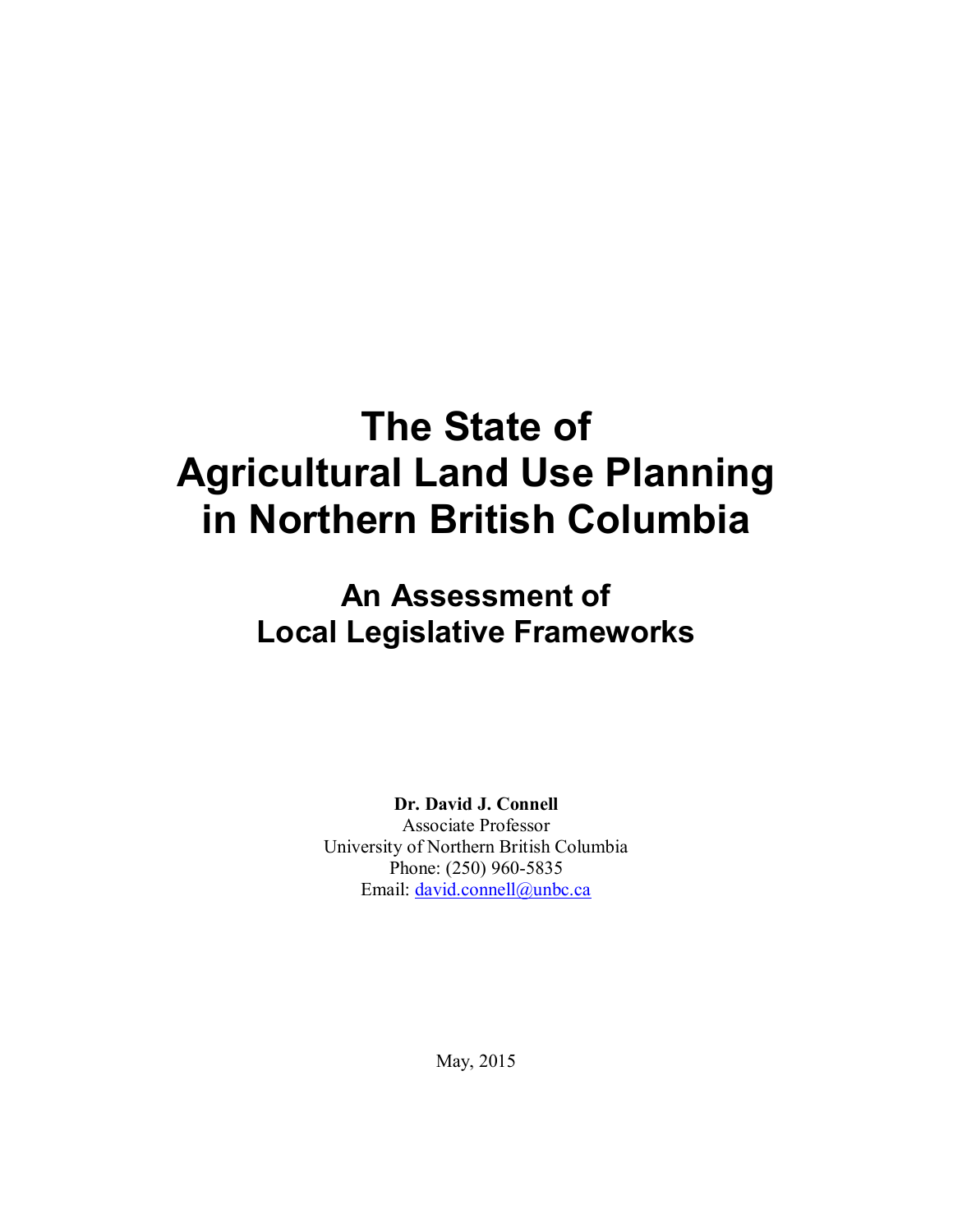## **Executive Summary**

In this report we present the results of a study of agricultural land use planning in northern British Columbia. The study involved an assessment of the breadth and quality of legislative frameworks that guide agricultural land use planning, including policies, legislation, and governance. The study area covered five Regional Districts with a case study site in each area:

**Regional District**<br>Regional District of Kitimat-Stikine (RDKS) Greater Terrace Area Regional District of Kitimat-Stikine (RDKS) Regional District of Bulkley-Nechako (RDBN) Smithers-Telkwa Rural Area Peace River Regional District (PRRD) South Peace Area Regional District of Fraser-Fort George (RDFFG) Robson Valley-Canoe Downstream Area Cariboo Regional District (CRD) 150 Mile House Area

We assessed the strength of the legislative frameworks for agricultural land use planning and farmland protection using four principles as criteria: maximise stability, integrate public priorities across jurisdictions, minimise uncertainty, and accommodate flexibility. The study also involved an assessment of the political context within which agricultural land use planning takes place and decisions are made. This part of the assessment included documentation and analysis of three policy regimes: farmland preservation, global competitiveness, and food sovereignty. A policy regime refers to the combination of issues, ideas, interests, actors, and institutions that are involved in formulating policy and for governing once policies are devised.

The aim of the study is to contribute to three areas of knowledge. The case study lends insight to the state of agricultural land use planning in each of the Regional Districts. It contributes to an understanding of the state of agricultural land use planning in northern BC. Finally, the case study is part of a broader national project to identify principles and beneficial practices that represent land use planning solutions that protect farmland.

Overall, we found that the state of agricultural land use planning and farmland protection is of moderate strength, but with significant differences among and within the Regional Districts. The local legislative framework for the CRD: 150 Mile House Area is the strongest among the case study sites, followed by the RDBN: Smithers-Telkwa Rural Area and PRRD: South Peace Fringe Area. The RDKS: Greater Terrace Area shows as the weakest of the case studies assessed; however, the local legislative framework is expected to be strengthened as an outcome of implementing the recommendations presented in the agricultural plan, which is underway.

| <b>Regional District</b>         | <b>Maximise</b><br>stability | Integrate<br>across<br>jurisdictions | <b>Minimise</b><br>uncertainty | Accommodate<br>flexibility |
|----------------------------------|------------------------------|--------------------------------------|--------------------------------|----------------------------|
| RDKS: Greater Terrace Area       | ***                          | *                                    | $***$                          | $***$                      |
| RDBN: Smithers-Telkwa Rural Area | ****                         | ****                                 | ***                            | $***$                      |
| PRRD: South Peace Fringe Area    | ****                         | ***                                  | $***$                          | ****                       |
| RDFFG: Robson-Canoe Downstream   | $***$                        | $***$                                | ***                            | ****                       |
| CRD: 150 Mile House Area         | ****                         | ****                                 | ***                            | ***                        |

Principles of Land Use Planning

\* = Very weak; \*\*\*\*\* = Very strong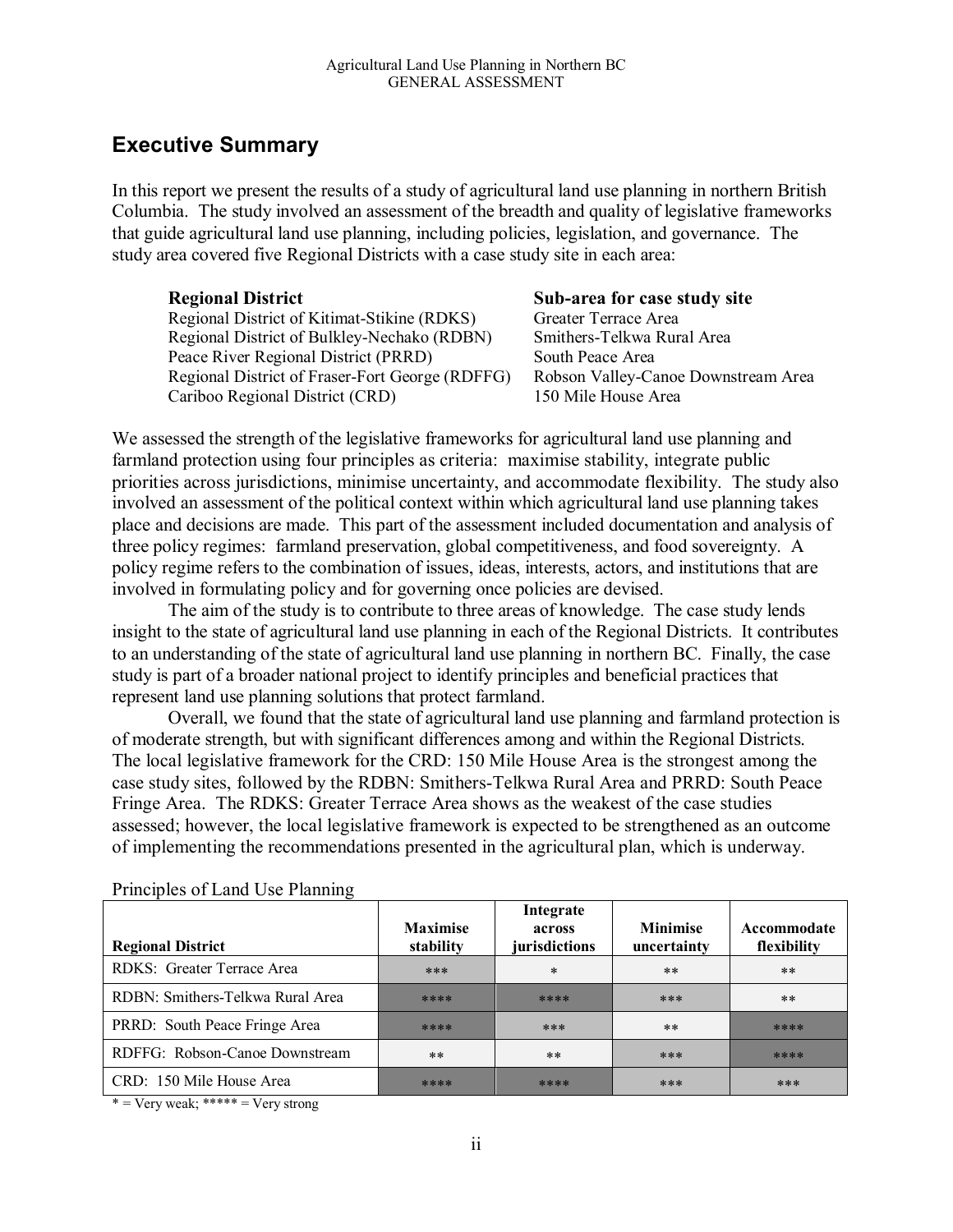Overall, we found that maximising the stability of the local legislative frameworks is an area of moderate strength among Regional Districts in northern BC. A key element of stability is a clear statement of purpose regarding farmland protection among the primary goals and objectives within each enforceable document. Official Community Plans (OCPs), as enforceable legislation, are the foundation of stability for local frameworks. The OCP is supported by the zoning bylaws, which provide regulations for designated agricultural land uses, thereby contributing to the stability of the framework. Statements in the RDKS OCP are among the strongest, expressing a vision to make "full use of its agricultural potential" and to protect arable land to ensure food security. When we looked at statements that are most directly relevant to protecting agricultural land, only the PRRD OCP includes a statement about protecting farmland under goals, objectives, and policies. Four of the OCPs include protecting farmland as a goal, of which the RDKS, PRRD, and CRD statements are the strongest with direct statements to protect agricultural land. Four of the OCPs include objectives to protect agricultural land. The CRD objectives are among the strongest, with a clear commitment "To protect agricultural land for agricultural purposes" and a separate objective "To support the ALC in protecting agricultural land and agricultural opportunities in the plan area."

Integrating policies and priorities across jurisdictions is a foundation for building cohesion across provincial, regional, and local governments. In order to successfully integrate policies across jurisdictions there must be sufficient details about the legislative context that guides and constrains local government plans and strategies. Overall, we found that local legislative frameworks were strong to weak when it comes to integrating provincial legislation. The CRD and RDBN had the highest levels of integration. The PRRD is very effective as well, and would be stronger if their draft agricultural plan is adopted by the Regional Board. One concern about the local frameworks is that most of the references to provincial legislation are in aspirational, rather than enforceable, documents.

The presence of uncertainty, typically introduced via ambiguous language, exceptions or gaps, is a critical measure of the weakness of an agricultural land use planning framework. Thus, in addition to maximising the stability of a legislative framework through enforceable policies, people want to know they can rely on these rules and regulations to be applied consistently under different circumstances. A common area of concern among the local legislative frameworks in northern BC is that they include statements about either a desire for or willingness to accommodate more non-farm development on agricultural lands. Such statements are often made in the context of anticipated growth of residential development. At the same time, many OCPs include policies that establish explicit conditions under which non-farm uses or subdivision of agricultural land may be permitted. Such conditions uphold the importance of maintaining agricultural lands and activities, as well as the policies of the ALC Act, while impacts on agricultural lands must be minimised. This use of such policies is an effective means to recognise possible exceptions while minimising uncertainty. Overall, the local legislative frameworks are strong to weak regarding minimising uncertainty. The PRRD is in a unique situation regarding the Delegation Agreement between the Agricultural Land Commission and the Oil and Gas Commission, under which some oil and gas activity is a permitted non-farm use. The Agreement adds to the level of uncertainty within the local legislative framework.

Creating an effective legislative framework is an act of balance, without being too stable so that it cannot be changed when needed or too strict so that it cannot be applied in a range of circumstances. Thus, flexibility is necessary in order to moderate the restrictive effects of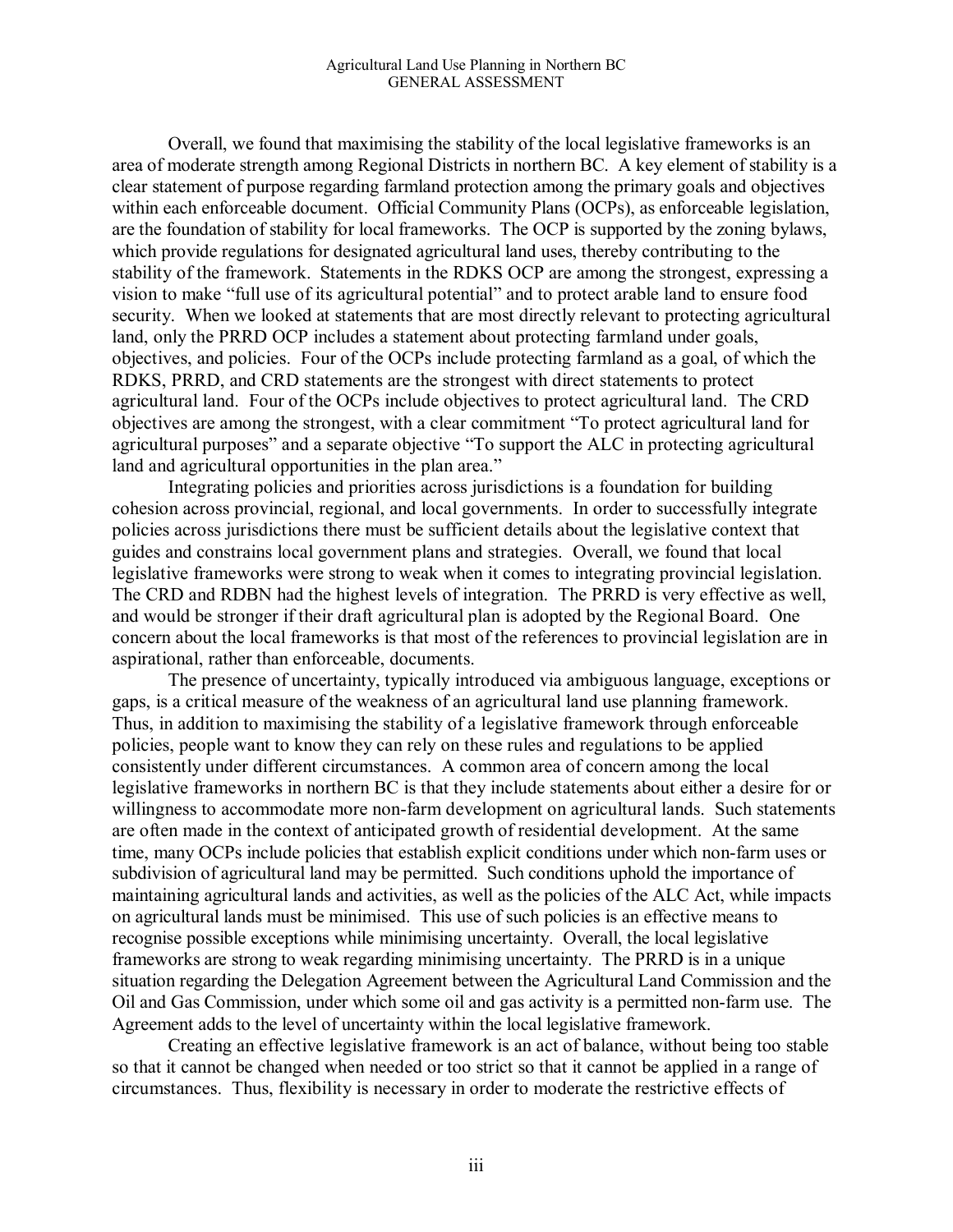maximising stability and minimising uncertainty. One means to accommodate flexibility is typically done through governance mechanisms. Governance for agriculture land use planning is more diverse than other areas of the province. The governing bodies include ALC panels, delegation agreements, Advisory Planning Commissions (APCs), Agricultural Advisory Committees (AACs), and a standing committee of a regional board. Flexibility can also be accommodated within the legislative frameworks. Overall, the local legislative frameworks are strong to moderate regarding accommodating flexibility.

In addition to assessing the strength of the local legislative frameworks, we also assessed how issues, ideas, and interests associated with the three policy regimes influence local agricultural land use planning processes and decisions. The two policy regimes of farmland preservation and global competitiveness have influenced agricultural land use policy and legislation for over forty years. Food sovereignty, and its associated concerns with food security and demand for local food, is a nascent policy regime that is influencing agricultural land use planning. To complete the assessment of the presence and importance of the policy regimes we examined the documents that comprise the legislative framework. We found that all three policy regimes are present in the legislative frameworks of northern BC. Farmland preservation appears to be the most influential of the three policy regimes, with food sovereignty only slightly less influential. Global competitiveness is the least influential.

Overall Influence of Policy Regimes

|                                  |                               |      | Global                 | Farmland            | Food        |
|----------------------------------|-------------------------------|------|------------------------|---------------------|-------------|
|                                  | <b>Regional District</b>      |      | <b>Competitiveness</b> | <b>Preservation</b> | Sovereignty |
| RDKS: Greater Terrace Area       |                               |      |                        |                     |             |
| RDBN: Smithers-Telkwa Rural Area |                               |      |                        |                     |             |
|                                  | PRRD: South Peace Fringe Area |      |                        |                     |             |
| RDFFG: Robson-Canoe Downstream   |                               |      |                        |                     |             |
| CRD: 150 Mile House Area         |                               |      |                        |                     |             |
| Low                              | Medium                        | High |                        |                     |             |

As the project unfolded, several issues emerged as common concerns across the study area. These were small-lot agriculture/fragmentation of farmland, alienation of farmland/foreign ownership, and pressure from natural resource developments. The combined issue of small-lot agriculture and fragmentation of the land base centres on what appears to be a growing awareness of food sovereignty. Much of this interest in small-lot agriculture is associated with new farmers and their need for affordable land that is reasonably close to population centres. What makes the demand for small-lot agriculture particularly important is that there is often little room within farmland protection legislative frameworks to accommodate smaller lots. The main reason is that sub-dividing into smaller lots is in direct conflict with the over-riding goal to not fragment the land base. The primary land use planning tool for preventing fragmentation is large minimum lot sizes. Thus, small lots and farmland protection are often in direct opposition.

Whether the tension is noted explicitly or not, the OCPs in the case study sites include a range of land use policies that tend to avoid fragmentation. For example, as stated in the 150 Mile House Area OCP (5.3.17), "The Regional District encourages strategies that will see large agricultural land holdings retained and operated as single agricultural operations rather than broken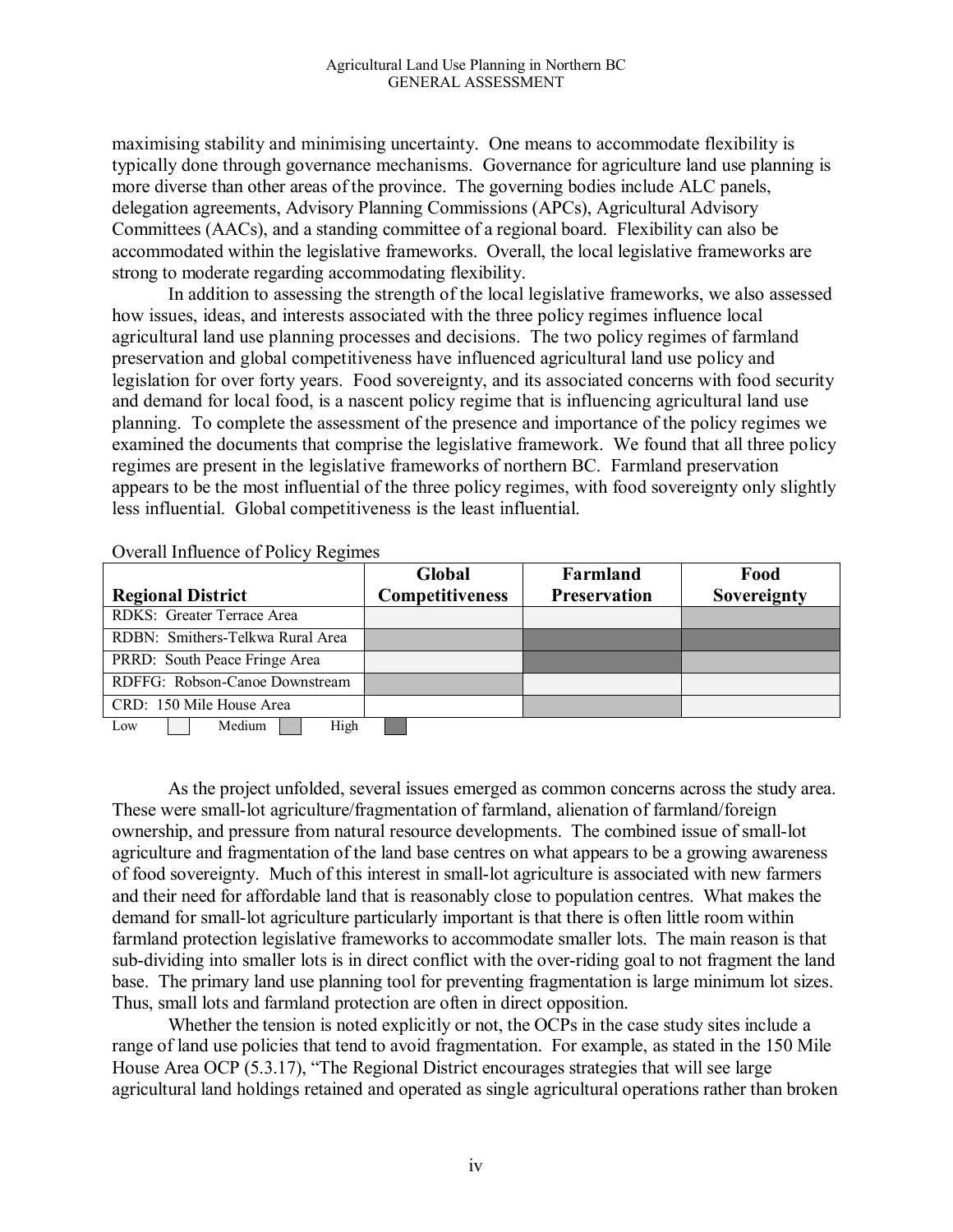up as individual land tenures with multiple ownership" (p. 40). This policy reflects the general approach to avoid parcelisation of the land base. Other agricultural land policies that help to avoid parcelisation include encouraging consolidation, protecting contiguous areas, and retaining large holdings. Setting large minimum parcel sizes provide the foundation for such policies. Overall, although the tension between a desire for small agricultural lots and for mitigating fragmentation exists within northern BC, this matter is not significant across the region as a whole. Each Regional District addresses the issue through different means.

Although foreign ownership of land is not mentioned as an agricultural land use planning issue in any of the Regional Districts' legislative documents, parts of the region have experienced corporations purchasing productive farmland and planting trees for carbon credits. Some work is being done to assess the extent of planting or its impacts on agricultural potential. Although the tree planting practice is somewhat isolated presently, its expansion poses a threat to the agricultural land base. As well, some large parcels of agricultural land have been alienated by building large estates on the property and then either not farming the land or farming only to meet the minimum levels needed for tax assessments and farm status.

Agricultural land use planning is most often associated with urban development. In northern BC, pressures also come from natural resource developments, such as forestry, oil and gas, and mining. The prevalence of ranching in northern BC means that the sector relies heavily on access to Crown land, which means that the interface between forestry and agriculture presents a set of challenges and some opportunities. We found that the integration of agricultural land use planning and natural resource developments appeared primarily in three contexts: OCPs, agricultural plans, and LRMPs. OCPs usually include a short, general statement that deals directly with multiple uses of the non-urban land base, which usually coincides with Crown lands. Some OCPs also include policies to co-operate and communicate with provincial ministries and agencies for planning, disposition, and management of Crown lands in order to minimise conflicts between agricultural and other land uses. Several policies refer to managing water resources. There are few references to provincial legislation for Crown lands but provincial ministries are named. LRMPs play a role to integrate agricultural land uses with natural resource developments on Crown land. However, among the legislative frameworks analysed, the integration of agricultural land use planning and natural resource developments is an area of agricultural land use planning that is significantly under-developed.

Planning for agriculture and farmland protection has improved substantially over the past eight years. The mountain pine beetle epidemic appears to be an important catalyst for putting more emphasis on opportunities for agriculture as part of a strategy in increase the level of economic diversification. In the Peace Region, agriculture always had a higher profile. The most significant contributions were the economic development plans developed for the agricultural sector by the Cariboo-Chilcotin Beetle Action Coalition (CCBAC, 2007) and the Omineca Beetle Action Coalition (OBAC, 2009). A number of agricultural land use planning efforts soon followed. Today, based on our assessment, the strength of agricultural land use planning for farmland protection is moderate, with some important strengths and areas of weakness. The outlook is positive. Agricultural land use planning is an on-going concern of public interest in northern BC. At the time of preparing this report, several initiatives were at different stages of development. It is anticipated that the completion of these efforts will lead to stronger legislative frameworks for farmland protection.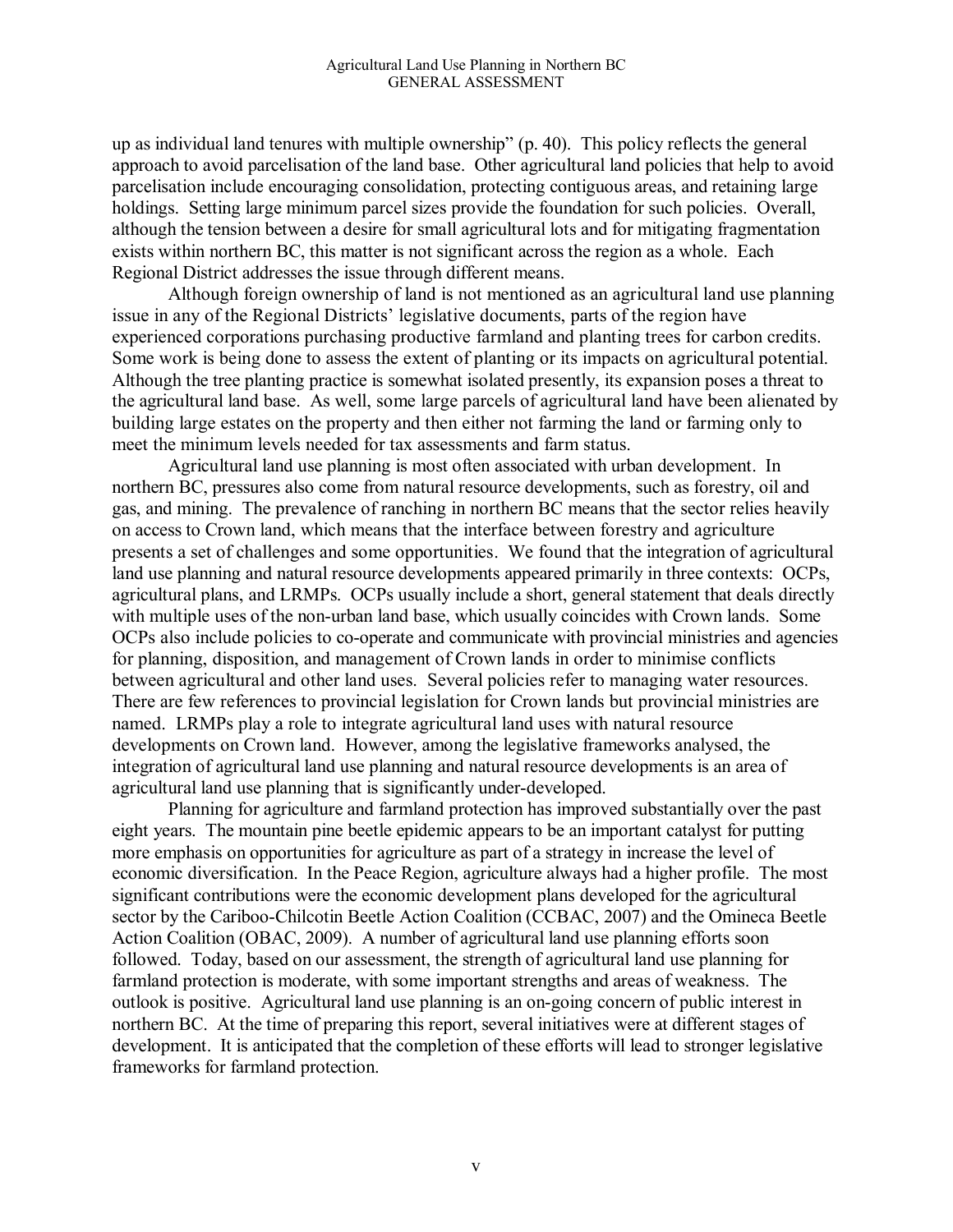# **Table of contents**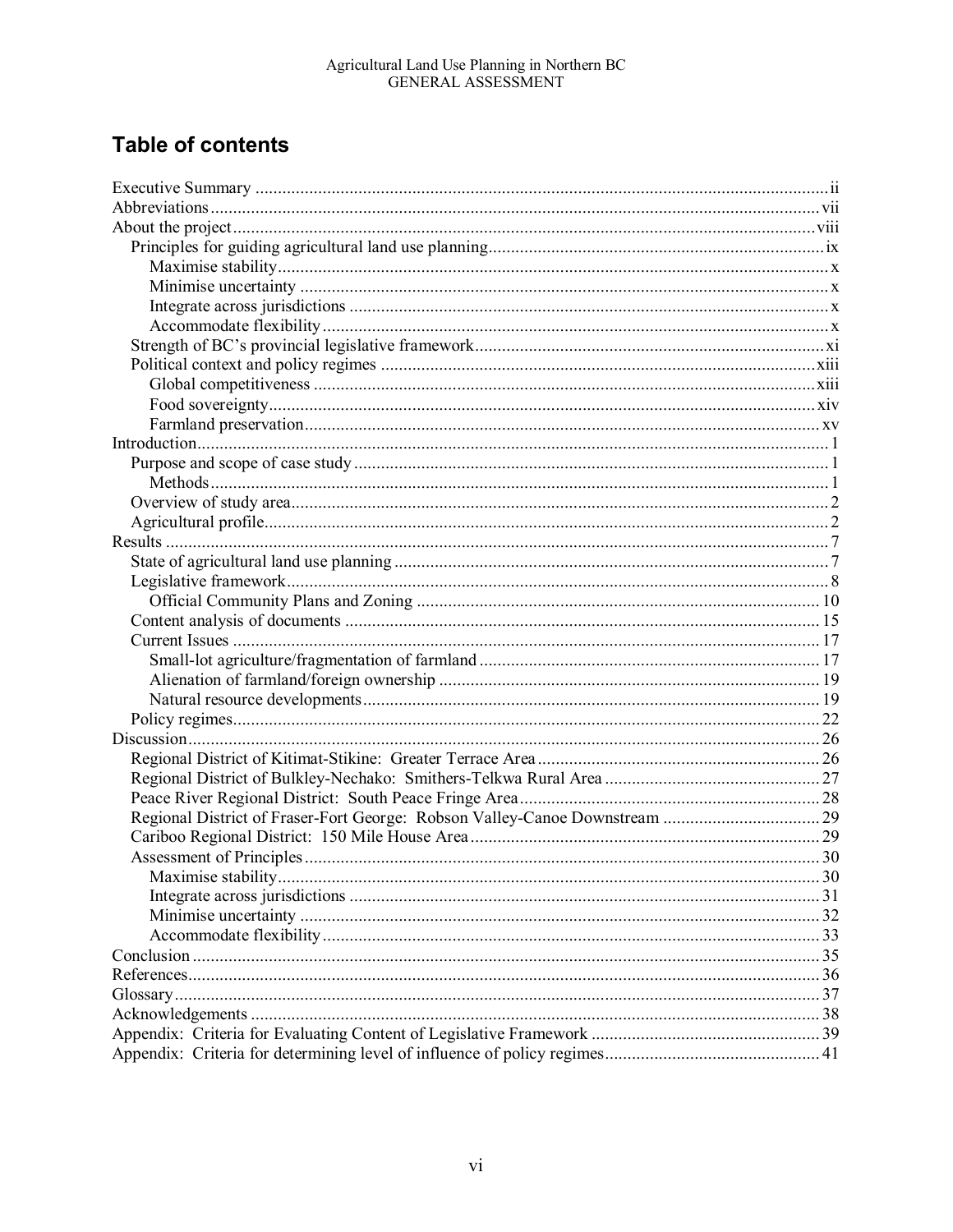# **Abbreviations**

| <b>AAC</b>   | <b>Agricultural Advisory Committee</b>  |
|--------------|-----------------------------------------|
| AIA.         | <b>Agriculture Impact Assessment</b>    |
| <b>APC</b>   | <b>Advisory Planning Commission</b>     |
| <b>ALC</b>   | <b>Agricultural Land Commission</b>     |
| <b>ALCA</b>  | <b>Agricultural Land Commission Act</b> |
| <b>ALR</b>   | <b>Agricultural Land Reserve</b>        |
| <b>DPA</b>   | Development Permit Area                 |
| <b>LGA</b>   | <b>Local Government Act</b>             |
| <b>LRMP</b>  | Land and Resource Management Plan       |
| <b>NFU</b>   | Non-farm Use                            |
| <b>OBAC</b>  | <b>Omineca Beetle Action Coalition</b>  |
| <b>OCP</b>   | <b>Official Community Plan</b>          |
| <b>RDFFG</b> | Regional District of Fraser-Fort George |
| <b>RVCD</b>  | Robson Valley-Canoe Downstream          |
| <b>RVCU</b>  | Robson Valley-Canoe Upstream            |
| <b>SLUP</b>  | Strategic Land Use Plan                 |
| <b>SRMP</b>  | Sustainable Resource Management Plan    |
|              |                                         |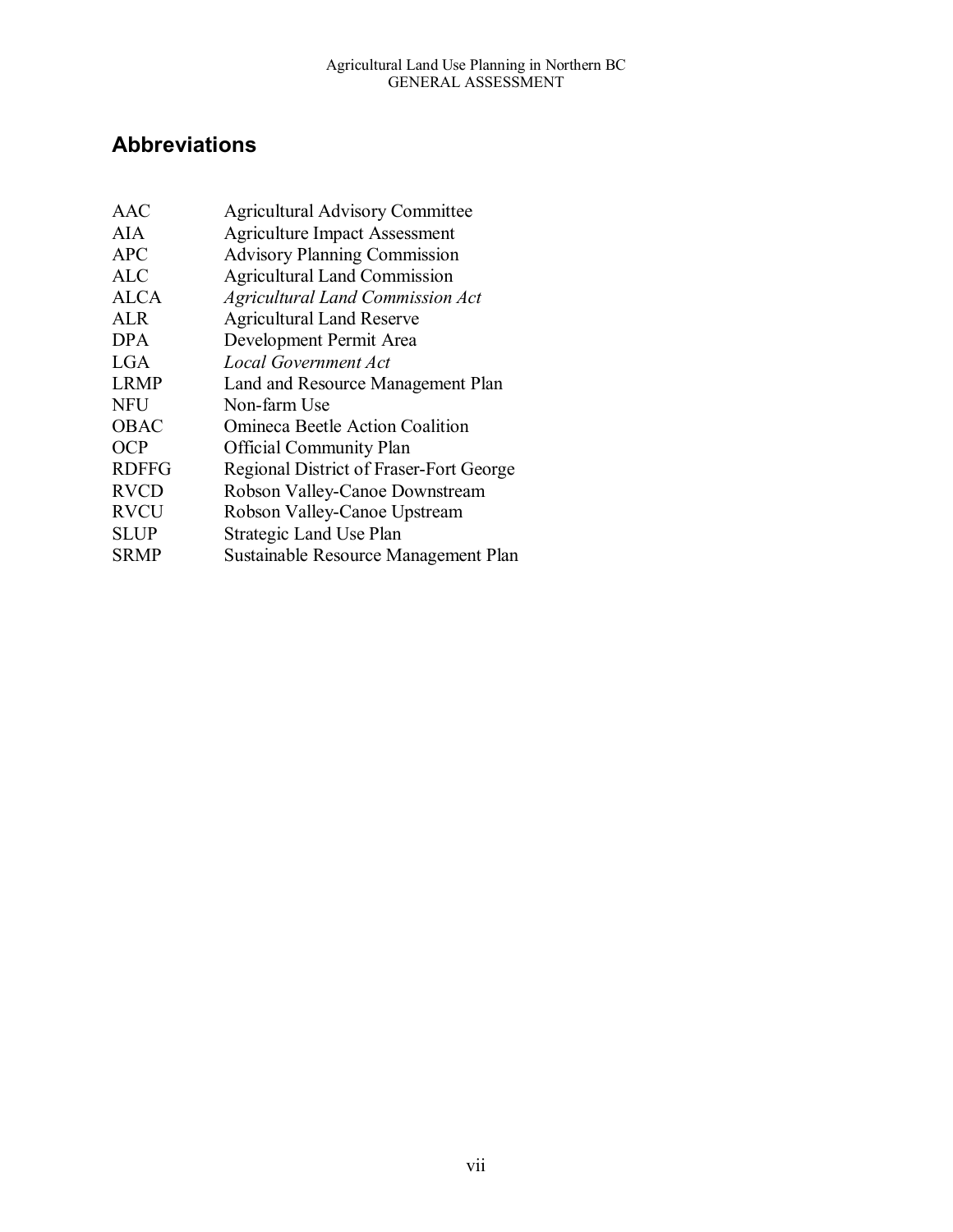# **About the project**

The provincial project is a one-year study to identify principles and beneficial practices that represent land use planning solutions that protect farmland in northern British Columbia. We have three objectives related to this purpose:

- 1. To undertake case studies to fill strategic gaps in our understanding of how agricultural land use planning policies and processes at a local level protect farmland while also integrating public priorities across jurisdictions.
- 2. To analyse three inter-related policy regimes within Canada's agri-food system: the long-standing policy regimes of global competitiveness and farmland preservation; and the nascent regime of food sovereignty. The aim is to understand how these three policy regimes influence agricultural land use planning at local, provincial, and national levels of policy. A policy regime and its changes refer to the combination of issues, ideas, interests, actors and institutions that are involved.
- 3. To mobilise knowledge gained from the research by hosting workshops across northern British Columbia.

This project represents an extension of a national project to identify principles and beneficial practices that promote integrated land use planning solutions that protect farmland across Canada.

The relation between agriculture, food, and social priorities is connected to the society we want and the place of food and farmers within it. Historically, the decline in the economic and social role of agriculture has accompanied a significant loss and degradation of the agricultural land base. This trend appears to be reversing. The growth of the local food movement, as evident by the increasing number of farmers markets and citizen-based initiatives like community gardens and local food councils, has been the forerunner of recent calls at the national level for a Canadawide food policy. Although drastic policy changes are not likely to happen immediately at the national level, changes are already occurring at local and regional levels, with all of Canada's major metropolitan regions having launched food plans and policy councils (Vancouver, Calgary, Toronto, Ottawa and Montreal). These changes suggest that the place of agriculture and food within Canadian society has shifted to be much more aligned with public priorities.

Sorting out relations between agriculture, food, and society falls, in part, within the domain of land use planning, because every act of producing and consuming food has impacts on the land base. Yet, in spite of forty years of farmland protection policies, the agricultural land base still faces growing pressures from urban development and the pursuit of other economic priorities, with few indications that this trend will be significantly curtailed.

Unlike the urban centres of BC where the greatest pressures on farmland are from urban development, some pressure on agricultural lands in northern BC comes from the development of natural resources, such as forestry and oil and gas. The Site C dam is another source of pressure. Likewise, most of the studies to examine the effectiveness of farmland protection policies have focussed on the pressures from urban development. Recognising that the results of these studies are not fully transferable to northern BC, this project aims to assess the state of agricultural land use planning in this area of the province.

We anticipate that the greatest potential benefit of the research is to make a positive contribution to the development of agricultural land use plans, planning processes, and policies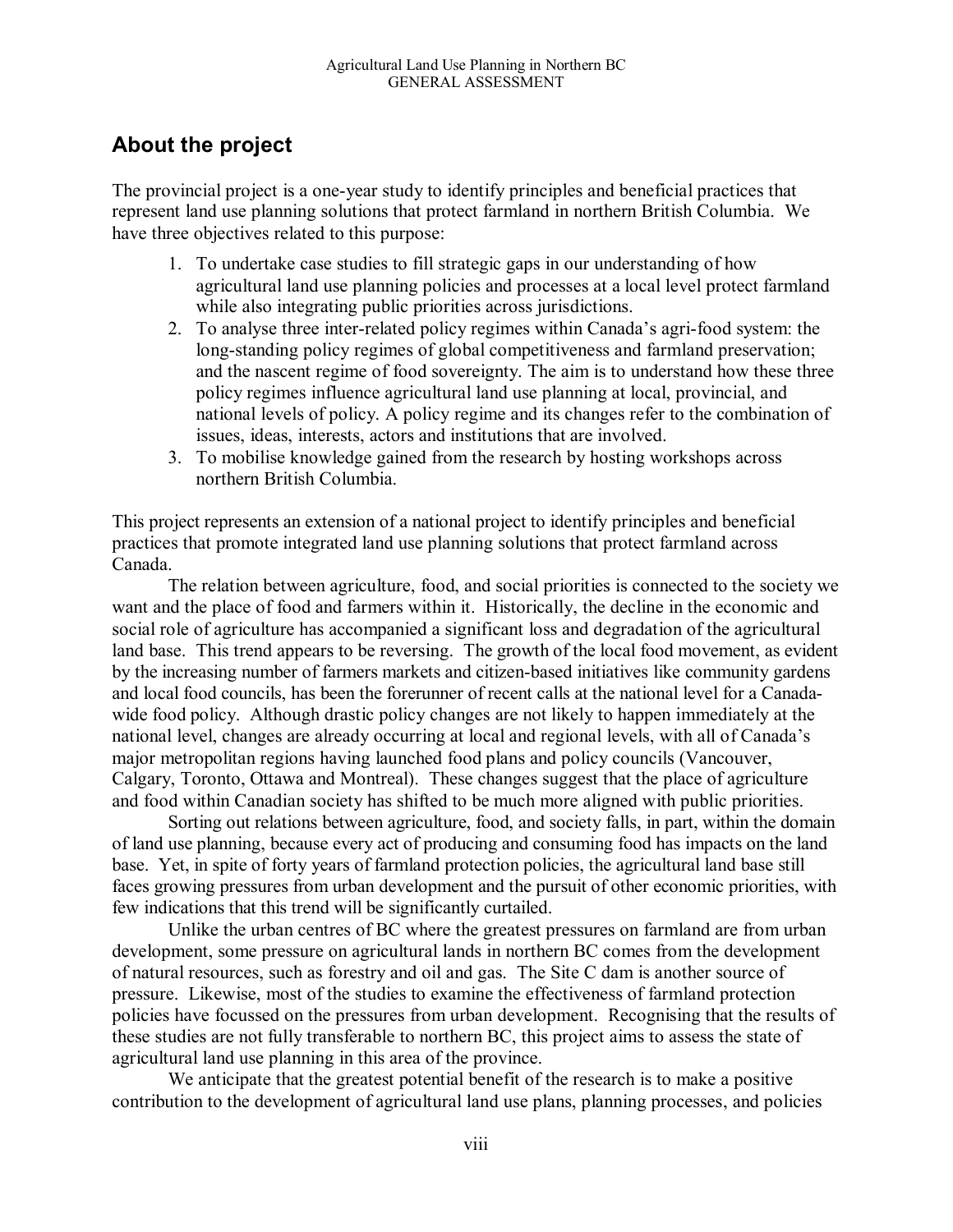in northern BC to protect farmland and promote farming as the highest and best use of these lands. Our assessment will be of benefit to land use decision makers, planning practitioners, to non-government organisations, industry groups, farmer organisations, farmers, and the general public.

For more information about the project, please visit the project website or contact Dr. David J. Connell, University of Northern British Columbia. Phone: (250) 960 5835 Email: david.connell@unbc.ca

Website: http://blogs.unbc.ca/agplanning/

#### Principles for guiding agricultural land use planning

An agricultural land use planning legislative framework provides the context and constraints for what local governments must and can do to protect its agricultural lands. An effective framework of policies, legislation, and governance structures presents an opportunity for local governments, which can then choose how much it wants to take advantage of this opportunity. Within this context it is helpful to be able to assess the quality of an agricultural land use planning framework and understand how well it works and why. For this purpose we have identified the following four principles, which are described below:

- Maximise stability
- Minimise uncertainty
- Integrate across jurisdictions
- Accommodate flexibility

The concepts of stability and uncertainty must be understood with a view of the world as unpredictable and essentially unknowable. This contrasts with a rationale view of the world as something that we can understand fully – if only we had all of the right data and the ability to process the information. This worldview of an open future presents challenges because planning, by its very function, is focussed on making a desirable future a visible part of today's land use decision-making processes (Connell, 2009). The aim of planning is not to predict the future or claim to be all-knowing but to envision a desirable future with the information available. The functions of planning are to maximise what we can know about the future and to minimise what we do not know, thereby establishing a domain of understanding within which to make the best possible land use decisions in the present. This leads to the first two principles of agricultural land use planning.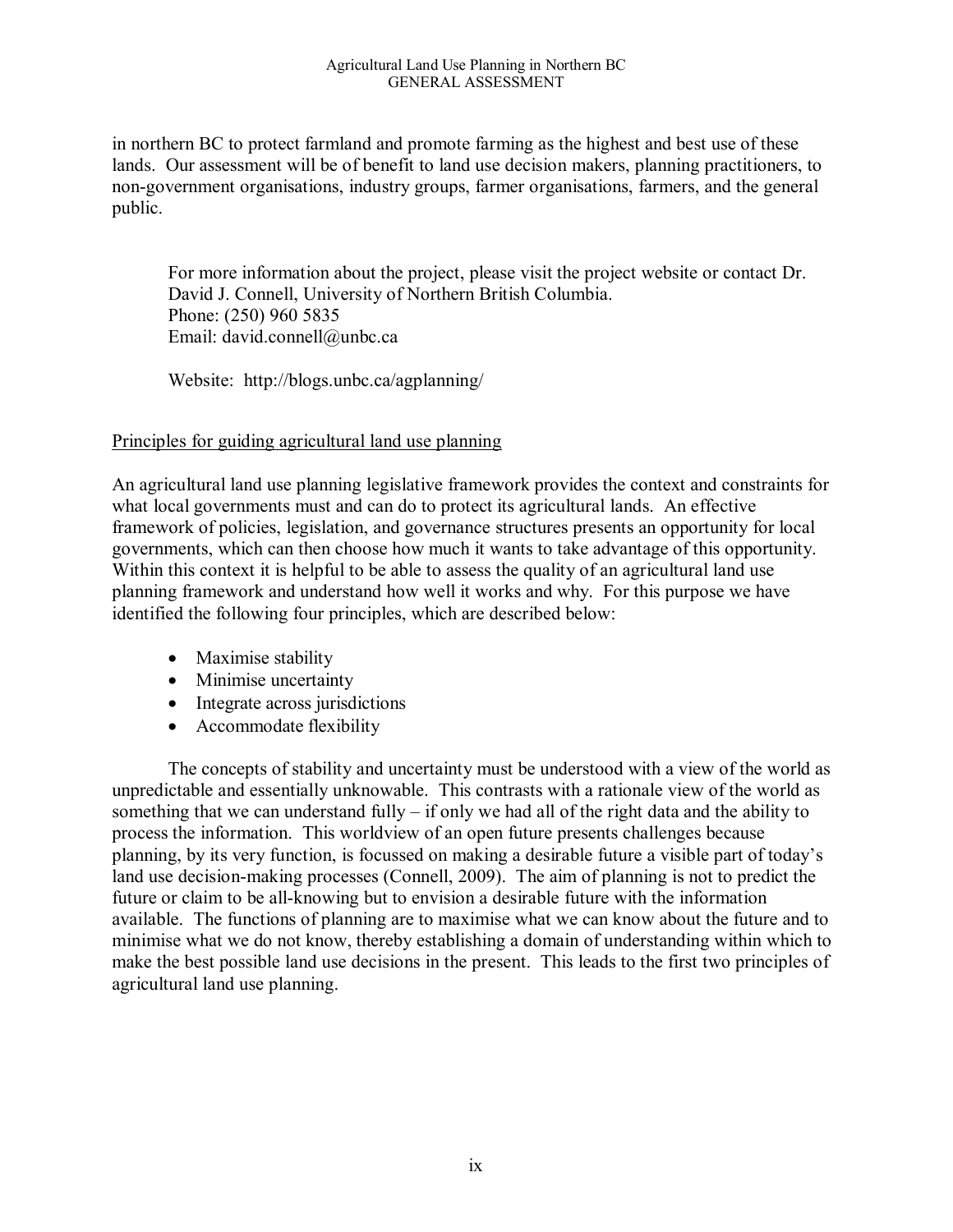#### *Maximise stability*

Something that is stable is difficult to topple; it stands strong and cannot be easily moved. Likewise, a stable legislative framework for protecting farmland is one that is not easily changed at the whim of shifting political interests; it is well-entrenched in acts of legislation, policy, and governance structures that are based on clear, concise language, and can hold up to court challenge. It is something that people can count on to secure the land base for agriculture and to know what the rules are. In this sense, a measure of stability is a measure of the thing itself – the legislative framework – as it is written in its present form. Thus, stability is a critical measure of the strength of an agricultural land use planning framework.

#### *Minimise uncertainty*

In addition to maximising the stability of a legislative framework through clear rules and regulations we must also consider how the framework will be implemented and applied to land use decisions. People want to know they can rely on these rules and regulations to be applied consistently and to know how it will be applied under different circumstances. In this sense, people want not only a stable land base for agriculture but also a legislative framework that provides some certainty about how it will be used to make agricultural land use decisions. However, what we do not know is boundless so we must accept that we cannot eliminate uncertainty. What governments can do is to minimise uncertainty by eliminating loop-holes, ambiguous language, and open-ended conditions. Perhaps more importantly, uncertainty can be minimised through consistent interpretations and applications of the legislative framework. In this sense, a measure of uncertainty is a future-oriented measure of expectations about how the legislative framework will be applied to land use decisions. Thus, the presence of uncertainty is a critical measure of the weakness of an agricultural land use planning framework.

#### *Integrate across jurisdictions*

Integrating policies and priorities across jurisdictions is a foundation for building cohesion across provincial, regional, and local governments. This principle of integration can be viewed as a "policy thread" that weaves together traditional areas of responsibility (Smith, 1998). One can also think of integration as a formal "linkage" between policies that provides consistency among them. Such formal linkages can come in the form of a provincial policy that requires a lowerlevel policy "to be consistent with" provincial statements. The aim of such vertical mechanisms is to ensure that lower-level policies are set within the context of broader public priorities. The same principle of integration applies horizontally, too, so that plans and strategies are coordinated and consistent across local governments. In order to successfully integrate policies across jurisdictions there must be sufficient details about the legislative context that guides and constrains local government plans and strategies.

### *Accommodate flexibility*

Creating an effective legislative framework is an act of balance without being too stable so that it cannot be changed when needed or too strict so that it cannot be applied in a range of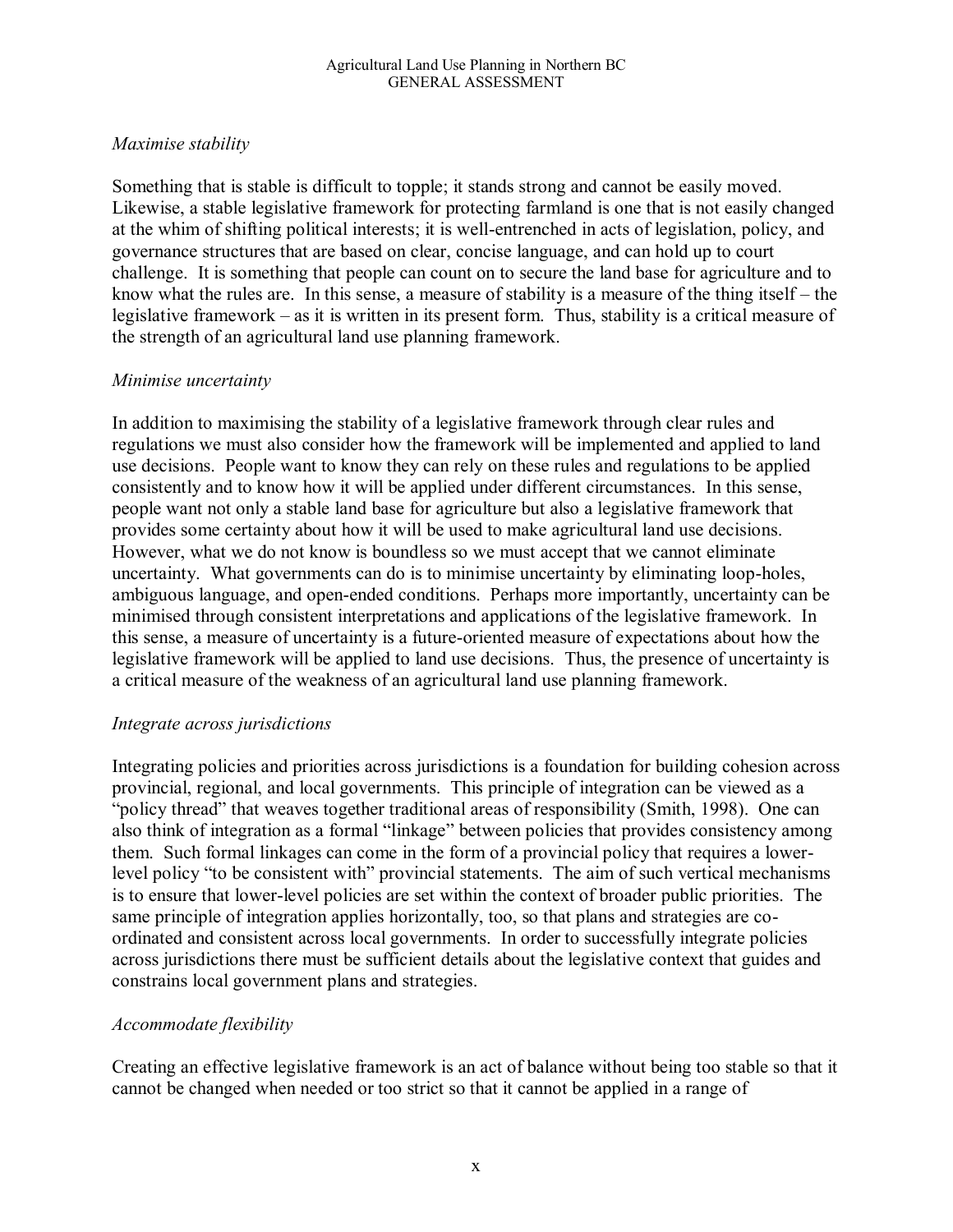circumstances. Thus, flexibility is necessary in order to moderate the restrictive effects of maximising stability and minimising uncertainty. The principle is to enable decision-makers to accommodate a controlled level of flexibility without compromising the primary functions of the legislative framework to provide stability and reduce uncertainty. The means to accommodate flexibility is typically done through governance mechanisms, such as quasi-judicial provincial commissions, advisory committees, and application processes.

#### Strength of BC's provincial legislative framework

British Columbia's legislative framework is very strong. The act of legislation to establish a land reserve of all farmland and a quasi-judicial tribunal provides the highest level of stability. As Barry Smith (1998) stated, "A stable ALR is the cornerstone of planning for agriculture; heightening certainty for persons engaged in farm businesses and support industries." Important elements within the legislation include a clear mandate for the ALC that is focussed specifically on protecting farmland. This primary focus has withstood the test of time over forty years in spite of changing governments. The additional legislation to protect farm practices extends this stability to areas of land use conflict. The strong language in the legislation that local government plans must be consistent with the ALC Act provides a necessary link in order to extend the provincial legislation into the domain of local land use planning and decisions.

There are, however, several factors within the farmland protection framework that undermine stability and contribute to uncertainty. The most influential tool that has been used by provincial governments to introduce new elements to the legislative framework has been the Ministry of Agriculture's annual service plan for the Agricultural Land Commission. Annual Service Plans have been used to introduce new factors (e.g., community need and regional responsiveness) that compromised the ALC mandate to protect farmland as a matter of provincial interest. As Gary Runka stated, "Somehow, during the mid-1990s, uncertainty of purpose and direction crept in to both the administration and the perception of BC's agricultural land preservation program" (Runka 2006:5). At other times the service plans have also been used to re-inforce the legislated mandate.

The use of regional panels within the ALC has been a source of uncertainty within the legislative framework. Until 2014 the use of the ALC panels, as per the ALC Act, was at the discretion of the ALC Chair. Over the years the level of influence of regional panels in ALC decisions has shifted. In the 2002 annual service plan, the concepts of "regional representation" and "community need" were formally inserted into the ALC practices. In the following years the influence of the regional panels was strengthened. And, as noted in the 2007 service plan, the number of applications to the ALC for land use changes "increased significantly." Effectively, the greater level of influence of regional and local interests compromised the mandate of the ALC, thereby changing expectations and introducing a greater level of uncertainty about how the ALC Act would be applied. In 2010, the ALC Chair made changes to return to a more centralised decision-making process that re-focusses on protecting the agricultural land base as a mandate of provincial interest. However, in May, 2014, the ALC Act was amended through Bill 24, which was passed on May 29, 2014. These changes were preceded by statements by BC's Premier in the summer of 2013 that the ALC Act would be reviewed and subject to change. There were three main changes to the ALC Act:

• The ALR was divided into two zones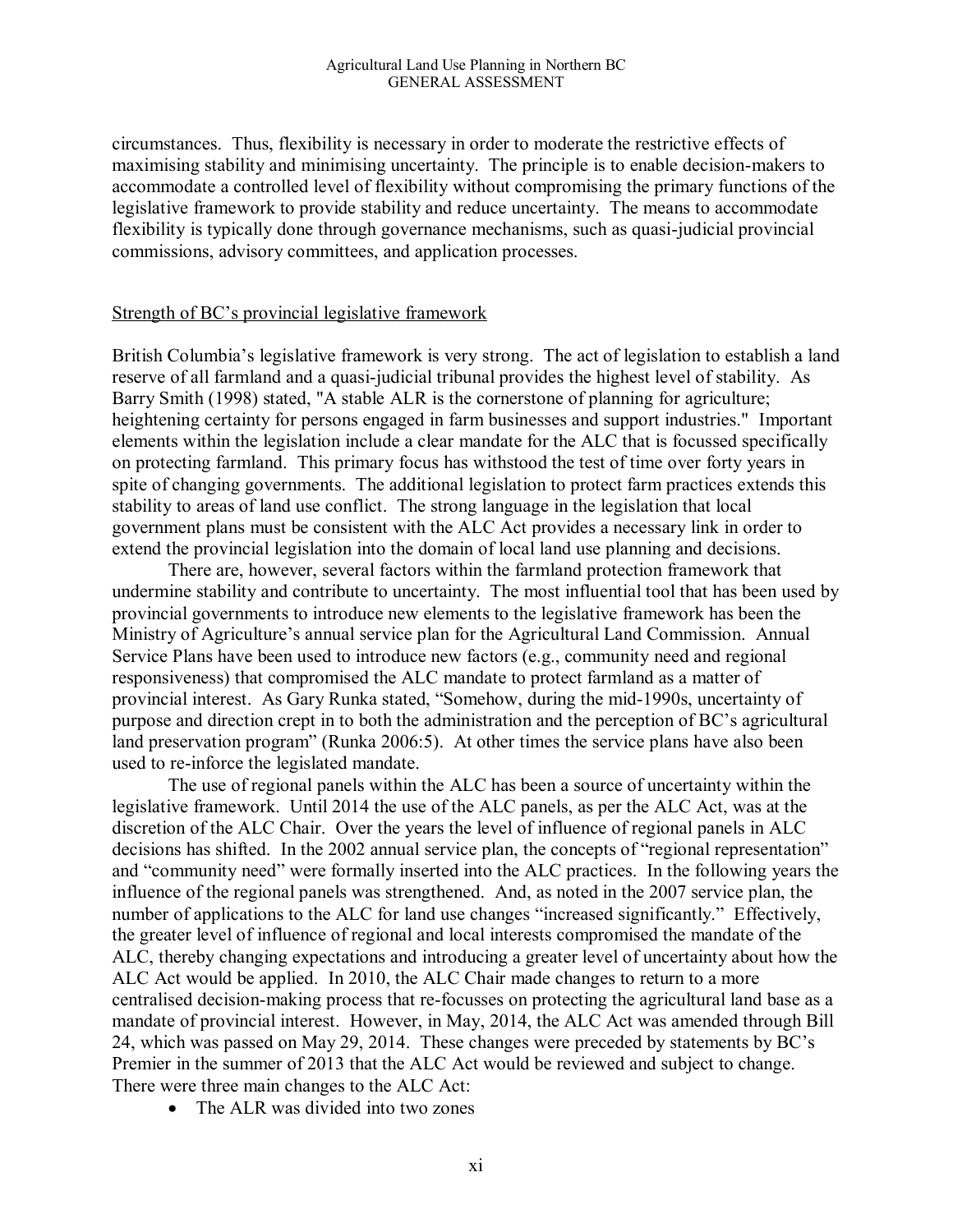- The criteria for agricultural land use decisions in Zone 1 were not changed<br>- The criteria for agricultural land use decisions in Zone 2 were changed and
- The criteria for agricultural land use decisions in Zone 2 were changed and introduced additional factors that the ALC must consider when making decisions (e.g., social, economic, cultural, and heritage values)
- The regional panels were now required, as opposed to being at the discretion of the ALC Chair
- The level of direct political involvement was increased through the power to appoint members to the ALC (in some cases without consultation with the ALC)

The most significant changes affect Zone 2 for which the mandate of the ALC to protect farmland has changed. This change has undermined the stability of the legislative framework and introduced uncertainty about how the new criteria will be applied has also increased.

A weakness of BC's agricultural land use planning concerns foreign or out-of-province ownership of land. Presently, BC has no restrictions on foreign ownership of agricultural land, regardless of whether it is in the ALR or not. Foreign ownership of agricultural land increases the possibility that farmland will be alienated.

The provincial legislative framework in BC, like most farmland protection policies, is focussed on planning for agricultural land use in the face of urban development and private land. Correspondingly, both the legislation and the supporting materials are directed at integrating provincial policies and legislation with urban land use planning tools of local governments, such as Official Community Plans (OCPs), implementing bylaws (e.g., zoning regulations), and Regional Growth Strategies. In contrast, planning for agriculture in the face of natural resource developments, usually but not exclusively on Crown land, is largely undeveloped. Regional Growth Strategies are valuable planning tools that can help address natural resource developments, urban development, and farmland protection; however the absence of legal strategic land use planning constrains the development of agricultural land use planning at the regional scale.

Although the provincial legislative framework in BC is strong overall, there are two practices associated with how the framework is used that compromise this strength. First, the decision-making process has been driven by applications to change land uses. The ALC Act provides a mechanism for land owners, including governments, to apply to the ALC to exclude or include land in the ALR, to approve subdivisions, and to permit non-farm uses. As recognised in a review of the ALC in 2010, these applications have dominated the activities of the ALC with the direct consequence that the ALC had limited time and resources to dedicate to working with local governments to strengthen land use policies in order to protect farmland. Second, although there is no specific policy that treats each local government differently, the practice of working with local governments to develop land use plans is based on the principle of flexibility. That is, the ALC recognises that the geography of the province is very diverse and that local government plans can – and should (Smith, 1998) – be developed to accommodate this diversity. However, this practice of flexible planning leads to significant differences among local government plans with regard to the level of commitment to protecting farmland, with some plans being inconsistent with the mandate of the ALC Act to protect all farmland.

Finally, the ALC recently expressed a strong interest to dedicate more resources to encourage farming and its viability. These complementary activities to protecting the land base were present when the land reserve was first established in 1973. However, the programs were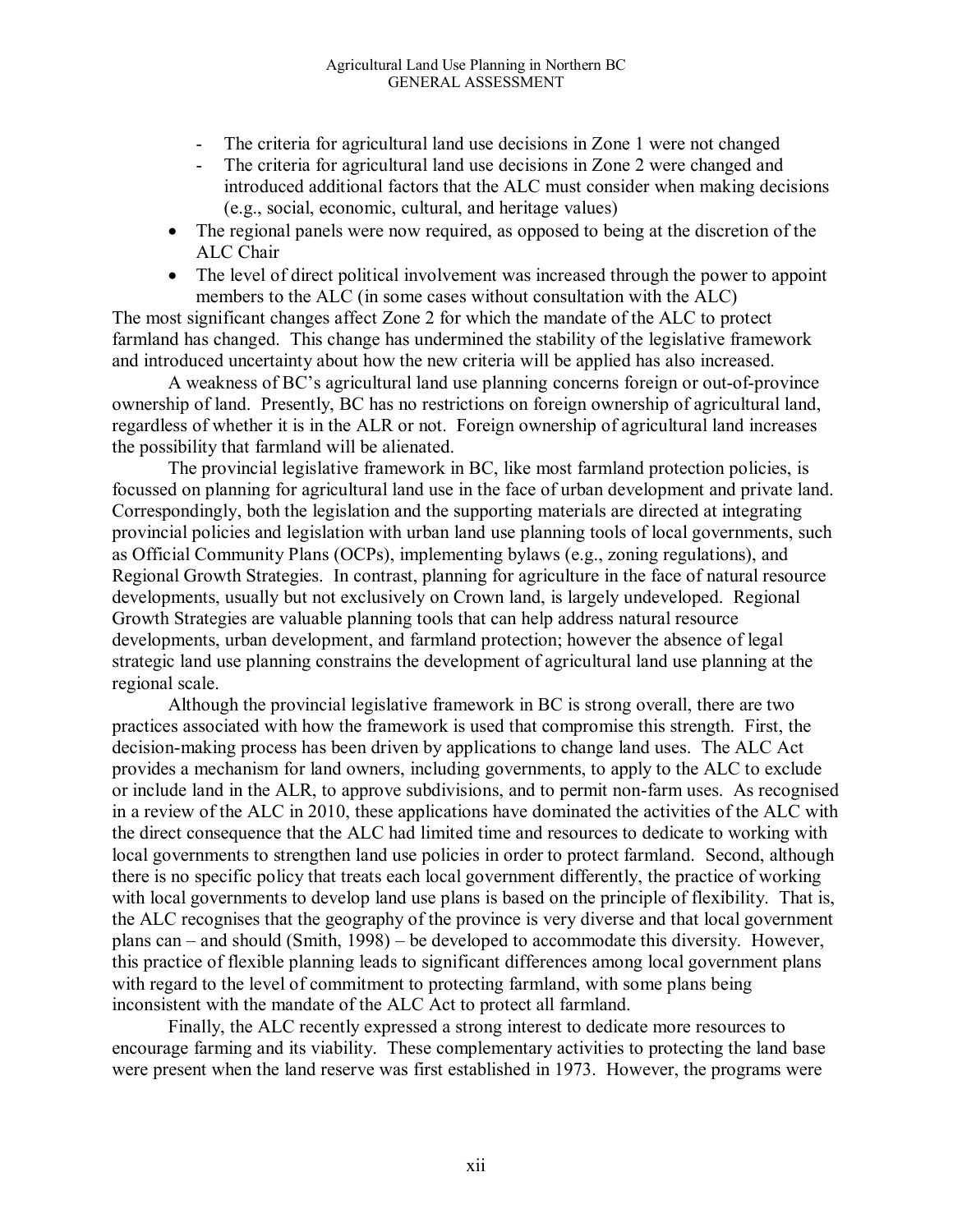eliminated soon thereafter. Such programs serve indirectly to protect the agricultural land base by increasing the demand for the land itself as productive farmland.

#### Political context and policy regimes

To understand how political contexts and multiple public priorities influence agricultural land use planning in Canada, and to what extent it has already had an impact, we will examine the interaction of three current policy regimes: global competitiveness, farmland preservation, and food sovereignty. A policy regime and its changes refer to the combination of issues, ideas, interests, actors and institutions that are involved. Actors of agricultural policy regimes include a wide range of interests represented by citizens, all levels of government, local organisations, professional organisations representing producers, farmers and ranchers themselves, unions, industry trade associations and environmental groups, among others. In Canada, the two policy regimes of global competitiveness and farmland preservation have influenced policies for several decades. The recent emergence of food sovereignty as a policy regime reflects growing public concerns about the security and safety of Canada's domestic food supply, and may have significant implications for Canada's global competitiveness and the conservation and use of agricultural land. In this section we described each of these three policy regimes. A description of the criteria we used to determine the level of influence of each policy regime is provided in the appendix.

#### *Global competitiveness*

A policy regime of global competitiveness has strengthened over the past forty years at both the national and provincial levels, usually in the context of pressures on industry viability in the face of freer trade. An interest in global competitiveness often requires policies and strategies to successfully integrate into the global economy. A recent report on competitiveness by the House of Commons Standing Committee on Agriculture and Agri-Food focussed on access to new markets, barriers to trade, food safety and product labelling, and market concentration within sectors. Input to this report was provided by national and regional commodity trade associations, meat and other food processors, transportation associations, and policy institutes, among others. Scholars in this field, such as Grace Skogstad, have noted that, although the membership of the agri-food policy community in Canada is strong individually, the community is nationally fragmented and organisationally divided, as national policies do not always serve all members or geographic regions equally. For example, export-oriented policies may promote the export of raw food products at the risk of higher prices for domestic food processors. Such policies also have regional differences, where policies may benefit one region (food processing in central Canada) to the disadvantage of food producers in another region (food producers in the prairies). Notwithstanding these internal challenges, the competitiveness policy regime continues to strengthen, as evident in the Growing Forward 2 (GF2) policy framework announced on September 14, 2012.

Key ideas from GF2:

- Competitiveness and Market Growth: The sector needs to continually increase productivity, to reduce costs and to respond to consumer demands, such as for high-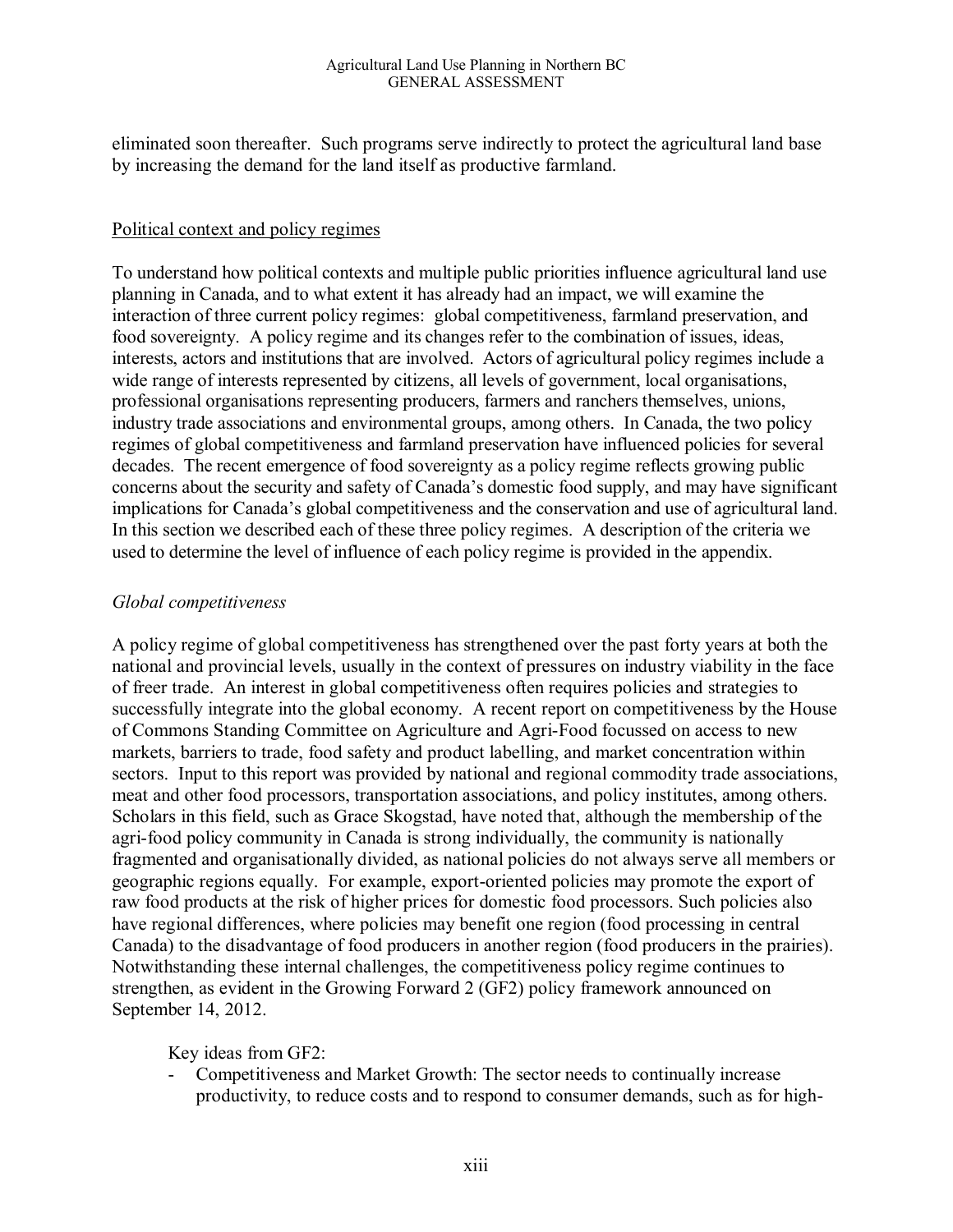value products with specific attributes. Competitiveness also means increasing our share of domestic and international markets.

- The key drivers are:
	- o Innovation: The sector adopts and implements new technologies and innovations, creating and using knowledge to develop new products, technologies and business management practices that drive down costs, increase productivity and respond to consumer demands.
	- o Institutional and Physical Infrastructure: Effective rules, regulations, standards, organizations, and physical infrastructure allow firms to operate and markets to function efficiently for a profitable sector and the well-being of Canadians.
- Competing on cost: One factor in assessing the competitiveness of Canadian agriculture and agri-food sector is how cost-efficient Canadian agricultural producers, manufacturers and exporters are in relation to competitor suppliers. This is influenced by a number of factors, including natural resource availability and use, input prices, labour availability and cost, and scale of operation.
- Innovation is critical for improved cost competitiveness. Innovation can lead to improved productivity and reduced costs. However, despite significant agricultural research, the sector could be more effective in applying knowledge and innovating along the supply chain.
- Focus on the role of innovation for productivity growth and the ongoing efforts to access emerging growth markets.
- Continual innovation and adaptation has contributed to increased yields and the creation of new products and production methods
- Increased trade, globalization of supply chains, and more exacting consumer demands have increased the importance of rules, regulations, and other market infrastructure
- Additional industry capacity and infrastructure investments, such as information and communication technologies, will be required to enable producers, processors, buyers, and government agencies to adjust effectively to new food safety regulations and buyer assurance standards.
- Bilateral and multilateral trade agreements and trade promotion efforts are essential.

#### *Food sovereignty*

For our purposes, food sovereignty is a broad term that focusses on the right of citizens to have greater control over its food supply. The term encompasses food security and food safety. Food security is concerned about the availability, accessibility, and affordability of food.

While the control of food supplies were among the earliest drivers of nation-building and human settlements, food sovereignty, as defined by the International Planning Committee for Food Sovereignty, is about the right of peoples to define, protect and regulate domestic agricultural production and land policies that promote safe, healthy and ecologically sustainable food production that is culturally appropriate. Within Canada, the growth of the local food movement, as evident by the increasing number of farmers markets and citizen-based initiatives like community gardens and local food councils, has been the forerunner of recent calls for citizens having greater control over national agri-food policies. The National Farmers Union, Canadian Federation of Agriculture, and Food Secure Canada are some of the national actors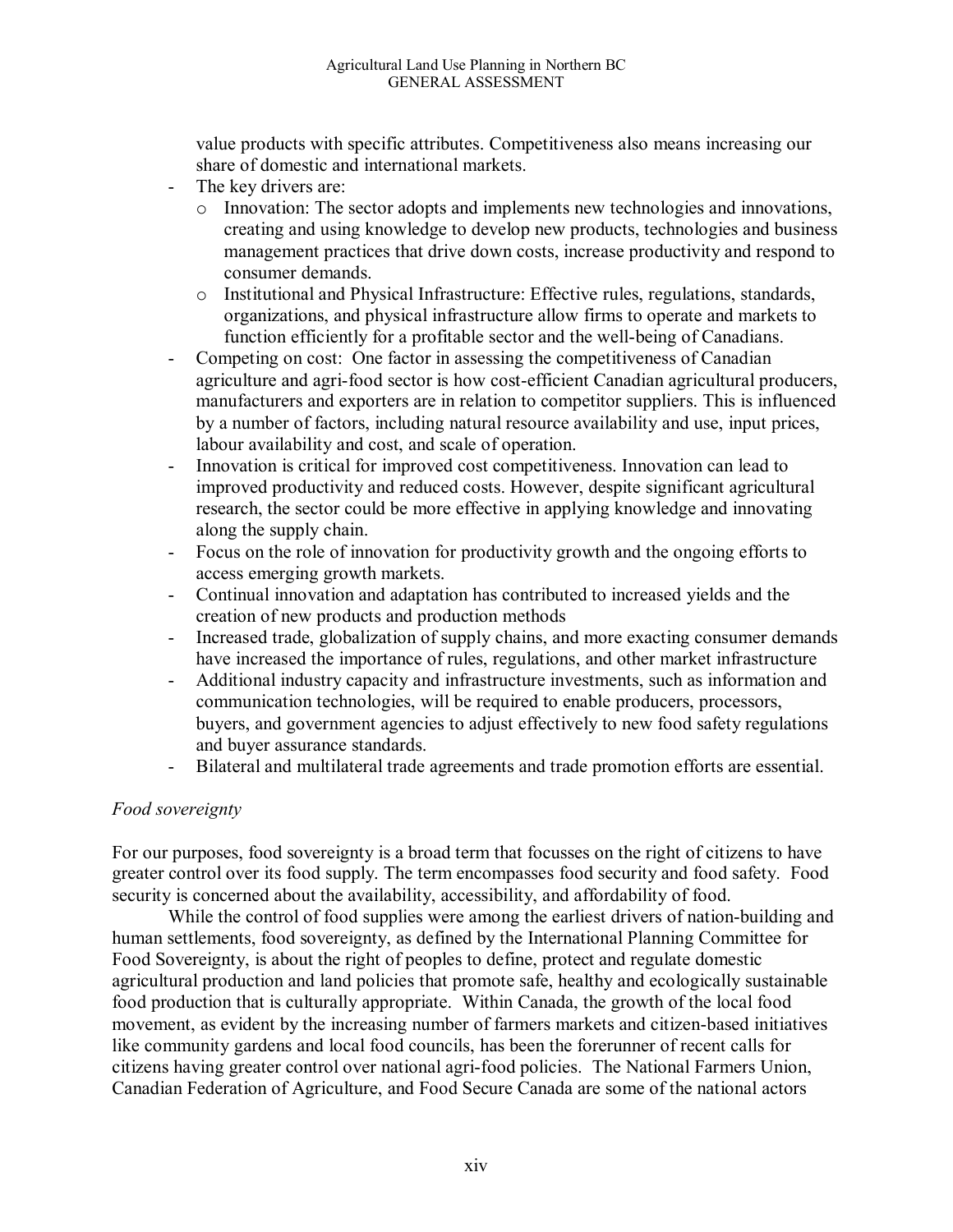calling for changes. Adopting agri-food policies that promote greater food sovereignty could easily reach into people's daily lives, with economic, social and environmental implications, both positive and negative. Such policy will be regarded quite differently depending on a person's values and priorities, and where agriculture fits among them.

#### *Farmland preservation*

Different terms are used in this policy regime including farmland conservation, farmland preservation, and farmland protection. For our project we will use farmland protection and farmland preservation in two specific ways:

- Farmland protection: a narrower term that we will use to refer specifically to land use planning policies that aim to *protect* farmland so that it is available for farm uses; we will use farmland protection in relation to the contents of a legislative framework.
- Farmland preservation: is a broader term that concerns all aspects of policies related to farmland including policies that not only protect farmland but are also concerned with soil and landscape conservation, etc.; can be synonymously with farmland conservation; we will refer to all that is related to farmland preservation as a policy regime.

As a policy regime, preserving farmland first garnered serious public attention in Canada in the early 1970s with most provincial and local jurisdictions having some form of legislation or guidelines in place by the end of the 1970s. The historical development of farmland policies in Canada were accompanied by a wide range of economic, environmental, and social issues that were associated with and re-inforced tensions among different land uses, such as residential, commercial, industrial, and natural resource development.

Correspondingly, motivations for preserving farmland are influenced by factors such as food production, market value for land, environmental issues, amenity of rural landscapes, agrarian ideals and land use conflicts on the urban fringe. In spite of efforts over the past forty years, Canada has experienced a continual loss of prime farmland across the country. The issue is especially acute in Ontario, which contains the country's largest supply of prime agricultural lands, but concerns for the preservation of farmland exist across the country, albeit to varying degrees. But is also acute in other jurisdictions due to a much more limited and declining agricultural land base, such as in British Columbia and Quebec.

Concern about the loss and fragmentation (parcelisation) of farmland continues to be an issue in the face of continued urban sprawl and alienation of farmland (i.e., farmland that is not being farmed or no longer suitable for farming). These issues often lead to further problems, such as conflicts or tension with residential, recreational, infrastructure, and industrial land uses. Loss of farmland is often associated with concerns about the supply of local food and, increasingly, it is concerned with "land grabbing" through foreign or out-of-province ownership of land.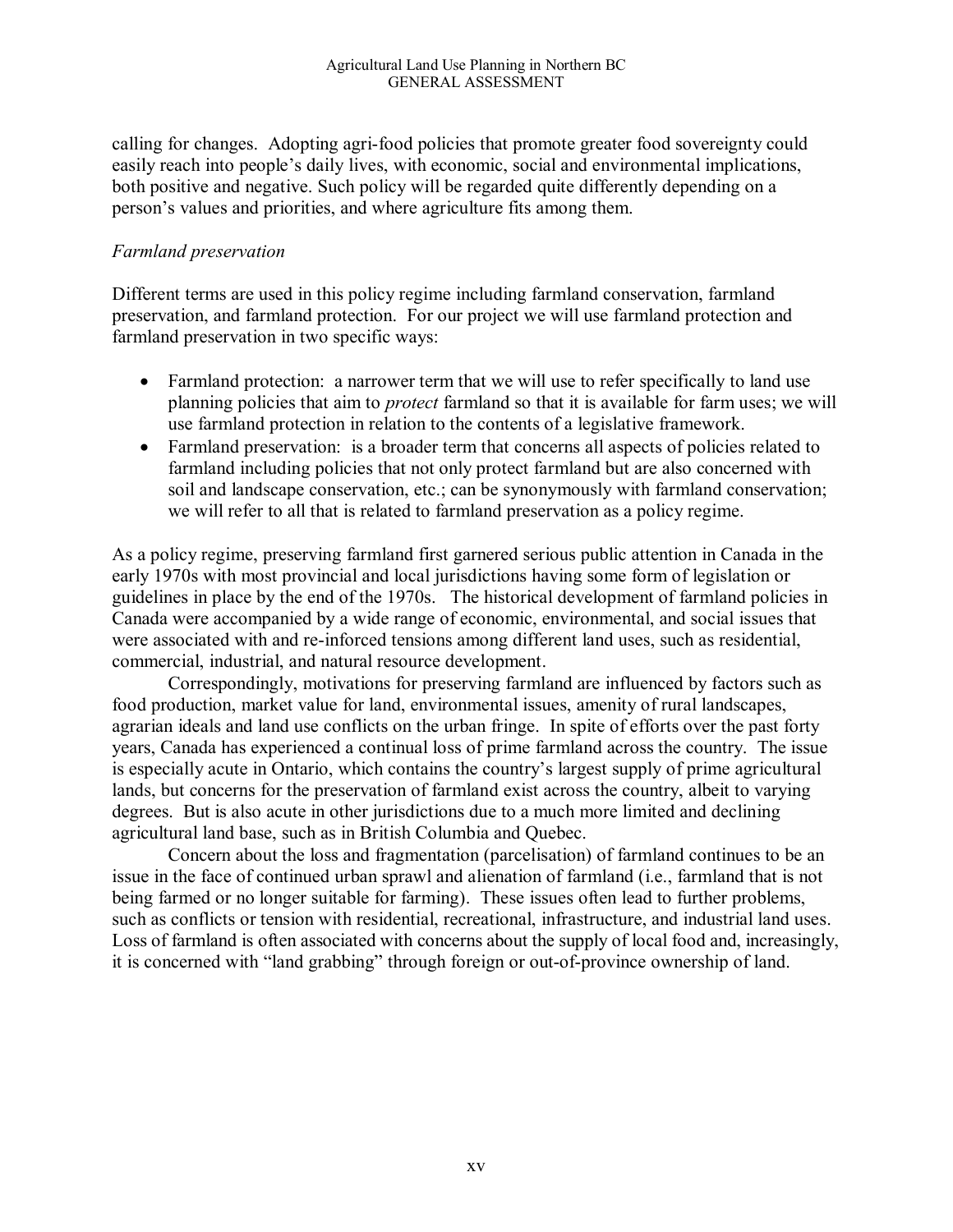# **Introduction**

#### Purpose and scope of case study

In this report we present the results of a study of agricultural land use planning and farmland protection policies in northern British Columbia (BC). The study area covers a large portion of the province in geographic terms, but is not part of the primary economic areas of agricultural production, which include the southern interior and southwest. This study contributes to three areas of knowledge. The study is part of a national project to identify principles and beneficial practices that represent land use planning solutions that protect farmland. For our purposes, the study contributes to an understanding of the state of agricultural land use planning in northern BC, where farmland protection faces particular pressures from natural resource developments, rather than from the pressures of urban development that is prevalent in other parts of the province. Finally, the study lends insight to the state of agricultural land use planning in each of five Regional Districts in northern BC.

The overall assessment of agricultural land use planning in northern BC draws from the results of the five assessments completed in each Regional District. The individual studies involved an assessment of the breadth and quality of the legislative framework that governs agricultural land use planning, including the documentation of policies, legislation, and governance structures and a detailed analysis of the contents of these documents. The studies in each Regional District also involved an assessment of the political context within which agricultural land use planning processes are completed and decisions are made. Our assessment of the political context included documentation and analysis of three policy regimes: farmland preservation, global competitiveness, and food sovereignty.

#### *Methods*

Legislative framework:

The methods used to complete the assessment in each Regional District involved several activities:

- Document agricultural land use planning legislative framework: The legislative framework consists of policies, legislation (and by-laws), and governance structures related to agricultural land use planning at local, regional (or upper-tier), and provincial levels of government. The policies and legislation were identified as enforceable, aspirational, or enabling. Refer to the appendix for definitions of these and other terms.
- Content analysis of legislative framework documents: After identifying the relevant documents the next step was to analyse the level of detail of each document's contents. The aim of the content analysis is to assess the breadth and quality of the legislative framework.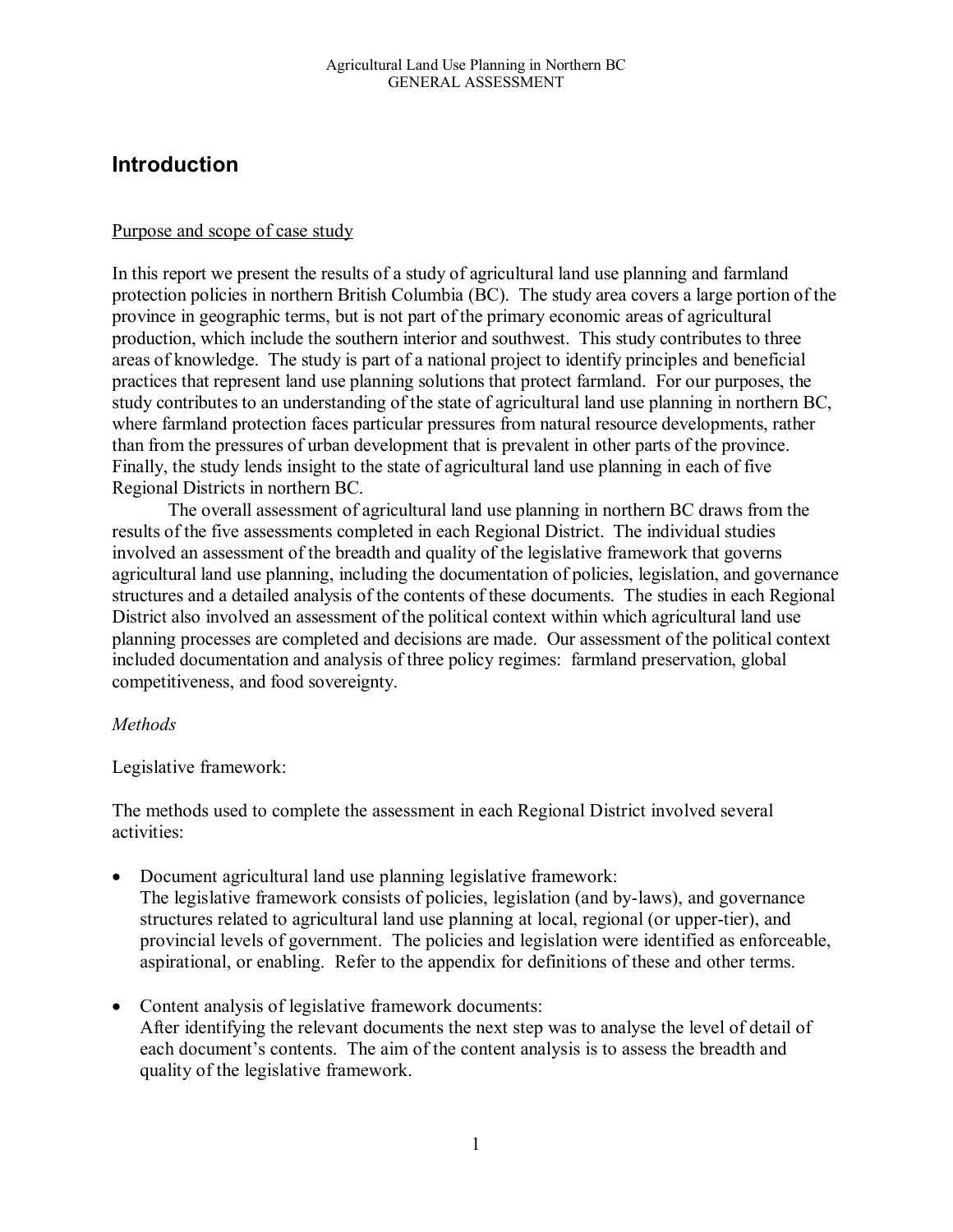Political context:

• Policy regimes

We analysed the contents of documents with regard for the presence and importance of policy regimes. The documents included those identified in the legislative framework. The aim is to assess the extent to which agricultural land use planning accommodates the three policy regimes, influences land use decisions, and encompasses a comprehensive view of food systems planning, activities, and issues.

#### Overview of study area

The study area covers most of northern BC, including five Regional Districts, or parts thereof. Within each Regional District we selected a sub-area as a case study site, for which we completed a content analysis of the local legislative framework and policy regimes. The Regional Districts and case study sites are listed in Table 1 and shown in Figure 1.

| <b>Regional District</b>                        | Sub-area for case study site        |
|-------------------------------------------------|-------------------------------------|
| Regional District of Kitimat-Stikine (RDKS)     | Greater Terrace Area                |
| Regional District of Bulkley-Nechako (RDBN)     | Smithers-Telkwa Rural Area          |
| Peace River Regional District (PRRD)            | South Peace Area                    |
| Regional District of Fraser-Fort George (RDFFG) | Robson Valley-Canoe Downstream Area |
| Cariboo Regional District (CRD)                 | 150 Mile House Area                 |

Table 1. Study area: Regional Districts and case study sites

The region has a diverse economic base, although, given its large geographic area and dispersed settlements, some areas are more dependent on single industries than others. Overall, the major economic sectors include forestry, mining, manufacturing, education, transportation, tourism, and public services. There is also fishing on the west coast and significant oil and gas activity in the northeast. The forestry sector has experienced a significant decline in recent years and faces significant challenges related to the expected reductions in the timber supply caused by the mountain pine beetle infestation, which devastated much of the region's lodgepole pine forests.

### Agricultural profile

Agriculture is primarily ranching and forage throughout the central areas, with grains grown in the northeast. The number of farms and farm operators is summarised in Table 2. According to the Census of Agriculture, between 2001 and 2011, the number of farms across northern BC declined from 4,688 to 4,480, which is an 11.3% drop. There was a corresponding decline of 11.8% in the number of farm operators.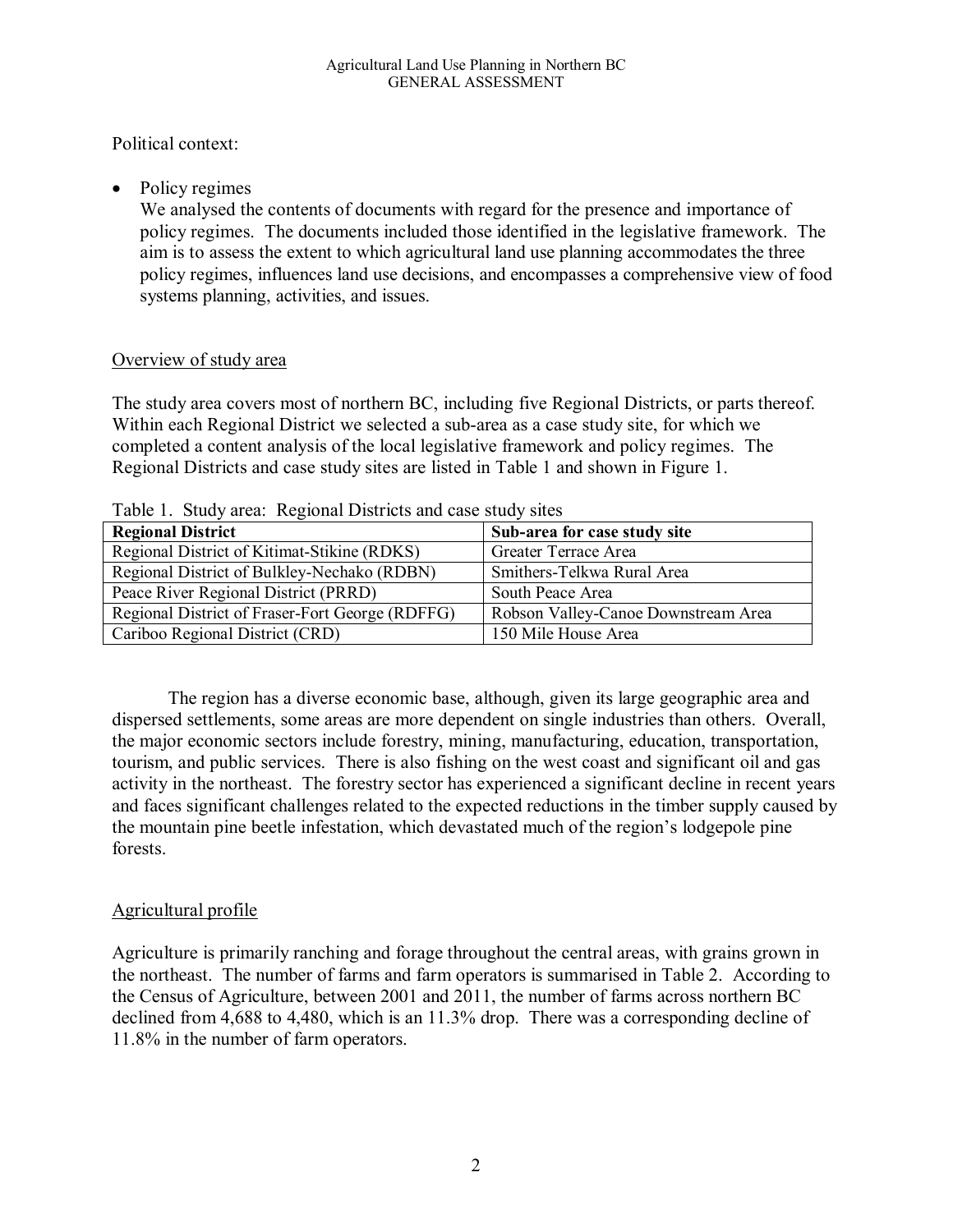

Figure 1. Map of Study Area: Northern British Columbia

Source: Adapted from http://upload.wikimedia.org/wikipedia/en/e/ec/Regional\_District\_in\_British\_Columbia.jpg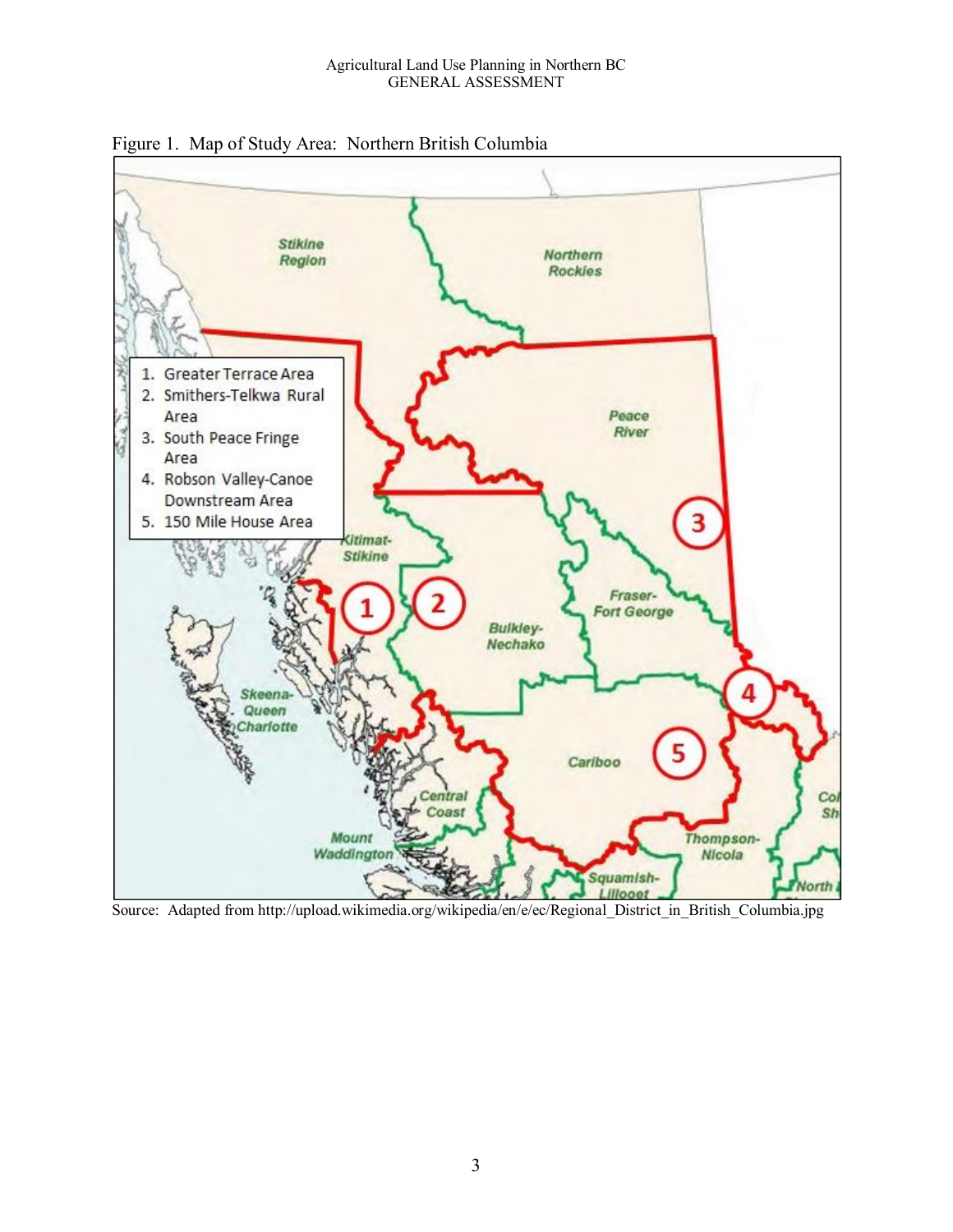#### Agricultural Land Use Planning in Northern BC GENERAL ASSESSMENT

Figure 2. Agricultural Land Reserve



Source: Agricultural Land Commission, www.alc.gov.bc.ca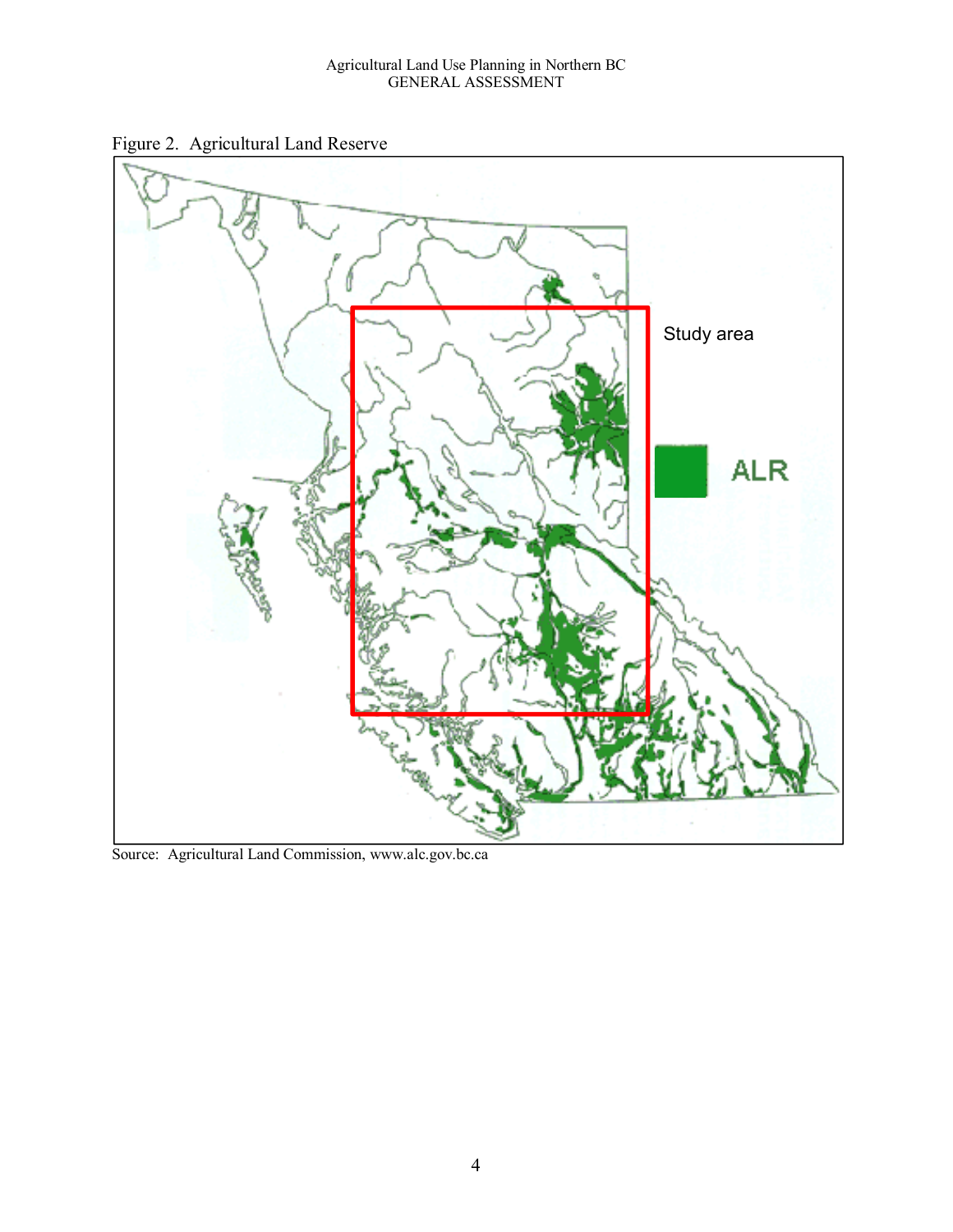#### Agricultural Land Use Planning in Northern BC GENERAL ASSESSMENT

|                          | <b>Farms</b> |       |       | <b>Farm Operators</b> |       |       |  |
|--------------------------|--------------|-------|-------|-----------------------|-------|-------|--|
| <b>Regional District</b> | 2001         | 2006  | 2011  | 2001                  | 2006  | 2011  |  |
| Kitimat-Stikine          | 152          | 134   | 106   | 220                   | 190   | 155   |  |
| Bulkley-Nechako          | 945          | 866   | 840   | 1,495                 | .,390 | 1,300 |  |
| Peace River              | ,774         | ,699  | ,532  | 2,585                 | 2,505 | 2,285 |  |
| Fraser-Fort George       | 629          | 621   | 558   | 960                   | 935   | 830   |  |
| Cariboo                  | 1,188        | 1,160 | 1,123 | 1,855                 | .840  | 1,705 |  |
| Total                    | 4,688        | 4,480 | 4,159 | 7.115                 | 6.860 | 6,275 |  |

|  | Table 2. Farms and Farm Operators, Regional Districts, 2001-2011 |  |  |  |  |  |
|--|------------------------------------------------------------------|--|--|--|--|--|
|--|------------------------------------------------------------------|--|--|--|--|--|

Source: Census of Agriculture 2001, 2006, 2011

The extent of Agricultural Land Reserve (ALR) lands in the study area is shown in Figure 2. The area of these lands varies significantly by Regional District. As shown in Table 3, the PRRD has both the largest land area and the highest percentage of its land base in the ALR, including most of the lands with the highest agricultural capability in the north. The RDKS has the smallest ALR land area and proportion of its land base in the ALR. Most of this land is located in or adjacent to the City of Terrace. A brief profile of agriculture in each Regional District follows.

| ( <i></i> ), <del></del> |                |               |                                    |  |  |  |
|--------------------------|----------------|---------------|------------------------------------|--|--|--|
| <b>Regional District</b> | Land area (ha) | ALR area (ha) | ALR as a $%$<br>of total land area |  |  |  |
| Kitimat-Stikine          | 10,262,000     | 66,470        | $1\%$                              |  |  |  |
| Bulkley-Nechako          | 7,782,120      | 353,360       | $5\%$                              |  |  |  |
| Peace River              | 11,933,660     | 1,477,920     | 12%                                |  |  |  |
| Fraser-Fort George       | 5,199,860      | 378,950       | 7%                                 |  |  |  |
| Cariboo                  | 8,252,480      | 924,280       | 11%                                |  |  |  |
| <b>Northern BC</b>       | 43,430,120     | 3,200,980     | 7%                                 |  |  |  |

Table 3. ALR as Percentage of Total Land Area (ha), Regional Districts

Source: Smith (1998). Note: there have been some small changes to the amount of ALR.

#### Regional District of Kitimat-Stikine:

According to Gagné and Kerby (2013), farming activities include fruit trees, large gardens, greenhouses (most commonly used for tomatoes, cucumbers, and grapes), large fields suitable for grazing, and livestock, such as cattle, pigs, and horses. Between 2006 and 2011, the number of farms and area of farmland both declined. The number of farms declined from 184 to 106, a 42% drop. The area of farmland declined 38%, from 12,763 ha to 7,918 ha. The highest capability soils (Class 2 and 3 soils) are found in the alluvial floodplains of the Skeena River. However, flooding, erosion, and drainage problems are significant barriers to agriculture in the area due, in part, from the higher levels of precipitation.

#### Regional District of Bulkley-Nechako:

Agricultural activities within the RDBN are related to dairy, livestock, and forage production. The Regional District has 840 reported farms and 1,300 operators (Census of Agriculture, 2011). The sector is highly dependent on access to Crown lands and water.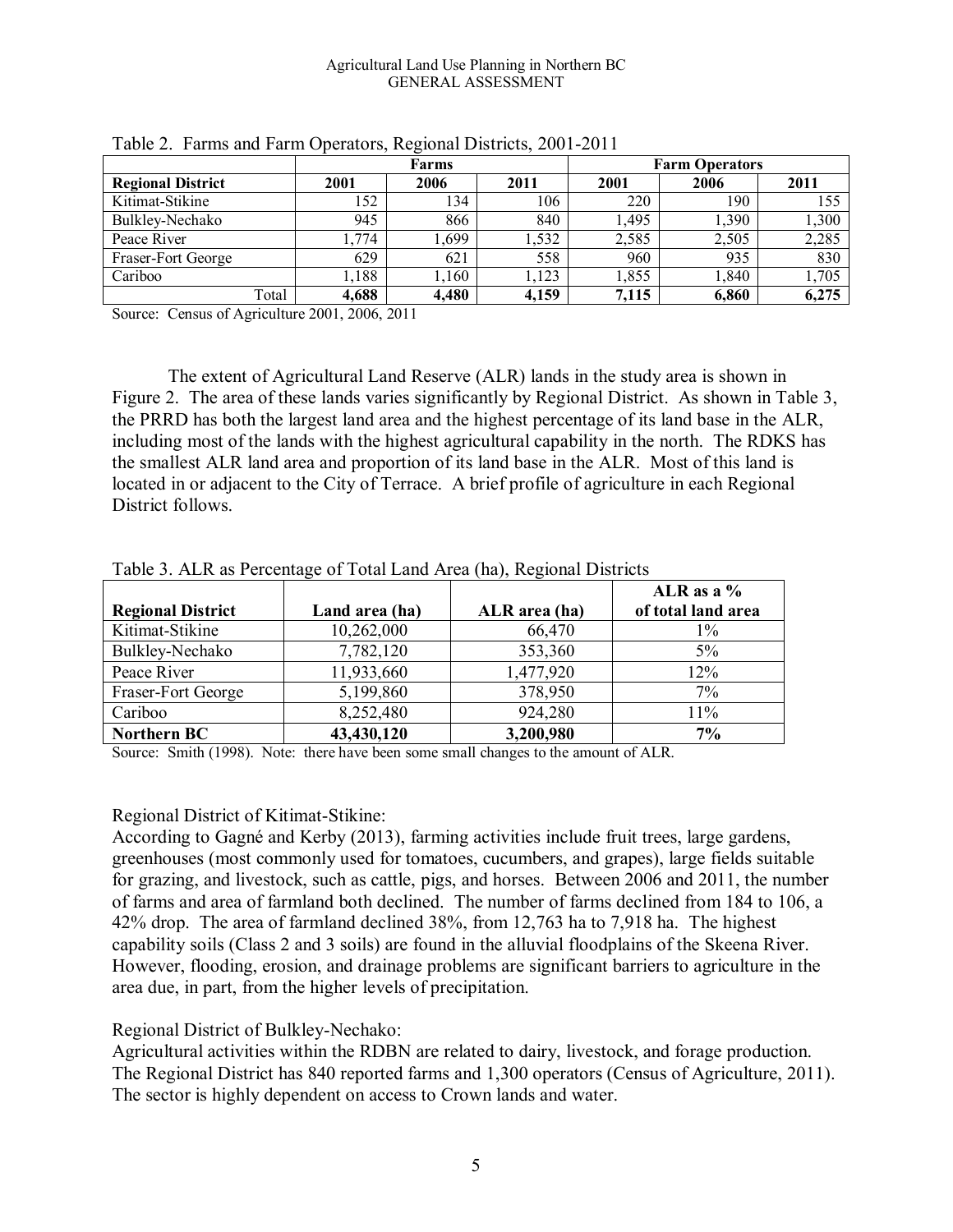Peace River Region:

The agricultural capability of the Peace River Region is quite high, and the soil quality yields wheat, canola (rapeseed), oats, barley, rye, hay, oilseed, and alfalfa. Livestock, beef and cattle, and other equine production are also prevalent, as well as bee keeping and honey production. There are 526 farms within the region, with a total farmed area of 222,443 hectares (Census of Agriculture, 2011).

#### Regional District of Fraser-Fort George:

Agriculture in the region is characterised by the beef cattle industry and supporting forage production, with some opportunities for other food production. The arable farmland of the area is located mostly along river valleys. There are 558 farms with 830 farm operators in the region (Census of Agriculture, 2011).

#### Cariboo Regional District:

Agriculture in the Cariboo region is characterised by a large beef cattle industry and forage production. Small areas that benefit from microclimates are capable of more diverse horticulture and field crops. The sector is highly dependent on access to Crown lands and water. There are 1,705 farm operators (Census of Agriculture, 2011).

The differences among the regions are reflected in differences in the number of applications made to the ALC for subdivision and non-farm uses. The results are shown for the years 2006 to 2014 in Table 4 (excluding RDFFG, given its Delegation Agreement). The highest number of ALC applications was made in the PRRD and the lowest was made in the RDKS, which corresponds with the area of ALR land in each region. However, when we take the differences in land base into account (bottom row of table), the highest number of applications per hectare of ALR land is in the RDKS. The Cariboo has the lowest number of applications per hectare of ALR land.

| Year                           | <b>RDKS</b><br>(inc.<br>Terrace) | <b>RDBN</b> | <b>PRRD</b> | <b>CRD</b> |
|--------------------------------|----------------------------------|-------------|-------------|------------|
| 2014                           | 3                                | 10          | 30          |            |
| 2013                           | 4                                | 5           | 52          | 11         |
| 2012                           | 4                                | 17          | 63          | 17         |
| 2011                           | 7                                | 17          | 60          | 18         |
| 2010                           | 6                                | 21          | 54          | 25         |
| 2009                           |                                  | 23          | 55          | 26         |
| 2008                           | 5                                | 12          | 84          | 38         |
| 2007                           | 5                                |             | 79          | 29         |
| 2006                           | $\overline{2}$                   |             | 65          | 23         |
| Total                          | 37                               | 105         | 542         | 187        |
| $ALR (ha)*$                    | 66,470                           | 353,360     | 1,477,920   | 924,280    |
| Applications/<br>100,000 ha/yr | 6.185                            | 4.245       | 4.075       | 2.529      |

Table 4. Number of ALC Applications by Year, Regional District

Excluding the Regional District of Fraser-Fort George, due to differences under the Delegation Agreement \* Smith (1998)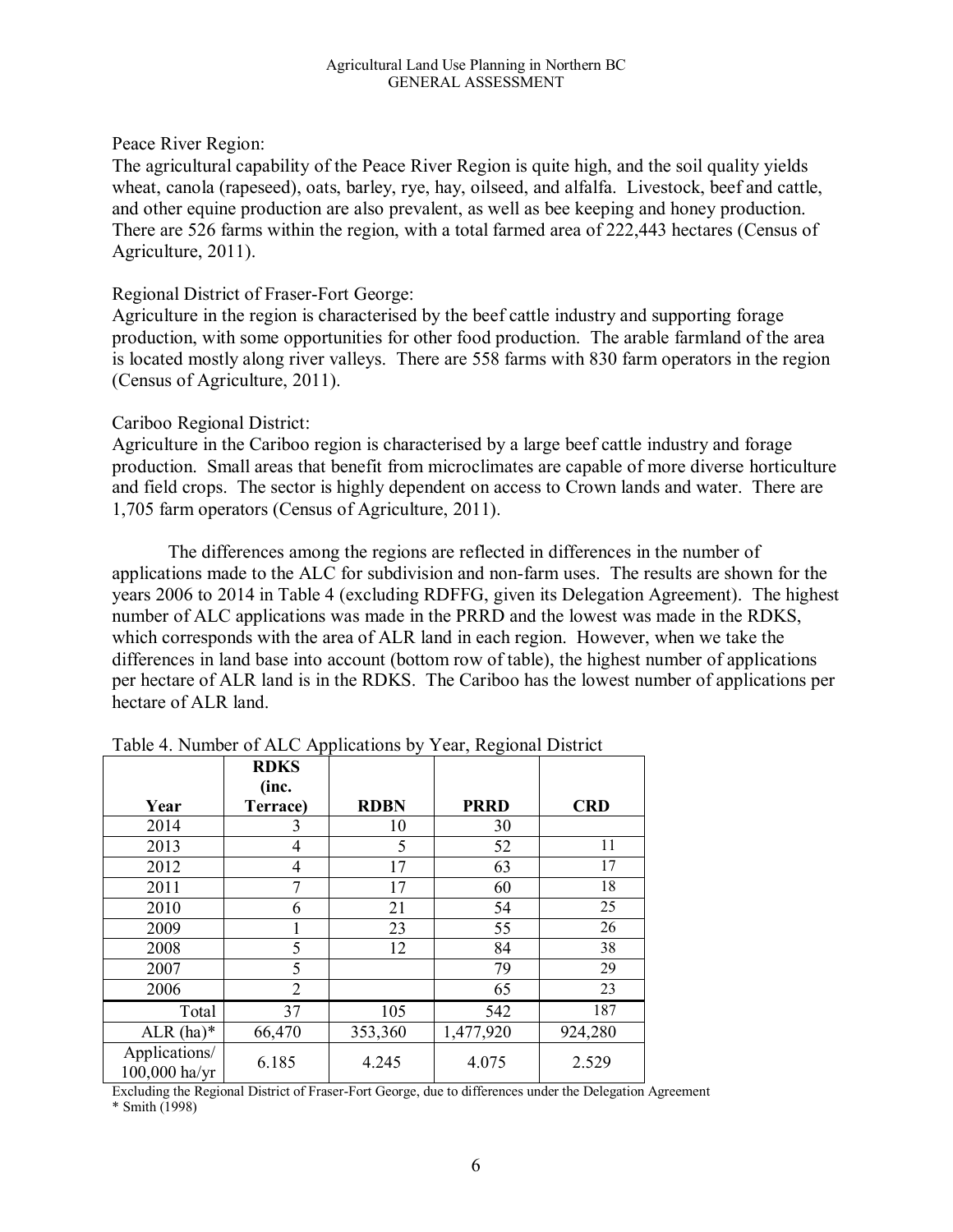# **Results**

In this section, we present the results for the study of northern BC. We begin with our assessment of the state of agricultural land use planning, assess the legislative framework, and present the results of our content analysis. For the latter, we present the results of the content analyses of the policies and legislation in the five Regional Districts, followed by the results of our assessment of the influence of the three policy regimes (farmland preservation, food sovereignty, and global competitiveness).

#### State of agricultural land use planning

The effort dedicated to agricultural planning has improved significantly over the past ten years in northern BC. The mountain pine beetle epidemic appears to be an important catalyst for shifting attention beyond the forestry, mining, and oil and gas sectors to put a greater emphasis on opportunities for agriculture as part of a strategy in increase the level of economic diversification. In the Peace Region, agriculture always had a higher profile.

The most significant contributions were the economic development plans developed for the agricultural sector by the Cariboo-Chilcotin Beetle Action Coalition (CCBAC, 2007) and the Omineca Beetle Action Coalition (OBAC, 2009). These documents represented a comprehensive effort to support the development of the sector in central interior BC.

A number of agricultural land use planning efforts soon followed. The Regional Districts of Bulkley-Nechako and Kitimat-Stikine have completed agricultural land use inventories and detailed agricultural plans. The Cariboo Regional District also developed an Agricultural Policy and recently completed an agricultural land use inventory. The Peace Region is in the late stages of an agricultural planning process and the Regional District of Fraser-Fort George is in the early stages of planning to support the sector. A summary of agricultural planning efforts is presented in Table 5.

| <b>Regional District</b> | <b>Agric. Economic</b><br>Devel. Plan | <b>Agric.</b> Land Use<br>Inventory | <b>Agric. Plan</b>  | <b>Agric. Policy</b> |
|--------------------------|---------------------------------------|-------------------------------------|---------------------|----------------------|
| Kitimat-Stikine          |                                       |                                     |                     |                      |
| Bulkley-Nechako          |                                       |                                     |                     |                      |
| Peace River              |                                       |                                     | In progress         |                      |
| Fraser-Fort George       |                                       |                                     | Under consideration |                      |
| Cariboo                  |                                       |                                     |                     |                      |

Table 5. Existing agricultural strategies, plans, and policies

One way to prevent these efforts from sitting on shelves is to ensure that agricultural plans are not only received by local government councils and boards but are also integrated into formal land use planning policies. Such plans can be named in an enforceable policy (e.g., OCP or zoning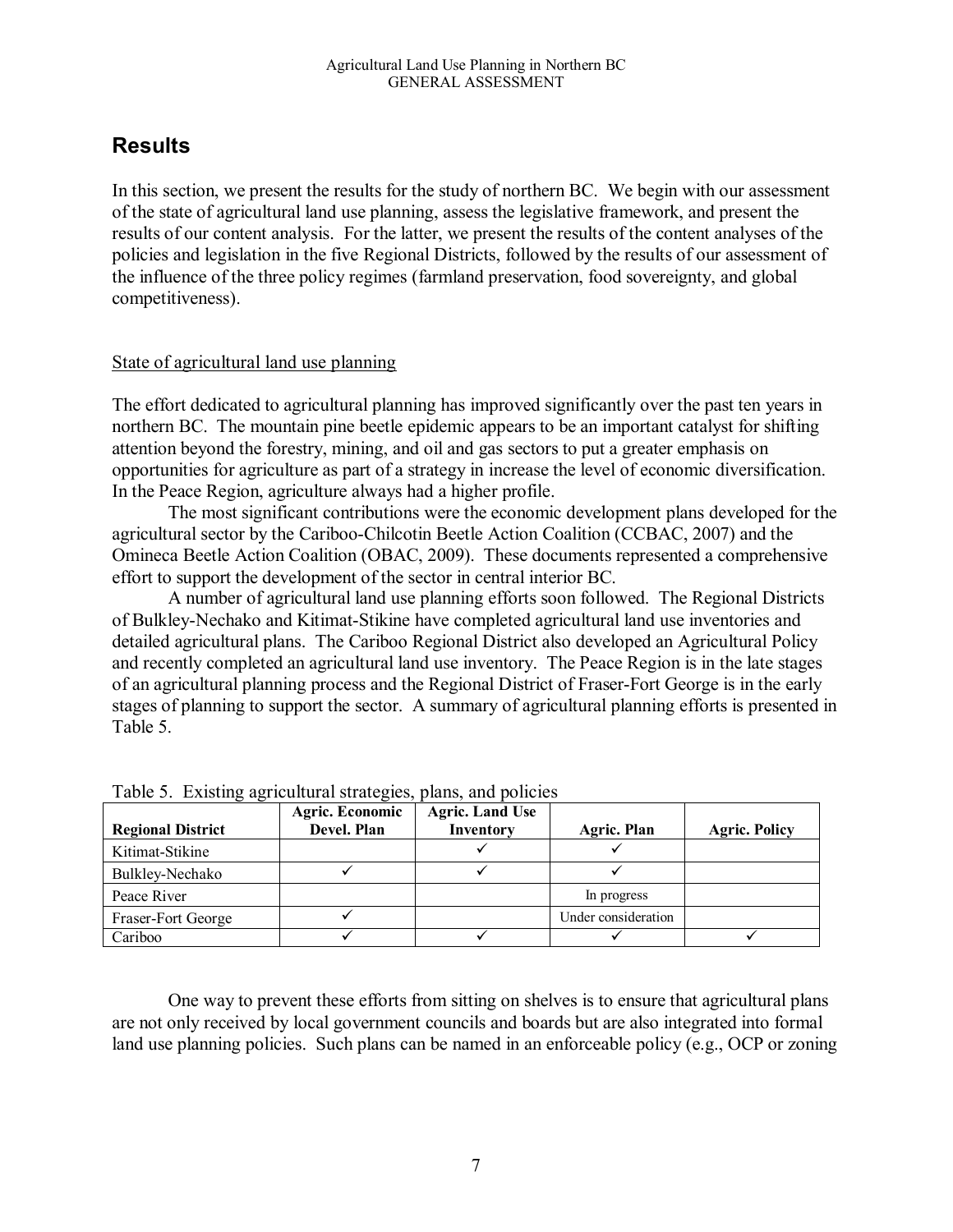bylaw), lead to changes in policies, or be adopted as a sub-area plan<sup>1</sup>. The status of the agricultural plans and policies in each region is shown in Table 6. The Agricultural Policy developed in the CRD has been named in and led to revisions of OCPs. The Agricultural Plan developed in the RDBN in named in and led to changes in recently completed OCPs. In addition, the plans and policies that are under development in other regions may also lead to future changes.

|                          |                | Aspirational                  | Enforceable      |                             |                                    |
|--------------------------|----------------|-------------------------------|------------------|-----------------------------|------------------------------------|
| <b>Regional District</b> | 1n<br>progress | <b>Received by</b><br>Council | Named in<br>plan | Led to revisions<br>of plan | <b>Adopted as</b><br>sub-area plan |
| Kitimat-Stikine          |                |                               |                  |                             |                                    |
| Bulkley-Nechako          |                |                               |                  |                             |                                    |
| Peace River              |                |                               |                  |                             |                                    |
| Fraser-Fort George       |                |                               |                  |                             |                                    |
| Cariboo                  |                |                               |                  |                             |                                    |

Table 6. Status of local agricultural plan/policy

#### Legislative framework

The legislative framework consists of policies, regulations, and governance structures related to agricultural land use planning at local, regional, and provincial levels of government. Policy documents were identified as enforceable, aspirational, or enabling (refer to the appended glossary for definitions of these and other terms). Table 7 displays the three tiers of agricultural land use planning policies and legislation. At the provincial level, the framework includes the provincial legislative documents pertinent to agricultural land use planning, such as the *Local Government Act*, the *Farm Practices Protection Act*, and *Agricultural Land Commission Act*, the *Land Title Act*, as well as the *Water Act*.

Governance for agriculture land use planning is more diverse than other areas of the province. The governing bodies include ALC panels, delegation agreements, Advisory Planning Commissions (APCs), Agricultural Advisory Committees (AACs), and a standing committee of a regional board. In RDFFG, the Regional Board has delegated authority for non-farm use and subdivision for ALR lands. In this capacity, the RDFFG has a significant level of authority over agricultural land use decisions. In its delegated capacity, the RDFFG assumes the role of the Commission (and North Panel) in receiving and considering application. The Act does not provide the ability for a delegated authority to include or exclude land from the Agricultural Land Reserve. The Peace Region is also covered by a delegation agreement, this one is between the ALC and the Oil and Gas Commission. APCs are used in Electoral Areas, but are not strictly agricultural governance bodies, in contrast to an AAC. The Peace River Region is the only area with an AAC.

 $\overline{a}$ <sup>1</sup> Adopting an agricultural plan as a sub-area plan, often referred to as an Agricultural Area Plan, is appropriate only under certain conditions, which are not prevalent in northern BC.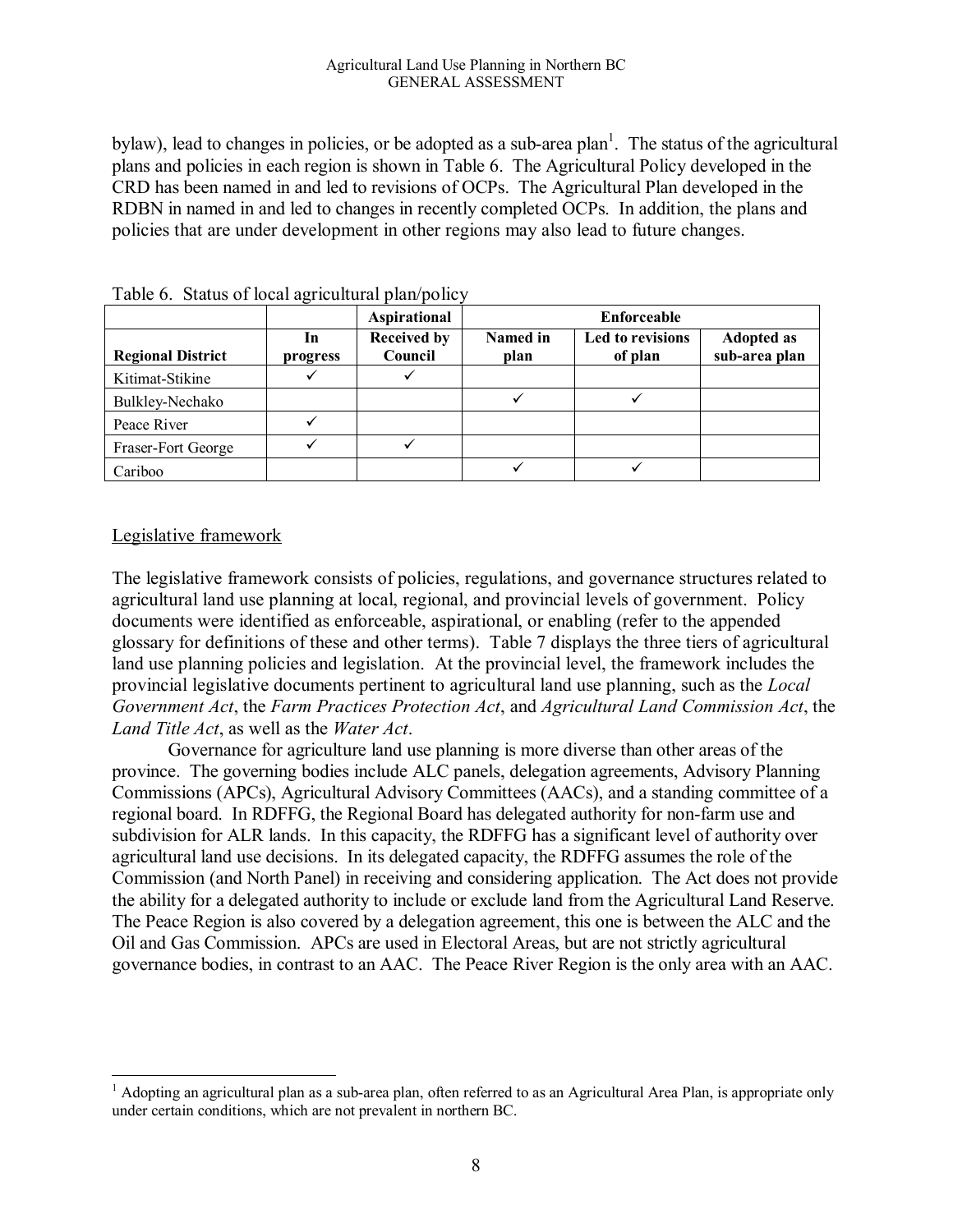#### Agricultural Land Use Planning in Northern BC GENERAL ASSESSMENT

| <b>Study site</b>          | Policy                                                    | Legislation                              | Governance                         |
|----------------------------|-----------------------------------------------------------|------------------------------------------|------------------------------------|
| <b>RDKS:</b>               | $\bullet$ Kalum LRMP (2002)                               | • Terrace OCP $(2011)$                   | • ALC North Panel                  |
| Greater Terrace Area       | • Greater Terrace Area Agriculture                        | • Greater Terrace Zoning (2011)          | • Advisory Planning Commissions    |
|                            | Plan Report (2013)                                        | • Lakelse Lake Zoning (2008)             | (Lakelse Lake, Thornhill)          |
|                            | • Greater Terrace Agricultural Plan                       | • Thornhill Zoning $(2012)$              |                                    |
|                            | (2013)                                                    | • City of Terrace Zoning (1995)          |                                    |
|                            | • Our Strategy for Sustainability,<br>Terrace 2050 (2009) |                                          |                                    |
| RDBN:                      | • RDBN Agriculture Plan (2012)                            | • Smithers Telkwa Rural OCP (2014)       | • ALC North Panel                  |
| Smithers-Telkwa Rural Area | • Bulkley LRMP (1998)                                     | • RDBN Zoning Bylaw                      | • Advisory Planning Commission     |
|                            | • Bulkley Valley SRMP (2006)                              | • Agricultural Development Areas         |                                    |
|                            | • Omineca Agricultural Sector<br>Strategy (2009)          |                                          |                                    |
| PRRD:                      | • PRRD Regional Agricultural Plan                         | • South Peace Fringe Area OCP            | • PRRD Agricultural Advisory       |
| South Peace Fringe Area    | (Draft, Apr/2014)                                         | (2012)                                   | Committee                          |
|                            | • Dawson Creek LRMP (1999)                                | • PRRD Zoning Bylaw                      | • Oil and Gas Commission (via      |
|                            | • South Peace Comprehensive                               |                                          | Delegation Agreement)              |
|                            | Development Plan (2007)                                   |                                          |                                    |
| RDFFG:                     | • Robson Valley LRMP (1999)                               | • RVCD Official Community Plan           | • Agricultural Land Use Standing   |
| Robson-Canoe Downstream    | • Robson Valley SRMP (1999)                               | (2002)                                   | Committee                          |
|                            | • OBAC Agriculture Sector Strategy                        | • RDFFG Zoning Bylaw                     | • RDFFG (via Delegation Agreement) |
|                            | (2009)                                                    | • Agricultural Development Areas         |                                    |
|                            | • Robson-Canoe Valleys Economic                           |                                          |                                    |
|                            | Opportunities Plan (2010)                                 |                                          |                                    |
| CRD:                       | • CRD Agricultural Policy                                 | $\bullet$ 150 Mile House Area OCP (2012) | • ALC Interior Panel               |
| 150 Mile House Area        | (2014; adopted in principle)                              | • Williams Lake Fringe and 150           | • Advisory Planning Commission     |
|                            | • CCBAC Agriculture Sector Strategy                       | <b>Mile House Area Zoning Bylaw</b>      |                                    |
|                            | (2007)                                                    |                                          |                                    |
|                            | • Williams Lake SRMP (2005)                               |                                          |                                    |

Table 7. Legislative Framework, Regional Districts and Case Study Sites

*Acts (provincial laws), bylaws (local government laws, e.g., official municipal plan)* [*italicised*]

**Enforceable policy, regulations pursuant to acts [bold]**

Aspirational policy at all levels [plain text]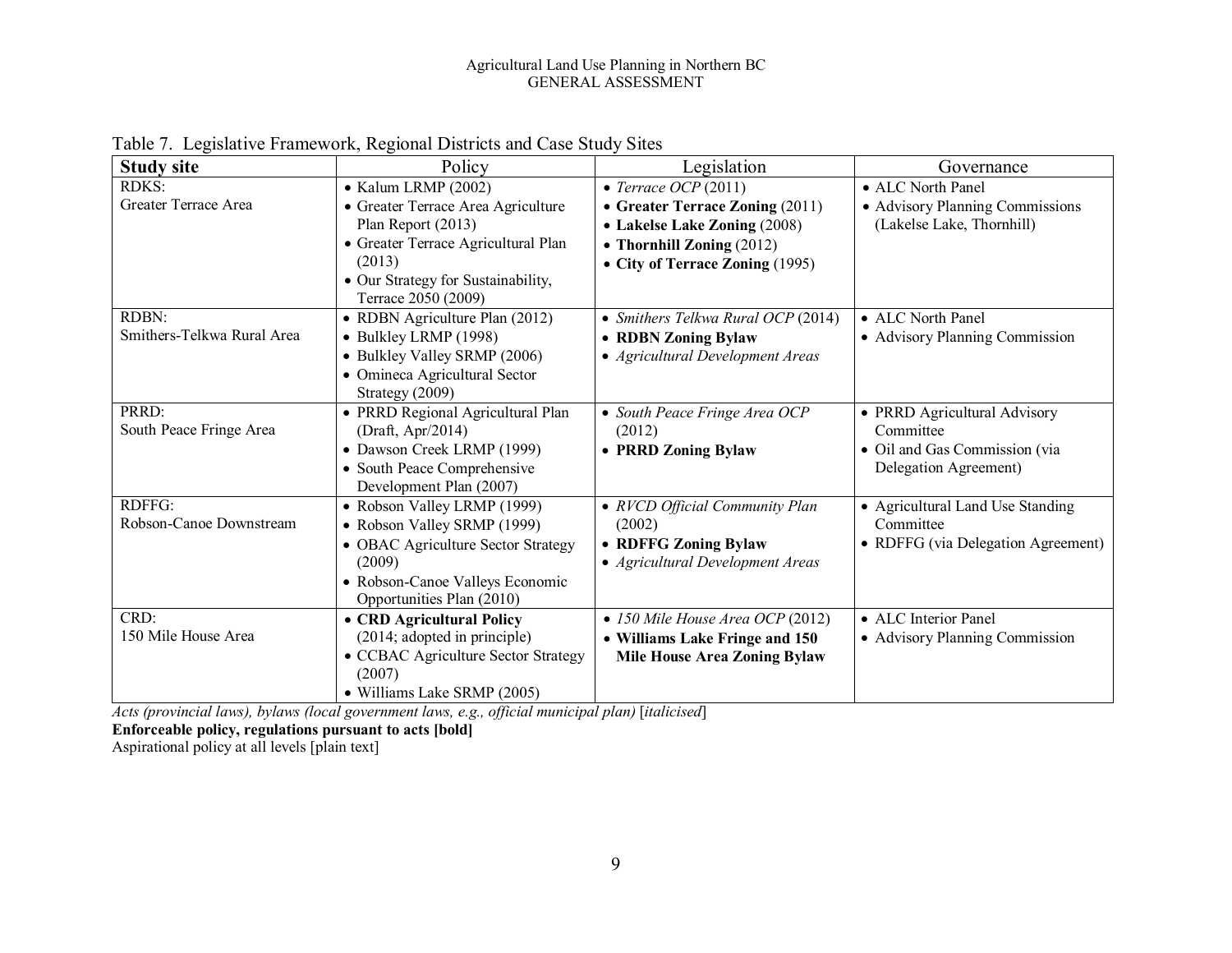#### *Official Community Plans and Zoning*

In this section, we look more closely at the OCPs in the case study sites with the primary aims to assess the level of detail related to agricultural land and its uses and the level of commitment to protecting farmland. A starting point is to assess the relative importance of agriculture as reflected in statements of vision and goals in the OCPs. The presence of agriculture in vision and goal statements indicates that agriculture is important for the area. At the same time, we can gain insight to the relative importance of agriculture by examining the strength of the language used and the context in which the statement appears.

As shown in Table 12, four of the five OCPs have goals that indicate that agriculture and the preservation of farmland are important to the area. The statements in the RDKS OCP are among the strongest, expressing a vision to make "full use of its agricultural potential" and to protect arable land to ensure food security. The PRRD statements are also strong, expressing a clear commitment to supporting agricultural as an important sector of the economy, recognising that agricultural lands are a "precious commodity," and to protect the agricultural land base. The RDBN also expresses a strong, clear commitment. The RDFFG OCP does not include a section on vision or goals for the plan.

| <b>Regional District</b>            | <b>Vision and Goal Statements</b>                                                                                                                                                                                                                                                                                                                                                                                                                                                                                                                                                                                                                   |
|-------------------------------------|-----------------------------------------------------------------------------------------------------------------------------------------------------------------------------------------------------------------------------------------------------------------------------------------------------------------------------------------------------------------------------------------------------------------------------------------------------------------------------------------------------------------------------------------------------------------------------------------------------------------------------------------------------|
| RDKS: Greater Terrace Area          | Vision: Terrace will prosper from its surrounding natural abundance through<br>access to outdoor recreation, sustainable resource based industry and full use of its<br>agricultural potential.                                                                                                                                                                                                                                                                                                                                                                                                                                                     |
|                                     | Goal: Abundant re-localised food system: The City has the ability to play a key<br>role in developing and supporting our local food systems and overall community<br>food production capacity. Protecting our existing arable land will ensure the food<br>security of residents today and into the future.                                                                                                                                                                                                                                                                                                                                         |
| RDBN: Smithers-Telkwa<br>Rural Area | Vision for Agriculture: Maintaining the viability of the area's agricultural sector<br>is critically important to the character and economy of the area. The residents of<br>Electoral Area A support the goals and recommendations of the RDBN<br>Agriculture Plan. The importance of the role of the Agricultural Land Reserve in<br>preserving land for agricultural use is recognized. The consumption of local<br>agriculture products is encouraged through promotion and support of local<br>vendors. The intrusion of residential development into agricultural areas is<br>recognized as a potential problem that will be guarded against. |
|                                     | Goal: The Plan strives to protect and preserve farm land and soil having<br>agricultural capability, and encourage and support the appropriate utilization of<br>that land for agricultural purposes.                                                                                                                                                                                                                                                                                                                                                                                                                                               |
| PRRD: South Peace Fringe<br>Area    | Economic Goal: To support and encourage agriculture industry in the SPFA<br>through preservation of the agricultural land base and restriction on uses that are<br>not compatible with agricultural activities.                                                                                                                                                                                                                                                                                                                                                                                                                                     |
|                                     | Agriculture Goal: To support Agriculture as a primary industry within the SPFA<br>and recognize it is a major component of the lifestyle and rural character of the<br>SPFA and is a major contributor to the local economy. Primary agricultural lands<br>are a precious commodity and are needed for food security.                                                                                                                                                                                                                                                                                                                               |
| RDFFG: Robson-Canoe<br>Downstream   | None                                                                                                                                                                                                                                                                                                                                                                                                                                                                                                                                                                                                                                                |
| CRD: 150 Mile House Area            | Goal: To develop a sustainable economy that promotes best management                                                                                                                                                                                                                                                                                                                                                                                                                                                                                                                                                                                |
|                                     | practices for the agriculture, forestry, tourism and recreation sectors.                                                                                                                                                                                                                                                                                                                                                                                                                                                                                                                                                                            |

Table 12. Vision and Goal Statements Related to Agriculture in Official Community Plans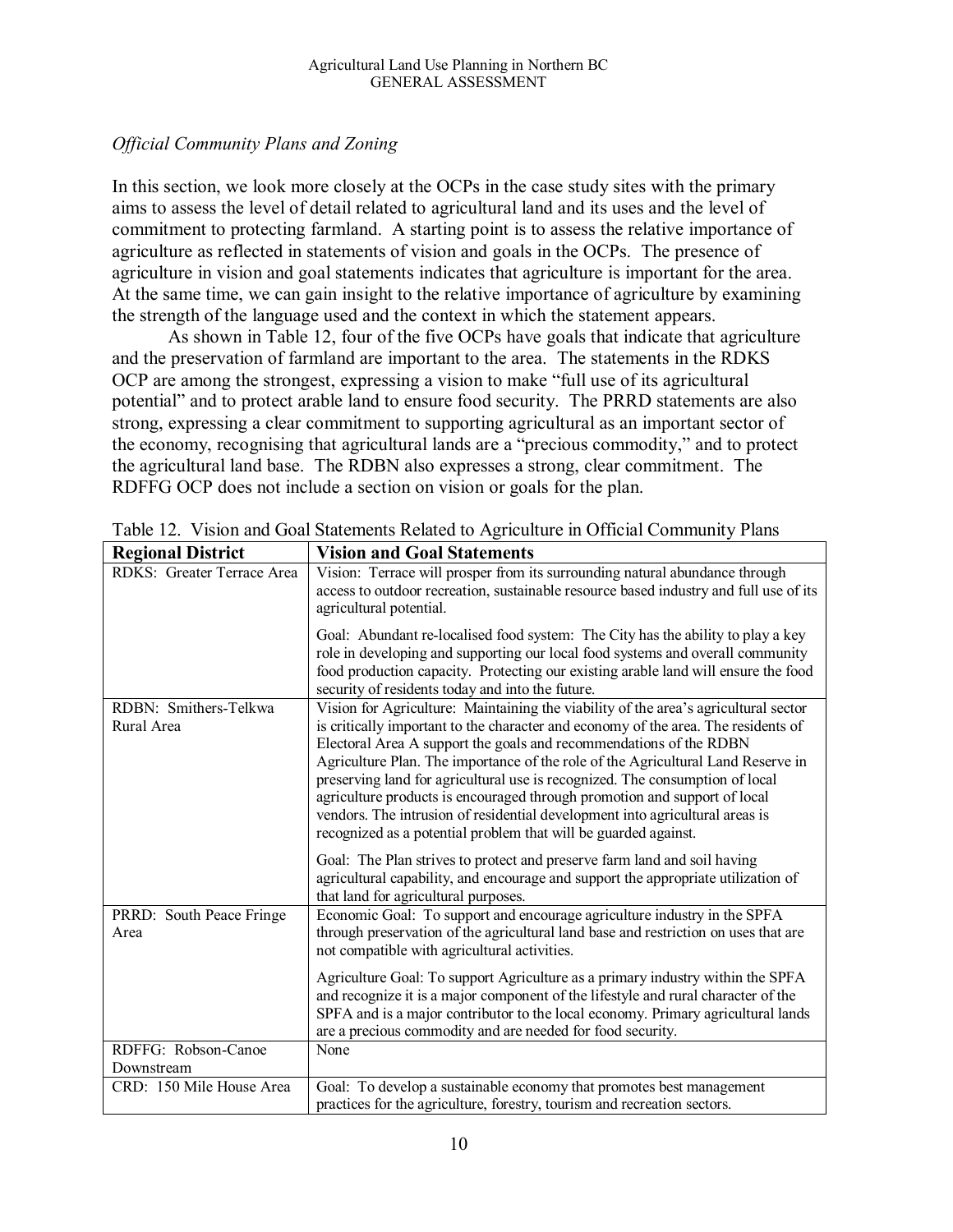In addition to the importance of agriculture within the OCPs, we also identified the statements that are most directly relevant to protecting agricultural land. These statements are listed in Table 13 under the headings of goals, objectives, and policy, which can appear in any part of the OCP, not only as part of the goals and objectives of the plan itself. The results show that there are important differences among the OCPs. Only the PRRD and RDBN OCPs include a statement about protecting farmland under goals, objectives, and policies. Four of the OCPs include protecting farmland as a goal, of which the RDKS and CRD statements are the strongest with direct statements to protect agricultural land. The RDBN goal introduces uncertainty by leaving "agricultural potential" open to interpretation. Four of the OCPs include objectives to protect agricultural land. The CRD objectives are the strongest, with a clear commitment "To protect agricultural land for agricultural purposes" and a separate objective "To support the ALC in protecting agricultural land and agricultural opportunities in the plan area." Three of the OCPs have policy statements that include a commitment to protect agricultural lands. Of the five OCPs, the RDFFG expresses the weakest commitment to protecting farmland.

Each OCP includes a section on agricultural objectives. Here, too, we can see differences among the regions, especially with regard to the different levels of detail (Table 14). The CRD includes eight separate statements, as compared with the RDFFG, which includes one paragraph that includes three points. Generally, a more detailed set of objectives should provide better direction for future decisions regarding agricultural land uses.

We also compared the agricultural land policies of each OCP. The results are displayed in Table 15. Here again we can see significant differences regarding the level of detail, with RDKS and RDFFG having the least amount of detail. The CRD, PRRD, and RDBN have the most detailed policies. Also interesting, there is not a high level of common elements across all OCPs. It is not clear what the implications are for guiding agricultural land use decisions.

Finally, we looked at the designations for agricultural land in each OCP, as listed in Table 16. These statements, although not as important as statements of goals, objectives, and policies, serve to reflect the relative importance of agricultural land for the area. The RDKS and RDBN statements include references to protecting these designated lands. The PRRD statement integrates a reference to the *Farm Practices Protection (Right to Farm) Act*, which helps to strengthen the designation. Among the statements, though, we do not see many similarities. There is no statement included in the RDFFG OCP.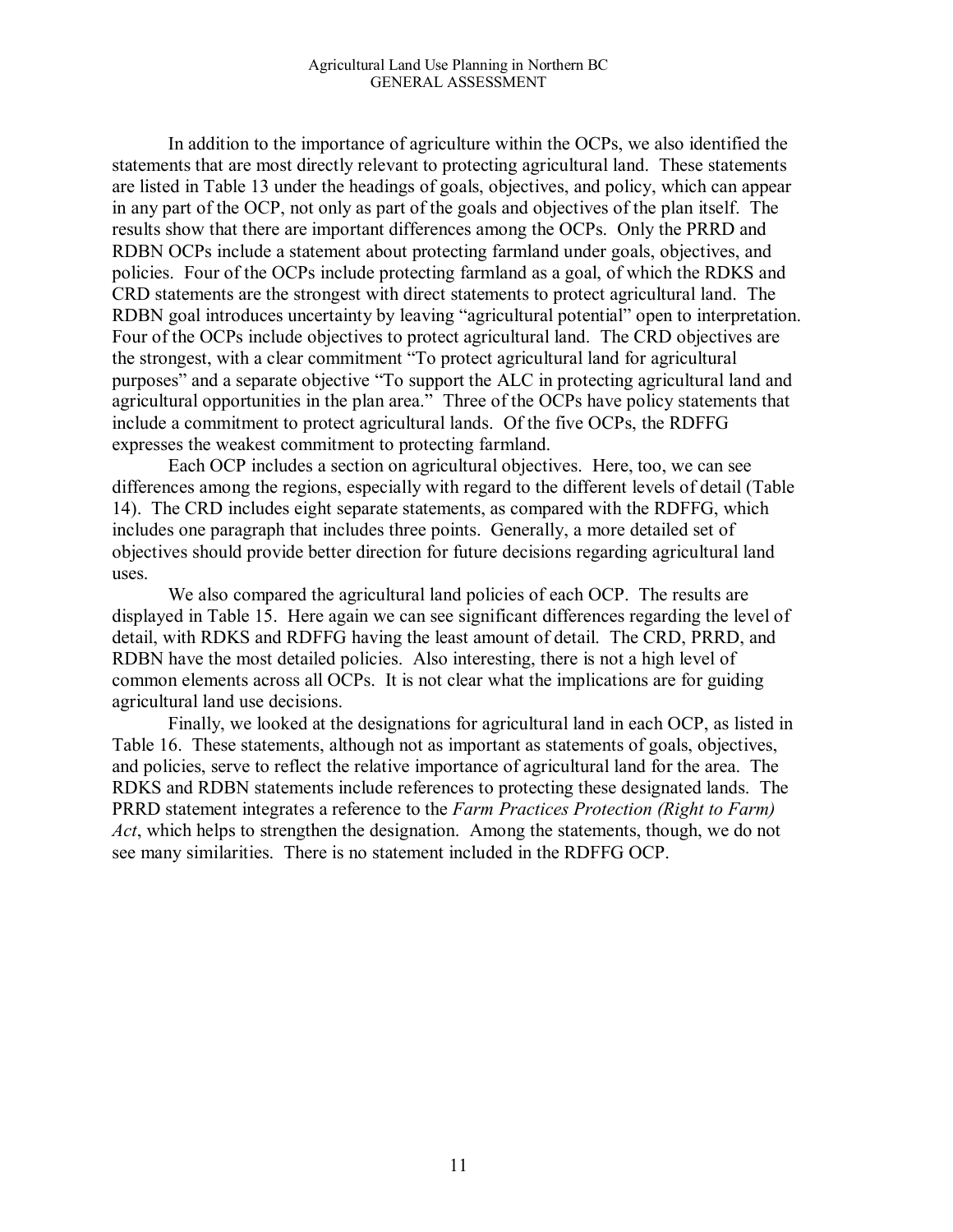#### Agricultural Land Use Planning in Northern BC GENERAL ASSESSMENT

|                 |                                                                                                                                                                                                                                      | <b>RDBN:</b>                                                                                                                                                                                                                                                    |                                                                                                                                                                                                                                                                                                                                    | <b>RDFFG:</b>                                                                                                                                                                                                                                         |                                                                                                                                                                                                                                                                                   |
|-----------------|--------------------------------------------------------------------------------------------------------------------------------------------------------------------------------------------------------------------------------------|-----------------------------------------------------------------------------------------------------------------------------------------------------------------------------------------------------------------------------------------------------------------|------------------------------------------------------------------------------------------------------------------------------------------------------------------------------------------------------------------------------------------------------------------------------------------------------------------------------------|-------------------------------------------------------------------------------------------------------------------------------------------------------------------------------------------------------------------------------------------------------|-----------------------------------------------------------------------------------------------------------------------------------------------------------------------------------------------------------------------------------------------------------------------------------|
|                 | <b>RDKS:</b>                                                                                                                                                                                                                         | <b>Smithers-Telkwa Rural</b>                                                                                                                                                                                                                                    | <b>PRRD:</b>                                                                                                                                                                                                                                                                                                                       | <b>Robson-Canoe</b>                                                                                                                                                                                                                                   | CRD:                                                                                                                                                                                                                                                                              |
|                 | <b>Greater Terrace Area</b>                                                                                                                                                                                                          | Area                                                                                                                                                                                                                                                            | <b>South Peace Fringe Area</b>                                                                                                                                                                                                                                                                                                     | Downstream                                                                                                                                                                                                                                            | 150 Mile House Area                                                                                                                                                                                                                                                               |
| Vision/<br>Goal | • Protecting our existing<br>arable land will ensure the<br>food security of residents<br>today and into the future.                                                                                                                 | • The importance of the role<br>of the ALR in preserving<br>land for agricultural use is<br>recognized.<br>• The intrusion of residential<br>development into<br>agricultural areas is<br>recognized as a potential<br>problem that will be<br>guarded against. | To support and encourage<br>٠<br>agriculture industry in the<br>SPFA through preservation<br>of the agricultural land base.                                                                                                                                                                                                        |                                                                                                                                                                                                                                                       | • Protection of ALR lands is<br>necessary to ensure<br>resources are available to<br>support these [ranching and<br>forage crop] activities.                                                                                                                                      |
| Objective       |                                                                                                                                                                                                                                      | • To protect and preserve<br>farm land and soil having<br>agricultural capability, and<br>encourage and support the<br>appropriate utilization of<br>that land for agricultural<br>purposes.                                                                    | • To preserve and utilize<br>productive agricultural lands<br>to foster self-sufficiency,<br>promote security of food<br>production and improve<br>economic diversity.<br>To support the general<br>٠.<br>objectives of the ALC in<br>preserving the agricultural<br>land base for future food<br>production and food<br>security. | Objective: To support the<br>٠<br>general objectives of the<br>Land Reserve Commission.<br>Objective: No Net loss of<br>farmland within the<br>Regional District over the<br>next 10 years.                                                           | To protect agricultural land<br>for agricultural purposes.<br>• To support the ALC in<br>protecting agricultural land<br>and agricultural<br>opportunities in the plan<br>area.<br>• To ensure that land within<br>the ALR can be used for<br>farm use as defined in the<br>ALCA. |
| <b>Policy</b>   | • Maintain arable lands<br>within the ALR.<br>$\blacksquare$ The purpose of the AR1<br>zone is to identify and<br>preserve land for agricultural<br>use which is within the<br>ALR, and generally located<br>south of Graham Avenue. | • The Regional Board<br>recognizes the Agricultural<br>Land Commission's<br>mandate for the<br>preservation and<br>enhancement of agricultural<br>land and the encouragement<br>of agriculture.                                                                 | To support the overarching<br>principles of the ALC: To<br>preserve agricultural land.                                                                                                                                                                                                                                             | With respect to the<br>protection of the agricultural<br>land base the Regional<br>Board will: support the<br><b>Agricultural Land Reserve</b><br>Act with its general<br>objective of protecting<br>agricultural land for future<br>food production. |                                                                                                                                                                                                                                                                                   |

#### Table 13. Direct Statements about Protecting Agricultural Land in Policies and Regulations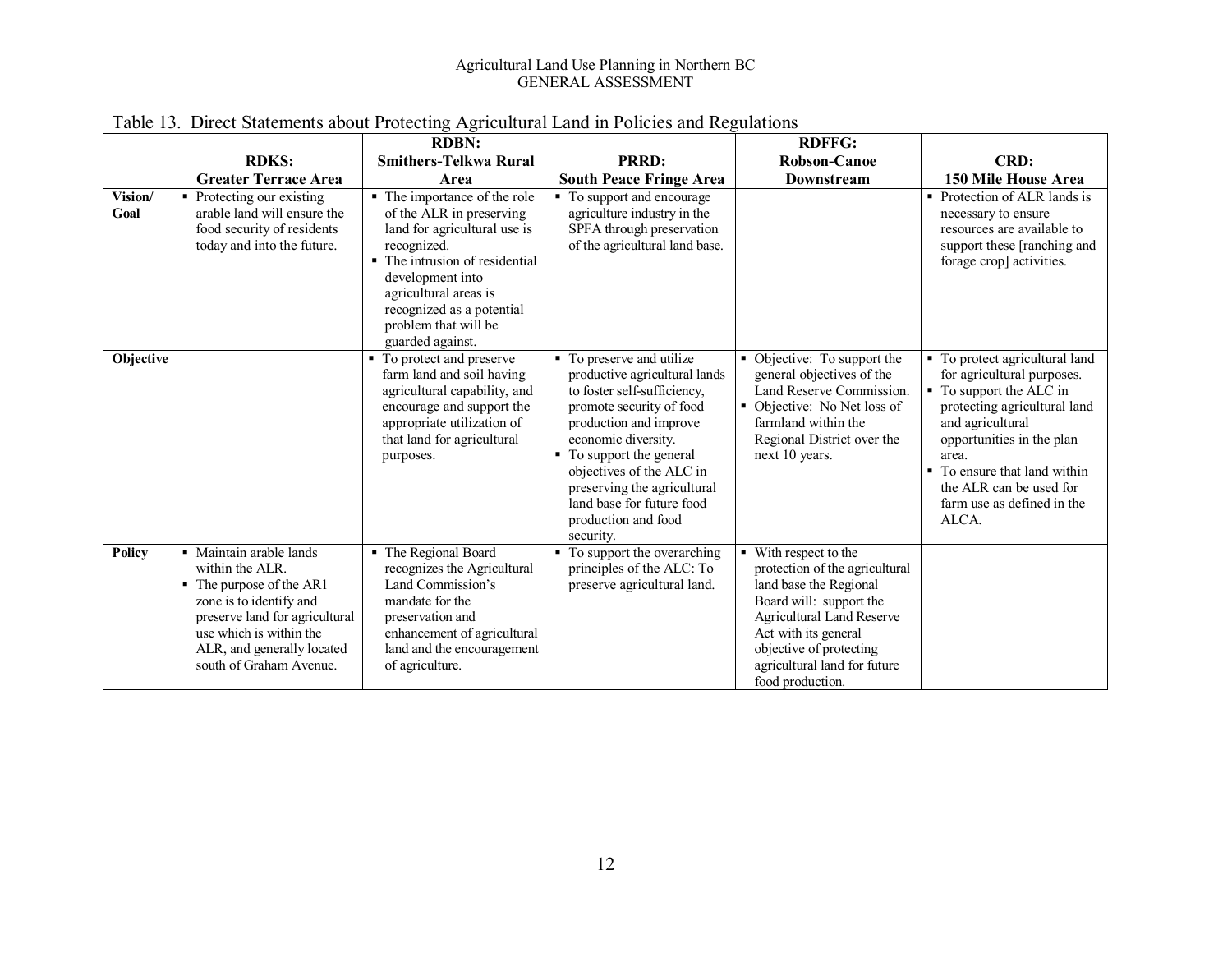#### Agricultural Land Use Planning in Northern BC GENERAL ASSESSMENT

|                                                                                                                                                                                                                                                                                                                        | <b>RDBN:</b>                                                                                                                                                                                                                                                                                                   |                                                                                                                                                                                                                                                                                                                                                                                                                                                                                                                                                                                                                                                                                                                                                                                                                                                                                                                                                            |                                                                                                                                                                                                                                                                                                                                                                                                 |                                                                                                                                                                                                                                                                                                                                                                                                                                                                                                                                                                                                                                                                                                                                                                                                                                                           |
|------------------------------------------------------------------------------------------------------------------------------------------------------------------------------------------------------------------------------------------------------------------------------------------------------------------------|----------------------------------------------------------------------------------------------------------------------------------------------------------------------------------------------------------------------------------------------------------------------------------------------------------------|------------------------------------------------------------------------------------------------------------------------------------------------------------------------------------------------------------------------------------------------------------------------------------------------------------------------------------------------------------------------------------------------------------------------------------------------------------------------------------------------------------------------------------------------------------------------------------------------------------------------------------------------------------------------------------------------------------------------------------------------------------------------------------------------------------------------------------------------------------------------------------------------------------------------------------------------------------|-------------------------------------------------------------------------------------------------------------------------------------------------------------------------------------------------------------------------------------------------------------------------------------------------------------------------------------------------------------------------------------------------|-----------------------------------------------------------------------------------------------------------------------------------------------------------------------------------------------------------------------------------------------------------------------------------------------------------------------------------------------------------------------------------------------------------------------------------------------------------------------------------------------------------------------------------------------------------------------------------------------------------------------------------------------------------------------------------------------------------------------------------------------------------------------------------------------------------------------------------------------------------|
| <b>RDKS:</b>                                                                                                                                                                                                                                                                                                           | <b>Smithers-Telkwa Rural</b>                                                                                                                                                                                                                                                                                   | PRRD:                                                                                                                                                                                                                                                                                                                                                                                                                                                                                                                                                                                                                                                                                                                                                                                                                                                                                                                                                      | <b>RDFFG:</b>                                                                                                                                                                                                                                                                                                                                                                                   | CRD:                                                                                                                                                                                                                                                                                                                                                                                                                                                                                                                                                                                                                                                                                                                                                                                                                                                      |
| <b>Greater Terrace Area</b>                                                                                                                                                                                                                                                                                            | Area                                                                                                                                                                                                                                                                                                           | <b>South Peace Fringe Area</b>                                                                                                                                                                                                                                                                                                                                                                                                                                                                                                                                                                                                                                                                                                                                                                                                                                                                                                                             | <b>Robson-Canoe Downstream</b>                                                                                                                                                                                                                                                                                                                                                                  | 150 Mile House Area                                                                                                                                                                                                                                                                                                                                                                                                                                                                                                                                                                                                                                                                                                                                                                                                                                       |
| • Promote land use choices that<br>support community food<br>security goals.<br>• Increase the overall percentage<br>of food grown and consumed<br>locally.<br>• Embrace food production as an<br>important part of our past,<br>present and future.<br>• Promote and support<br>community agricultural<br>activities. | 1) To protect and preserve farm<br>land and soil having<br>agricultural capability.<br>2) To encourage the expansion<br>and full utilization of land for<br>agricultural purposes.<br>3) To support the objectives of<br>the ALC.<br>4) To encourage a diversity of<br>agricultural uses and<br>opportunities. | a) To preserve and utilize<br>productive agricultural lands to<br>foster self-sufficiency, promote<br>security of food production and<br>improve economic diversity.<br>b) To encourage and support all<br>citizens in the SPFA to have<br>the opportunity, knowledge and<br>resources to produce, acquire,<br>eat, enjoy and celebrate<br>affordable and nutritious local<br>food.<br>c) To support the AAC in<br>promoting agricultural<br>sustainability and preservation.<br>d) To promote secure access to<br>water for agriculture,<br>acknowledging and supporting<br>the coexistence of agriculture<br>areas and watershed<br>management areas and their<br>interrelationship in terms of<br>sustainability and water<br>protection.<br>e) To support the protection of the<br>agricultural land base with<br>emphasis on the preservation of<br>the highest productive land,<br>having a CLI soil rating of<br>Class 1, 2, 3 4 and Class $5(C)$ . | To support the general objectives<br>of the ALC, namely to preserve<br>agricultural land. It is the general<br>objective of the Board to<br>encourage the establishment and<br>maintenance of farms and the use<br>of land within the ALR<br>compatible with agricultural<br>purposes and to guide other<br>forms of development so as to<br>minimize negative impacts on<br>agricultural uses. | 1. To protect agricultural land for<br>agricultural purposes.<br>2. To support the ALC in<br>protecting agricultural land and<br>agricultural opportunities in the<br>plan area.<br>3. To recognize and support<br>strategies that protect and<br>enhance the area's rural<br>lifestyle.<br>4. To designate areas of existing<br>and future sand and gravel<br>extraction.<br>5. To protect agricultural land by<br>maintaining larger parcels<br>suitable for agricultural<br>production.<br>6. To prevent rural residential and<br>other non-farm development<br>from adversely affecting<br>agricultural activities.<br>7. To minimize land use conflicts<br>between sand and gravel<br>extraction operations and<br>neighbouring properties.<br>8. To work with the relevant<br>government agencies to<br>support sustainable resource<br>management. |

# Table 14. Agricultural Objectives in Official Community Plans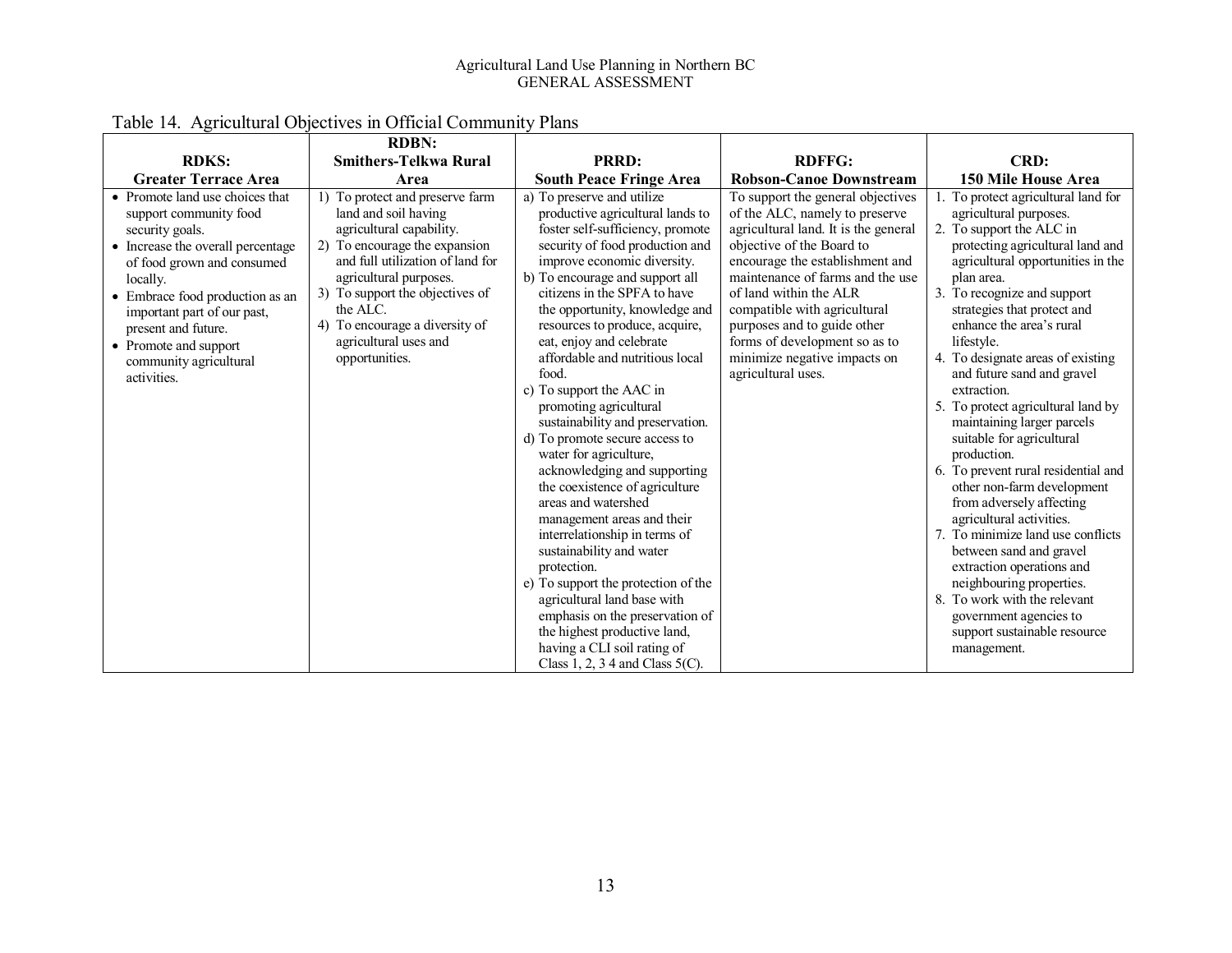|                                      |                        | <b>RDBN:</b>           | <b>PRRD:</b>              | <b>RDFFG:</b>       | CRD:            |
|--------------------------------------|------------------------|------------------------|---------------------------|---------------------|-----------------|
|                                      | <b>RDKS:</b>           | <b>Smithers-Telkwa</b> | <b>South Peace Fringe</b> | <b>Robson-Canoe</b> | 150 Mile House  |
|                                      | <b>City of Terrace</b> | <b>Rural Area</b>      | Area                      | <b>Downstream</b>   | Area            |
| Protect farmland/support ALC         |                        |                        | $\checkmark$              | $\checkmark$        | $\checkmark$    |
| Inclusion is supported               |                        | $\checkmark$           |                           |                     |                 |
| Minimise potential conflicts         |                        |                        | $\sqrt{}$                 |                     | $\checkmark$    |
| <b>Farm Practices Protection Act</b> |                        | $\checkmark$           |                           |                     | ✓               |
| Re-direct non-farm uses              |                        |                        | ✓                         | $\checkmark$        |                 |
| Water supply and management          |                        |                        | $\checkmark$              |                     |                 |
| Use fencing, edge-planning, buffers  |                        | $\checkmark$           | ✓                         | $\checkmark$        | $\checkmark$    |
| Minimum parcel size (ha)             | $\checkmark$ (8 ha)    | $\checkmark$ (16 ha)   | $\checkmark$ (63 ha)      | $\checkmark$        | $(32)$ ha)<br>✓ |
| Retain large holdings                |                        | ✓                      |                           | ✓                   | ✓               |
| Discourage subdivision/small lots    |                        | ✓                      |                           | ✓                   | ✓               |
| Support consolidation                |                        | ✓                      |                           |                     |                 |
| Preserve contiguous areas            |                        | $\checkmark$           |                           |                     |                 |
| Minimise impact of roads, corridors  |                        | $\checkmark$           |                           |                     | ✓               |
| Expand agricultural land area        | $\checkmark$           |                        |                           |                     |                 |
| Conditions for subdivisions/NFU      |                        | $\checkmark$           |                           | $\checkmark$        | $\checkmark$    |
| Permit uses that allow restoration   |                        |                        |                           |                     |                 |
| Covenants on lands adjacent to ALR   |                        |                        |                           |                     | ✓               |
| Comply with provincial regulations   |                        | $\checkmark$           |                           |                     | $\checkmark$    |
| Prevent/manage invasive plants       |                        |                        | $\checkmark$              |                     |                 |
| Support local, traditional food      | $\checkmark$           |                        | ✓                         |                     | $\checkmark$    |
| Support urban agriculture            | ✓                      |                        | $\checkmark$              |                     | ✓               |
| Support agri-tourism                 |                        |                        | ✓                         |                     | ✓               |
| Consider future residential growth   |                        | $\checkmark$           |                           |                     |                 |
| Measure alienation of farmland       |                        |                        | $\checkmark$              |                     |                 |
| Reduce energy use/GHG                |                        |                        | ✓                         |                     |                 |
| Encourage economic development       |                        |                        | ✓                         |                     | ✓               |
| for agriculture                      |                        |                        |                           |                     |                 |
| Integrate with resource management   |                        |                        |                           |                     | ✓               |
| on Crown land                        |                        |                        |                           |                     |                 |

#### Table 15. Comparison of Selected Agricultural Policies and Regulations

Note: some of these objectives, or similar objectives, may have appeared in other sections of the OCP but are not recorded in this table.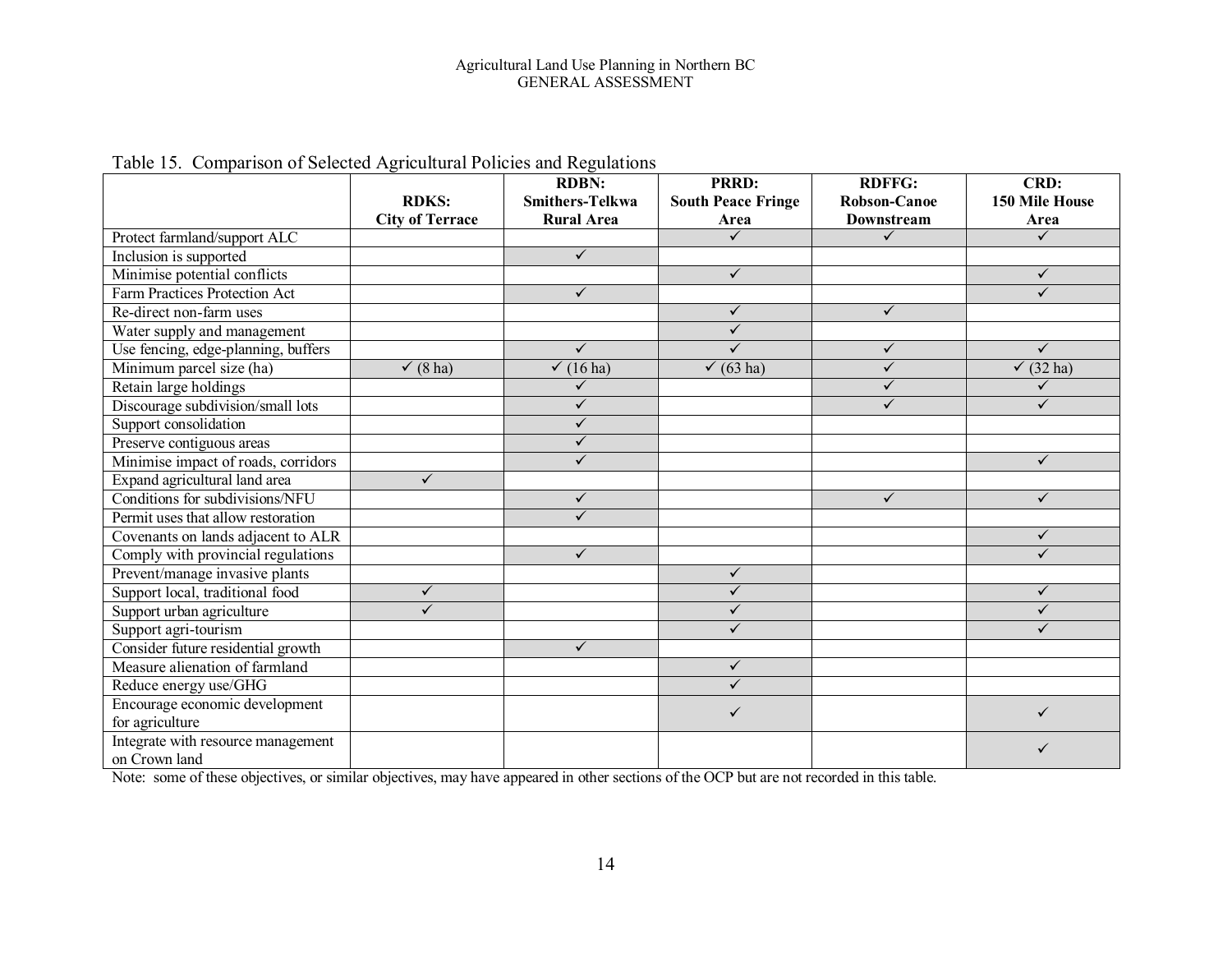| <b>Regional District</b>         | <b>Statement of Land Use Designation</b>                                     |
|----------------------------------|------------------------------------------------------------------------------|
| RDKS: Greater Terrace Area       |                                                                              |
|                                  | The Agricultural designation is intended to preserve our community's         |
|                                  | best quality arable lands for food production. Lands suitable for            |
|                                  | commercially viable farming activities and smaller scale food                |
|                                  | production will be maintained to ensure local food security can be           |
|                                  | achieved. Quality arable lands and lands within the Provincial               |
|                                  | Agriculture Land Reserve (ALR) are located within this land use              |
|                                  | designation.                                                                 |
| RDBN: Smithers-Telkwa Rural Area | The Agriculture (AG) designation applies to those areas that are most        |
|                                  | suitable to agricultural activities. It is the intent of this designation to |
|                                  | preserve these lands for the purposes of farming and other related           |
|                                  | activities. In general the Agriculture (AG) designation follows the          |
|                                  | boundaries of the Agricultural Land Reserve (ALR).                           |
| PRRD: South Peace Fringe Area    | The vast majority of the plan area has low density population                |
|                                  | development with broad scale agricultural and resource extraction            |
|                                  | activities. This land base is valued for its high food production            |
|                                  | capability and the protection granted pursuant to the Farm Practices         |
|                                  | Protection (Right-to-Farm) Act.                                              |
| RDFFG: Robson-Canoe Downstream   | The Agriculture/Resource designation applies to the majority of lands        |
|                                  | within the Plan Area including both privately owned and Crown lands          |
|                                  | utilized for primary resource extraction, agriculture, non-development or    |
|                                  | are relatively remote as shown on the Plan's maps. Any land within the       |
|                                  | Plan area that is not specifically designated otherwise on the maps is       |
|                                  | hereby designated Agriculture/Resource (Ag/Res).                             |
| CRD: 150 Mile House Area         | [no statement included under 'land use designation']                         |

Table 16. Agricultural Land Use Designations in Official Community Plans

#### Content analysis of documents

After documenting the legislative framework for each Regional District we assessed the contents of the legislative and policy documents, with a focus on each of the case study sub-areas. Our aim was to assess the breadth and quality of the local legislative framework. For each of the case studies, we first looked at the breadth of the legislative documents, which include OCPs and zoning bylaws primarily. As a measure of breadth we assessed five components: provincial legislative context; background information; statements of vision, goals, and objectives; regulations; and maps. For this we used a three-point (check mark) scale indicating different levels of detail from minimal ( $\checkmark$ ) to moderate ( $\checkmark\checkmark$ ) to high ( $\checkmark\checkmark\checkmark$ ). The criteria we used are included in Appendix: Criteria for Evaluating Content of Legislative Framework. Using the same technique, we then looked at policy documents, which include agricultural plans and strategies primarily, as well as Land and Resource Management Plans (LRMPs). In this report, we present summary findings for each Regional District; the more detailed results are presented in the reports for each case study.

#### *Local government legislation documents*

As shown in Table 8, the breadth of coverage among the local legislative documents is moderate, and mostly consistent, among all of the Regional Districts. The PRRD has a bit more breadth than the others, which is also reflected in the extent of the integration of the provincial legislation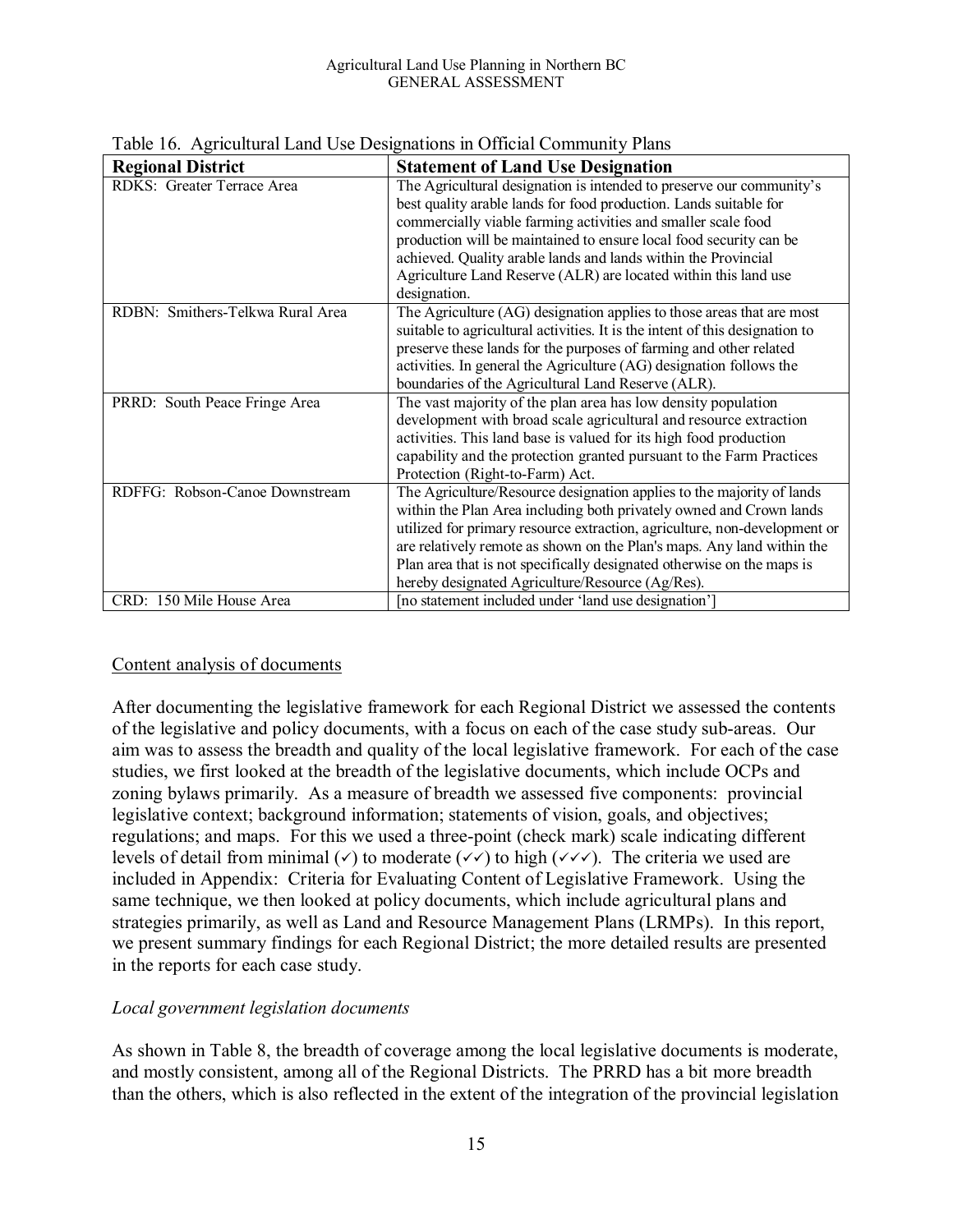#### Agricultural Land Use Planning in Northern BC GENERAL ASSESSMENT

(Table 9). Overall, there is a moderate level of integration among all of the local legislative documents.

|                    | $\tilde{\phantom{a}}$<br>Legislative<br><b>Context</b> | <b>Background</b> | Vision,<br>Goals,<br><b>Objectives</b> | <b>Regulations</b><br>(enforceable policies,<br>procedures) | <b>Maps</b>            |
|--------------------|--------------------------------------------------------|-------------------|----------------------------------------|-------------------------------------------------------------|------------------------|
| Kitimat-Stikine    | ✓✓                                                     |                   | $\checkmark$                           | ✓✓                                                          |                        |
| Bulkley-Nechako    | $\checkmark$                                           |                   | $\checkmark$                           | $\checkmark\checkmark$                                      | ✓✓                     |
| Peace River        | $\checkmark$                                           |                   | $\checkmark\checkmark$                 | $\checkmark\checkmark$                                      | $\checkmark\checkmark$ |
| Fraser-Fort George |                                                        |                   |                                        | ✓✓                                                          |                        |
| Cariboo            | ✓✓                                                     |                   | ✓✓                                     | $\checkmark\checkmark$                                      | $\checkmark\checkmark$ |

Table 8. Contents of local legislative documents

Table 9. Integration of provincial legislation in local legislative documents

|                    | Legislative context (legislation and policies) |         |              |      |                        | Land use planning tools |       |              | Gov.       |            |     |
|--------------------|------------------------------------------------|---------|--------------|------|------------------------|-------------------------|-------|--------------|------------|------------|-----|
|                    | <b>ALC</b>                                     | Right   |              |      | Water                  | Range                   | Farm  | $Cov-$       |            |            |     |
|                    | Act                                            | to Farm | LGA          | Land | Act                    | Act                     | Bylaw | enant        | <b>ADA</b> | <b>DPA</b> | AAC |
| Kitimat-Stikine    | ✓✓                                             |         |              |      |                        |                         |       |              |            |            |     |
| Bulkley-Nechako    | ✓✓                                             |         | $\checkmark$ |      |                        |                         |       |              |            |            |     |
| Peace River        | $\checkmark\checkmark$                         |         | ✓✓           |      | $\checkmark\checkmark$ |                         |       |              |            |            |     |
| Fraser-Fort George | ✓✓                                             |         |              |      |                        |                         |       |              |            |            |     |
| Cariboo            | $\checkmark\checkmark$                         | v       | ✓✓           |      |                        |                         |       | $\checkmark$ |            |            |     |

### *Local government policy documents*

The policy documents we assessed in each Regional District varied (see Table 7, above) and, in some cases, were at different stages of development. For our analysis, we made the following assumptions:

- RDKS: An agricultural plan, along with supporting documents, was completed in 2013; the Regional District is reviewing the plan and considering implementing bylaws. We analysed the agricultural plan as an aspirational policy.
- PRRD: The Regional District is in the late stages of finalising an agricultural plan; we analysed the plan as if it was completed.
- CRD: The CRD Board adopted an Agricultural Policy in principle; we analysed this document as an enforceable policy.

As discussed later in the report, the completion of the planning processes will likely lead to improved local legislative frameworks.

Generally, the policy documents are more comprehensive in nature and much longer, thereby covering more of everything. Correspondingly, the policy documents have more breadth and integration of provincial legislation, as shown in Tables 10 and 11. The CRD, PRRD, and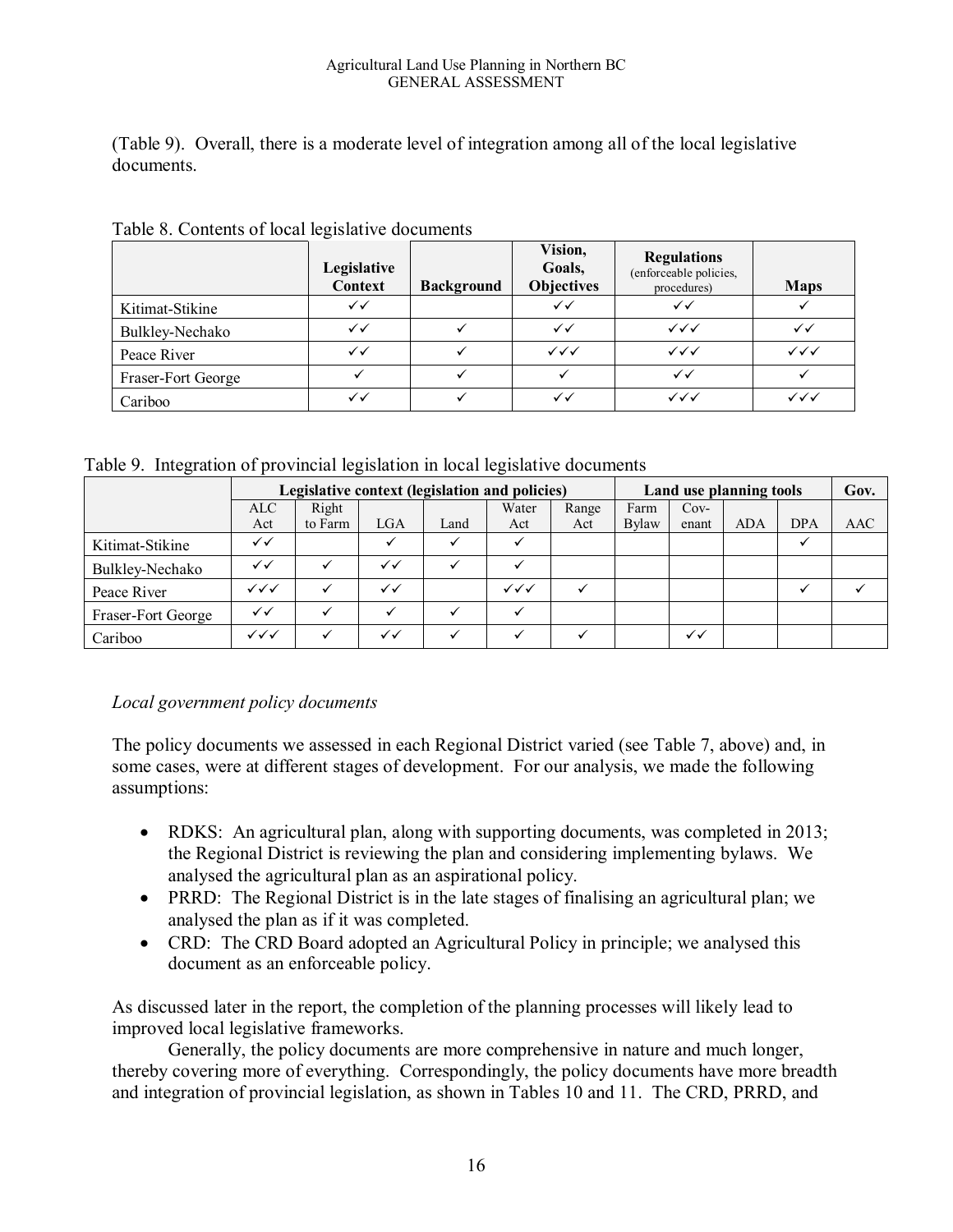#### Agricultural Land Use Planning in Northern BC GENERAL ASSESSMENT

RDBN stand above the others. In contrast, the RDKS agricultural plan is a very comprehensive document that has a stronger focus on food security and includes less detail about provincial land use policies. In this way, the various policy documents also have different aims and applications.

|                    | Legislative<br><b>Context</b> | <b>Background</b>      | Vision,<br>Goals,<br><b>Objectives</b> | <b>Regulations</b><br>(enforceable policies,<br>procedures) | <b>Maps</b>            |
|--------------------|-------------------------------|------------------------|----------------------------------------|-------------------------------------------------------------|------------------------|
| Kitimat-Stikine    | $\checkmark$                  | $\checkmark\checkmark$ | $\checkmark\checkmark$                 | $\checkmark$                                                | $\checkmark\checkmark$ |
| Bulkley-Nechako    | $\checkmark\checkmark$        | $\checkmark\checkmark$ | $\checkmark\checkmark$                 | $\checkmark\checkmark$                                      | $\checkmark\checkmark$ |
| Peace River        | $\checkmark\checkmark$        | $\checkmark\checkmark$ | $\checkmark\checkmark$                 | $\checkmark$                                                | $\checkmark\checkmark$ |
| Fraser-Fort George | ✓✓                            | $\checkmark\checkmark$ | $\checkmark$                           |                                                             |                        |
| Cariboo            | $\checkmark\checkmark$        | $\checkmark\checkmark$ | $\checkmark\checkmark$                 | $\checkmark\checkmark$                                      | ✓✓                     |

Table 10. Contents of local policy documents

Table 11. Integration of provincial legislation in local policy documents

|                    |                        | Legislative context (legislation and policies) |                        |                        |                        | Land use planning tools |                        |                        | Gov.       |                        |                        |
|--------------------|------------------------|------------------------------------------------|------------------------|------------------------|------------------------|-------------------------|------------------------|------------------------|------------|------------------------|------------------------|
|                    | <b>ALC</b>             | Right                                          |                        |                        | Water                  | Range                   | Farm                   | $Cov-$                 |            |                        |                        |
|                    | Act                    | to Farm                                        | LGA                    | Land                   | Act                    | Act                     | <b>Bylaw</b>           | enant                  | <b>ADA</b> | <b>DPA</b>             | AAC                    |
| Kitimat-Stikine    | $\checkmark\checkmark$ |                                                |                        |                        |                        |                         |                        |                        |            | ✓✓✓                    | $\checkmark\checkmark$ |
| Bulkley-Nechako    | $\checkmark\checkmark$ | $\checkmark\checkmark$                         | $\checkmark\checkmark$ | $\checkmark\checkmark$ | ✓✓                     | $\checkmark$            |                        |                        |            | ✓✓                     |                        |
| Peace River        | $\checkmark\checkmark$ | $\checkmark\checkmark$                         | $\checkmark\checkmark$ | ✓                      | $\checkmark\checkmark$ | $\checkmark$            |                        | ✓✓                     |            |                        | $\checkmark\checkmark$ |
| Fraser-Fort George |                        |                                                |                        |                        |                        |                         |                        |                        |            |                        |                        |
| Cariboo            | ✓✓                     | ✓✓                                             | $\checkmark\checkmark$ | $\checkmark\checkmark$ |                        |                         | $\checkmark\checkmark$ | $\checkmark\checkmark$ |            | $\checkmark\checkmark$ |                        |

### Current Issues

When reviewing the contents of the documents, we also explored three issues that have come up in the project that are current issues: small-lot agriculture/fragmentation of farmland; alienation of farmland/foreign ownership; and natural resource developments.

### *Small-lot agriculture/fragmentation of farmland*

The combined issue of small-lot agriculture and fragmentation of the land base centres on what appears to be a growing awareness of food sovereignty. Much of this interest in small-lot agriculture is associated with new farmers and their need for affordable land that is reasonably close to population centres. What makes the demand for small-lot agriculture particularly important is that there is often little room within farmland protection legislative frameworks to accommodate smaller lots. The main reason is that sub-dividing into smaller lots is in direct conflict with the over-riding goal to not fragment the land base. The primary land use planning tool for preventing fragmentation is large minimum lot sizes. Thus, small lots and farmland protection are often in direct opposition.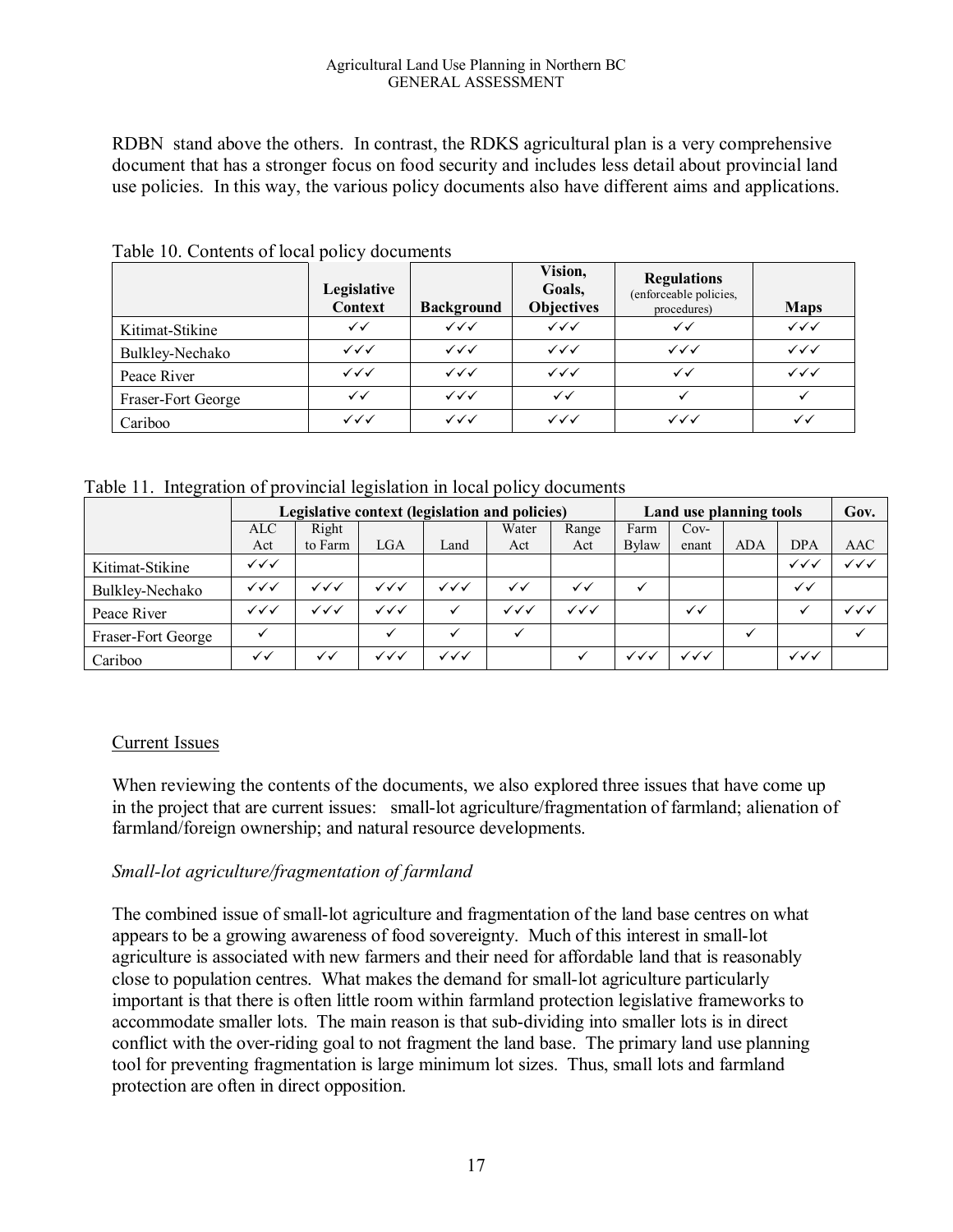Whether the tension is noted explicitly or not, the OCPs in the case study sites include a range of land use policies that tend to avoid fragmentation, as listed in Table 26. For example, as stated in the 150 Mile House Area OCP (5.3.17), "The Regional District encourages strategies that will see large agricultural land holdings retained and operated as single agricultural operations rather than broken up as individual land tenures with multiple ownership" (p. 40). This policy reflects the general approach to avoid parcelisation of the land base. Other agricultural land policies that help to avoid parcelisation include encouraging consolidation, protecting contiguous areas, and retaining large holdings. Setting large minimum parcel sizes provide the foundation for such policies.

| $ \cdots$ $ \cdots$ $ \cdots$ $\cdots$ $\cdots$ $\cdots$ $\cdots$ $\cdots$ $\cdots$ $\cdots$ $\cdots$ |             |             |             |              |            |  |  |  |  |
|-------------------------------------------------------------------------------------------------------|-------------|-------------|-------------|--------------|------------|--|--|--|--|
|                                                                                                       | <b>RDKS</b> | <b>RDBN</b> | <b>PRRD</b> | <b>RDFFG</b> | <b>CRD</b> |  |  |  |  |
| Minimum parcel size (ha)                                                                              | $(8$ ha)    | $(16$ ha)   | $(63$ ha)   |              | $(32)$ ha) |  |  |  |  |
| Retain large holdings                                                                                 |             |             |             |              |            |  |  |  |  |
| Discourage subdivision/small lots                                                                     |             |             |             |              |            |  |  |  |  |
| Support consolidation                                                                                 |             |             |             |              |            |  |  |  |  |
| Preserve contiguous areas                                                                             |             |             |             |              |            |  |  |  |  |
| Conditions for subdivisions/NFU                                                                       |             |             |             |              |            |  |  |  |  |

Table 26. Comparison of Selected Agricultural Policies and Regulations

In addition to specific policies, the tension between the desire for small-lots for agriculture and a need to avoid fragmentation appears in different contexts and is addressed in different ways. In the RDBN, the tension is evident in the regional agricultural plan. The plan includes a subsection specifically for a discussion of issues regarding lot size. As stated, "Maintaining appropriately large parcel sizes and keeping smaller parcel residential development and other uses away from farming areas is an important factor in preserving the integrity of agricultural lands, and minimizing conflict between agriculture and non- agricultural uses" (pp. 72-3). The RDBN concludes, "There is no mechanism for the Regional District to ensure the long-term agriculture use of such properties and prevent their conversion to strictly residential use" (p. 73). In the context of discussing the impacts of subdivision, it is noted in the plan that "the RDBN Board, and the ALC must continue to *diligently guard against the fragmentation of agricultural lands*, and the further encroachment of residential development into agricultural areas" (p. 75, emphasis added). At the same time, the plan also indicates areas where steps have been taken to recognise and accommodate smaller lot sizes.

The RDFFG has a unique way of addressing parcel sizes for the Dunster area, which is designated as a Special Management Area. The area has explicit policies for minimising subdivision, preventing concentration of residential developments, and consolidating multiple holdings into larger parcels as a net benefit to agriculture. All of these policies are barriers for creating small lots, although some smaller lots (1.6 ha and 0.8 ha) may be allowed where land area is limited.

This tension between large minimum lot sizes and a desire for small lots exists in the Greater Terrace Area in the RDKS. Among the ALC applications, all of the refusals were justified by not supporting fragmentation into small parcel sizes. On some of the applications, reasons cited for refusals pointed to compliance on minimum parcel sizes for agricultural zoning. Yet, small-lot agriculture is mentioned in the City of Terrace OCP and sustainability strategy,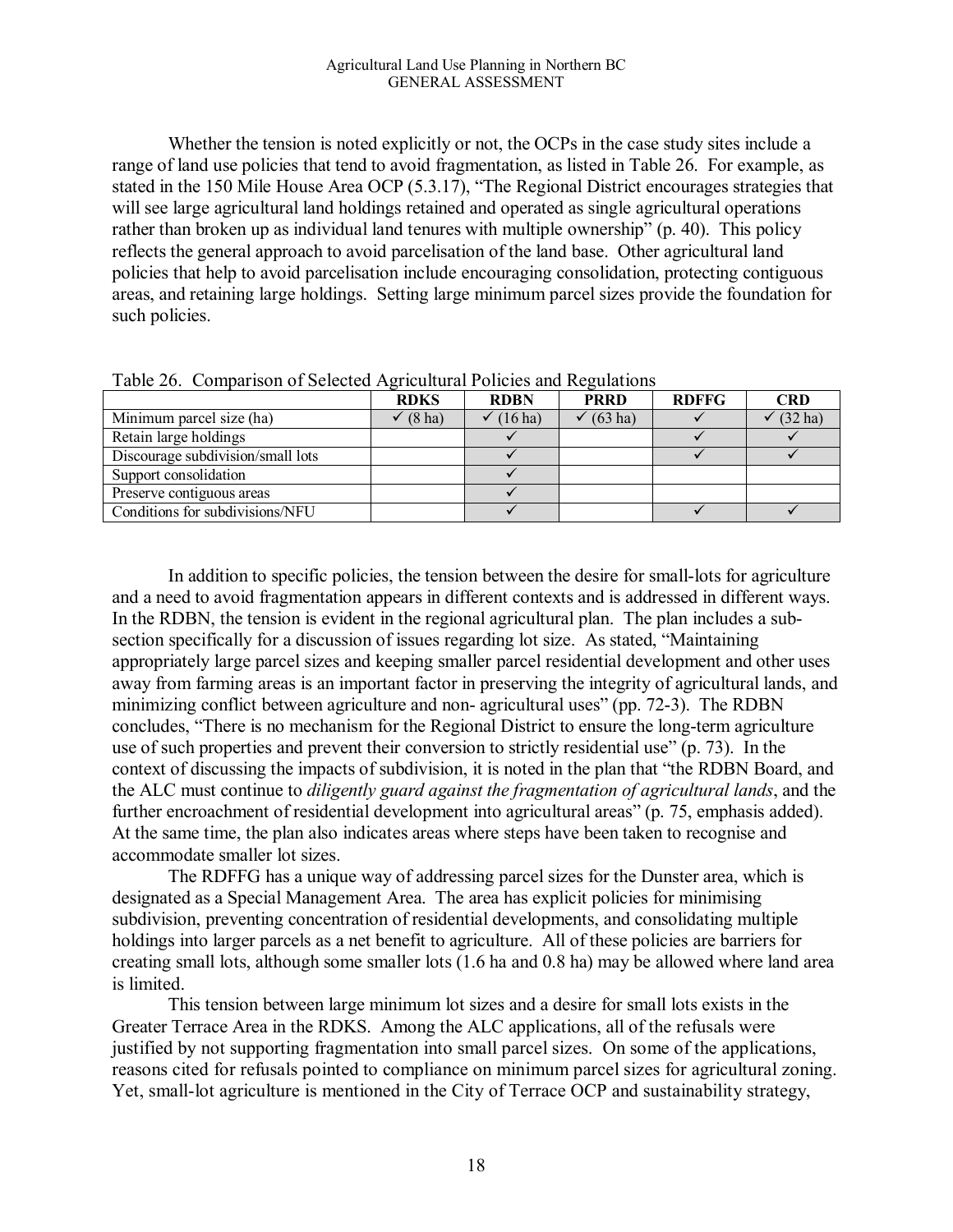and is a centerpiece of the GTA agricultural plan. Specific recommendations are to have subareas within the GTA identified for special agricultural zones and to examine which types and densities of farming should be permitted within non-agricultural and non-rural use designations.

The issue of small lots is also related to managing the interface between rural and urban areas. This perspective is evident in the CRD Agricultural Policy and the OCPs. The Quesnel Fringe Area OCP emphasises the importance of smaller lots in providing a buffer. The Small Farm land use designation (5.3.6) plays a specific role in this regard. "The 'Small Farms' designation on Schedule B provides for land in the ALR, with current lots ranging from 4 ha to 12 ha with limited agricultural potential, that serve as a buffer between Agricultural and Resource designated lands and Rural Residential designated lands" (p. 52).

Overall, although the tension between a desire for small agricultural lots and for mitigating fragmentation exists within northern BC, this matter is not significant across the region as a whole.

#### *Alienation of farmland/foreign ownership*

Alienation of farmland has been identified as an issue in three ways: tree planting on agricultural land for carbon credits (often by foreign-owned companies); conversion of large parcels for estate lots; foreign-purchased land not in production.

Although foreign ownership of land is not mentioned as an agricultural land use planning issue in any of the Regional Districts' legislative documents, parts of the region have experienced corporations purchasing productive farmland and planting trees for carbon credits. The RDBN refers explicitly to this issue in its agricultural plan as a threat related to alienation (or sterilization) of farmland because this practice has the effect of removing productive agricultural lands and contributing to parcelisation. It is known that this practice is also occurring in the RDFFG and CRD. According to news reports (e.g., Hume, 2015), tens of thousands of hectares of agricultural land have been planted with trees in the Cariboo region. Based on preliminary discussions, neither professional planners, agrologists in the region, nor the ALC are aware of the extent of planting or its impacts on agricultural potential. Although this practice is somewhat isolated presently, its expansion into other areas poses a significant threat to the land base.

In the RDFFG, newspapers have also reported the purchase of agricultural land by foreign owners in the Dunster area, although the future use of these lands is uncertain. As well, some large parcels of agricultural land have been alienated by building large estates on the property and then either not farming the land or farming only to meet the minimum levels needed for tax assessments and farm status.

The prevalence of rural residential estates was an issue associated with the alienation of quarter sections in the area in the early 2000s and appears again as a main issue to be addressed by the Draft Regional Agricultural Plan.

#### *Natural resource developments*

Agricultural land use planning is most often associated with urban development. In northern BC, pressures also come from natural resource developments, such as forestry, oil and gas, and mining. The expected increase in industrial activities and forecasted water issues arising from climate change both suggest a greater need for integrated land use planning.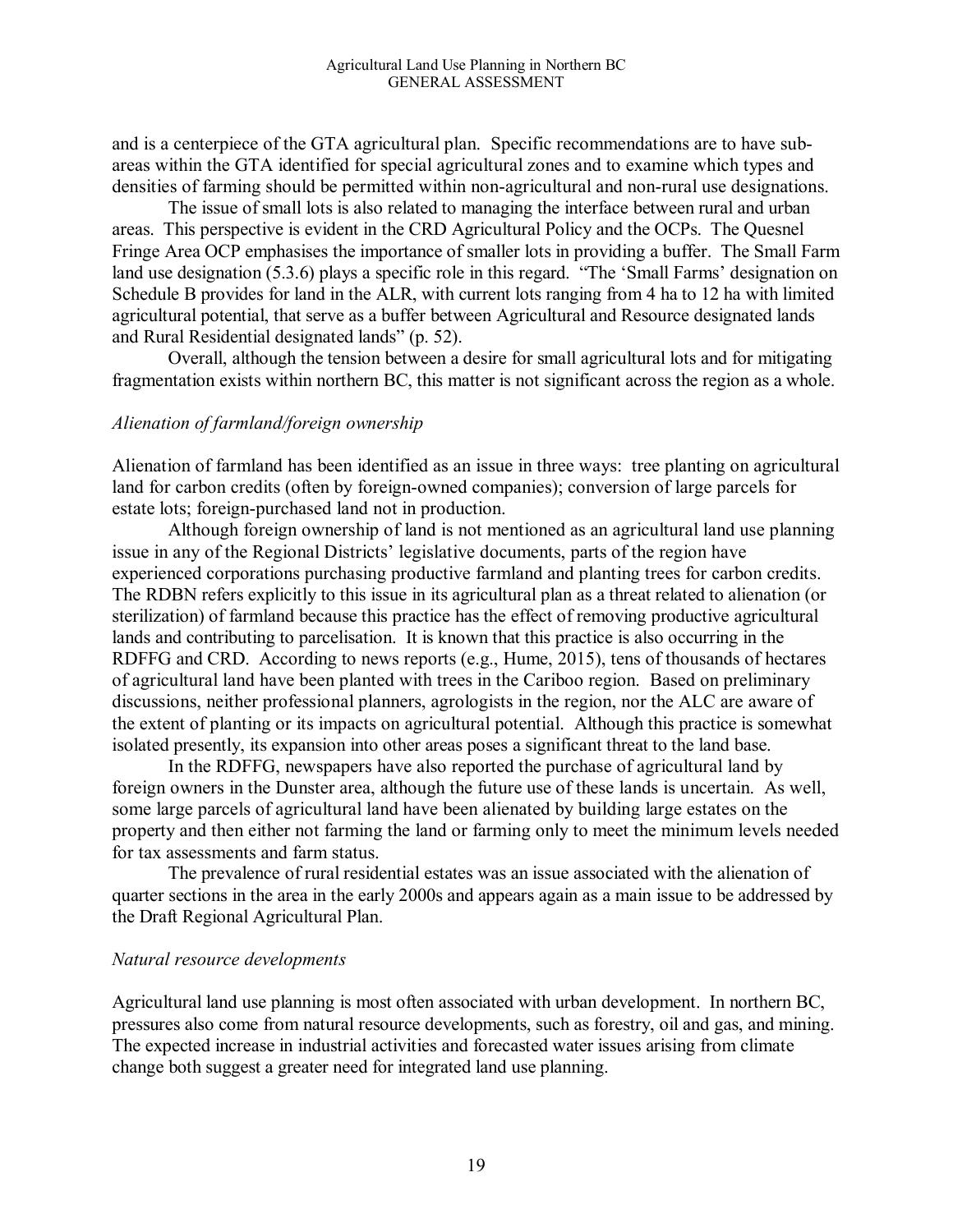The PRRD, more than other parts of northern BC, is under significant pressure from natural resource developments on two sides. On the urban side, the municipalities of Dawson Creek and Pouce Coupe want to maximise the advantages of growth associated with natural resource developments, primarily oil and gas, which means expanding onto adjacent ALR lands. At the same time, there is significant – and increasing – pressure for oil and gas development in rural areas. Much of the South Peace Fringe Area OCP and Draft Regional Agricultural Plan are directed as managing these competing uses of the land base. There is not only a direct conflict over land use, but also significant impacts on other resources such as on the supply and security of local water resources. The stability of the local legislative framework is a key element for the area to be able to manage these dual pressures, however the uncertainty of permitted non-farm uses presents a significant challenge.

Typically, OCPs include a general statement that deals directly with multiple uses of the non-urban land base, which usually coincides with Crown lands. For example, the OCPs in the RDFFG include a Resource Management Objective, which states:

To recognize the importance of the region's forest, agricultural and mineral resource base and to support an integrated approach to their management, such as is progressing under LRMP, PAS and similar resource planning exercises, including non-extraction uses such as wildlife management, watershed and scenic protection, lakeshore conservation and other special environmental considerations for the maximum long term benefit of the region's residents.

The RDFFG OCPs also include a Crown Land Objective that recognises and complements the efforts of the Province such that specific developments are consistent with RDFFG policies.

The prevalence of ranching in northern BC means that the sector relies heavily on access to Crown land, which means that the interface between forestry and agriculture presents a set of challenges and some opportunities. In RDBN, the Smithers-Telkwa Rural Area legislative framework includes a specific focus on the interface between agricultural lands and forestry. Several sources of pressure and concerns are identified and a solution for a better balance is sought. Similarly, the Omineca Beetle Action Coalition agricultural strategy acknowledges a need to address these pressures in the following statement: "Maximizing compatibility between agricultural expansion and forest or other uses is a recognized and important objective for resource management planning" (p. 28). This point is then emphasised in the following statement: "Without secured tenure arrangements for grazing, ranchers, for example, may be reluctant to undertake fencing investments and other infrastructure investments on their farm properties" (p. 28). The concerns about the interface between agriculture and forestry are also highlighted in the RDBN agricultural plan. The plan notes that ranching in the region is heavily dependent on access to Crown land. Significant issues related to the use of motorised vehicles in and through range land are noted. Other issues include damage caused to fence lines and other agricultural infrastructure by logging contractors and the loss of agricultural land by the planting or replanting of trees. In this context, the plan states, "The Ministry of Forests, Lands and Natural Resource Operations has an opportunity to support range users by consulting with them when forestry activities are planned and executed within range lands" (p. 63).

The situation is similar in the CRD where legislative framework includes general statements about the need to manage natural resources. While it is recognised that the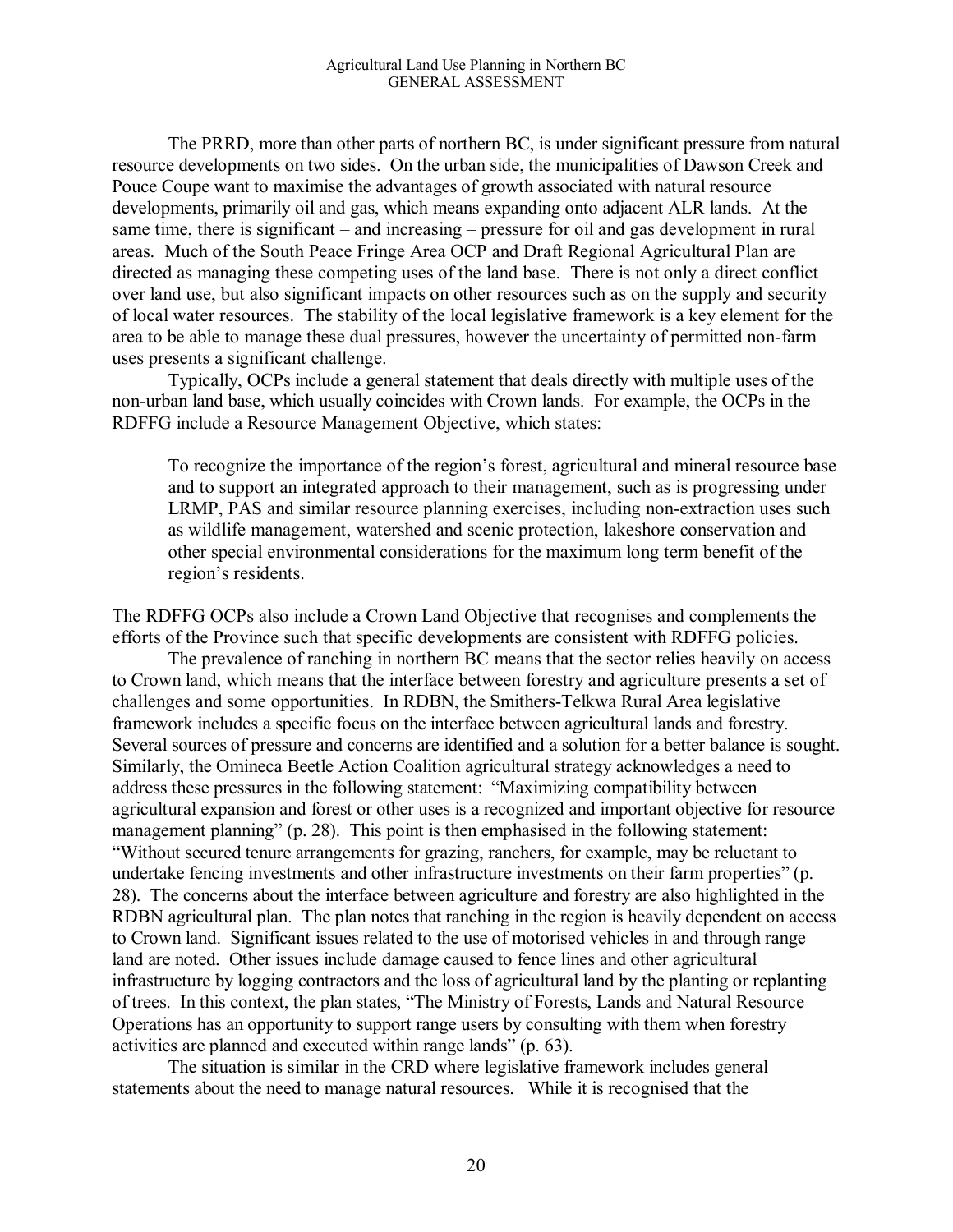management of resources is more of a provincial responsibility, the OCPs also recognise the role of the CRD to provide supportive OCP policies. The OCPs also include policies to co-operate and communicate with provincial ministries and agencies for planning, disposition, and management of Crown lands in order to minimise conflicts between agricultural and other land uses. Several policies refer to managing water resources. There are few references to provincial legislation for Crown lands but provincial ministries are named.

Land and Resource Management Plans play a role to integrate agricultural land uses with natural resource developments on Crown land. LRMPs are non-enforceable landscape-level plans that are designed to support forest management and also to establish protected areas. Some legal objectives that deal with specific management objectives, such as old-growth management areas, have been established as an outcome of these planning processes. As will be discussed below, legal objectives to establish Agricultural Development Areas (ADAs) is another outcome of the LRMP processes. Sustainable Resource Management Plans (SRMPs) have been established for sub-areas within LRMPs and have more detailed objectives.

In the RDFFG, the Robson Valley LRMP has the most influence over land use planning for Crown lands. The LRMP includes a good level of detail of relevant provincial legislation and also cites the need to integrate with OCPs. It also includes a stated objective for agriculture: "Maintain or enhance opportunities for use of Crown Land, vegetation, and water resources for agriculture, fisheries and food production." The LRMP lists five strategies to achieve this objective, which includes farmland protection:

- Support the purpose and intent of the Agricultural Land Reserve (ALR)
- Preserve and maintain the quality of soil within the ALR through appropriate legislation
- Support the Robson Valley Crown Land Plan and its designated Agricultural Development Areas
- Allow Crown lands with suitable agricultural potential to be alienated for agricultural uses via the Crown Agricultural Lease policy
- Improve mechanisms for identifying Crown land areas adjacent to private agricultural operations that are of interest for future alienation for agricultural uses

By these measures, the Robson Valley LRMP serves agricultural uses of Crown Land by integrating them with other natural resource developments. But this LRMP deals more directly with agricultural land uses than most LRMPs. For example, within the CRD, the Horsefly SRMP, approved in 2005, is an enforceable document that is relevant to agricultural lands in the area, in that this strategic land use plan falls under the legal objectives of the Cariboo-Chilcotin Land Use Plan. The Horsefly SRMP has some targets specific for grazing in the 150 Mile House Area. The SRMP does not identify any issues or opportunities related to agriculture in the area.

As noted above, some Agricultural Development Areas (ADAs) have been established in northern BC. These ADAs recognise the agricultural potential and farm use of specified Crown lands. ADAs are located in the RDBN and RDFFG. The ADAs are not well integrated with any local enforceable policies and regulations, although they are mentioned in the OBAC agricultural strategy With regard to ADAs, the document emphasises the opportunity available for these lands: "Agriculture Development Areas (ADAs) can also be a potential tool for creating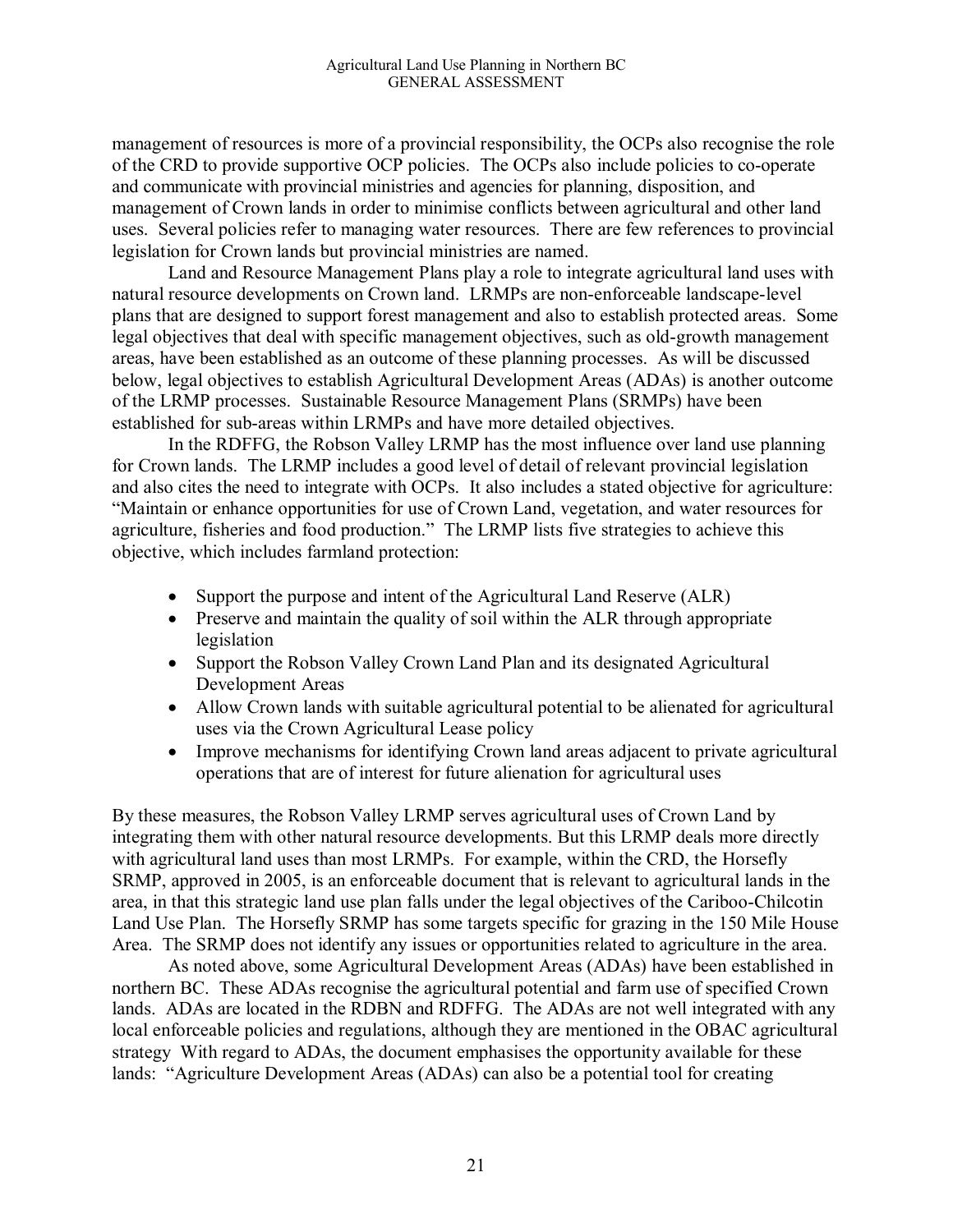certainty. ADAs are crown lands where there is recognized agricultural capability that are suitable for future development" (p. 28).

Overall, the integration of agricultural land use planning and natural resource developments appeared primarily in three contexts: OCPs, agricultural plans, and LRMPs. However, among the legislative frameworks analysed, this is an area of agricultural land use planning that is significantly under-developed.

#### Policy regimes

The aim of our analysis was to assess how issues, ideas, interests/actors and institutions associated with the three policy regimes influence local agricultural planning processes. The two policy regimes of farmland preservation and global competitiveness have influenced agricultural land use policy and legislation for over forty years. Food sovereignty, and its associated concerns with food security and demand for local food, is a nascent policy regime that is influencing agricultural land use planning. To complete the assessment of the presence and importance of the policy regimes we examined the documents that comprise the legislative framework. Presence and importance were measured as a function of both the level of influence of words, concepts, and statements that appear in the documents and of the placement of these words, concepts, and statements within each document. The criteria for measuring the policy regime statements are presented in Appendix: Criteria for determining level of influence of policy regimes.

All three policy regimes are present in the legislative frameworks of northern BC. Table 17 includes a sample of policy statements that illustrate the diversity of interests and ideas. As indicated in Tables 18, 19, and 20, farmland preservation appears to be the most influential of the three policy regimes, with food sovereignty only slightly less influential. Global competitiveness is the least influential.

The influence of the policy regimes in each Regional District is shown in Tables 21 through 25. In these tables we can more easily see the level of each policy regime within each Regional District. The results for the RDBN indicate that all three policy regimes are not only present but also that all three regimes have a significant influence on the legislative context that guides decisions for agricultural land uses. By contrast, the results for the RDFFG suggest a relatively low level of interest by the policy regimes. The CRD is most influenced by the one policy regime of farmland preservation.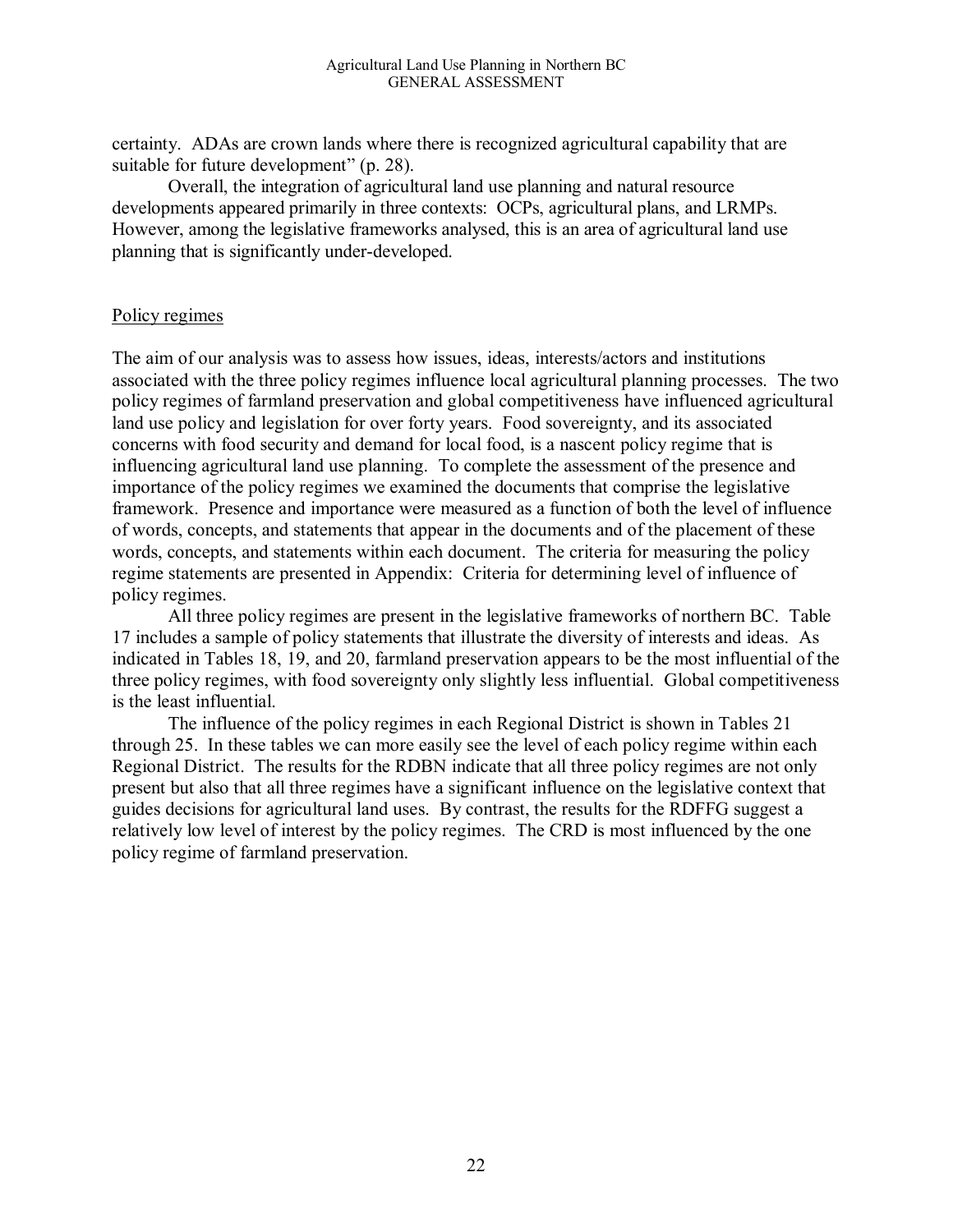|                                      | <b>Global</b>                                                                                                                                                          | Farmland                                                                                                                                            | Food                                                                                                                                                                                                   |
|--------------------------------------|------------------------------------------------------------------------------------------------------------------------------------------------------------------------|-----------------------------------------------------------------------------------------------------------------------------------------------------|--------------------------------------------------------------------------------------------------------------------------------------------------------------------------------------------------------|
| <b>Regional District</b>             | Competitiveness                                                                                                                                                        | <b>Preservation</b>                                                                                                                                 | Sovereignty                                                                                                                                                                                            |
| <b>RDKS: Greater Terrace</b><br>Area | There are a number of<br>pressures facing global<br>agriculture that suggest that<br>food prices are likely to<br>substantially increase in the<br>foreseeable future. | Protecting our existing arable<br>land will ensure the food<br>security of residents today<br>and into the future.                                  | To the degree that we can<br>produce and secure our food<br>locally, we reduce our<br>reliance on outside food<br>systemsand ultimately<br>allows us to become more<br>self-sufficient.                |
| RDBN: Smithers-<br>Telkwa Rural Area | Food production and<br>distribution has become<br>globalized and increasingly<br>dominated by large retail<br>chain stores                                             | Residential development into<br>agricultural areas is<br>recognized as a potential<br>problem                                                       | New model emphasizes<br>locally-produced healthy<br>food products and the<br>importance of food security<br>for the region.                                                                            |
| PRRD: South Peace<br>Fringe Area     | Some additional marketing<br>opportunities may occur for<br>the cattle sector should<br>discussions related to more<br>foreign trade agreements<br>materialize         | Discourage unnecessary<br>expansion of urban areas into<br><b>ALR</b> lands                                                                         | Reduce reliance on other<br>regions of the world as a<br>source of food                                                                                                                                |
| RDFFG: Robson-<br>Canoe Downstream   | Farmers have competed with<br>primary producers from<br>across North America and<br>the world.                                                                         | This Plan outlines policies<br>and general guidelines that<br>discourage and restrict the<br>fragmentation of agricultural<br>land in the plan area | A reasonable economic<br>return for farmers is the<br>cornerstone to attract new<br>entrants and ensure long-term<br>sustainability                                                                    |
| CRD: 150 Mile House<br>Area          | The primary macro-variables<br>influencing the sector include<br>globalization of markets                                                                              | Focus on edge planning to<br>protect the agriculture<br>interface.                                                                                  | Support local food security<br>through local agricultural<br>uses and food processing and<br>by encouraging community<br>gardens and farmers markets<br>to create more food<br>independent communities |

Table 17. Sample of Policy Regime Statements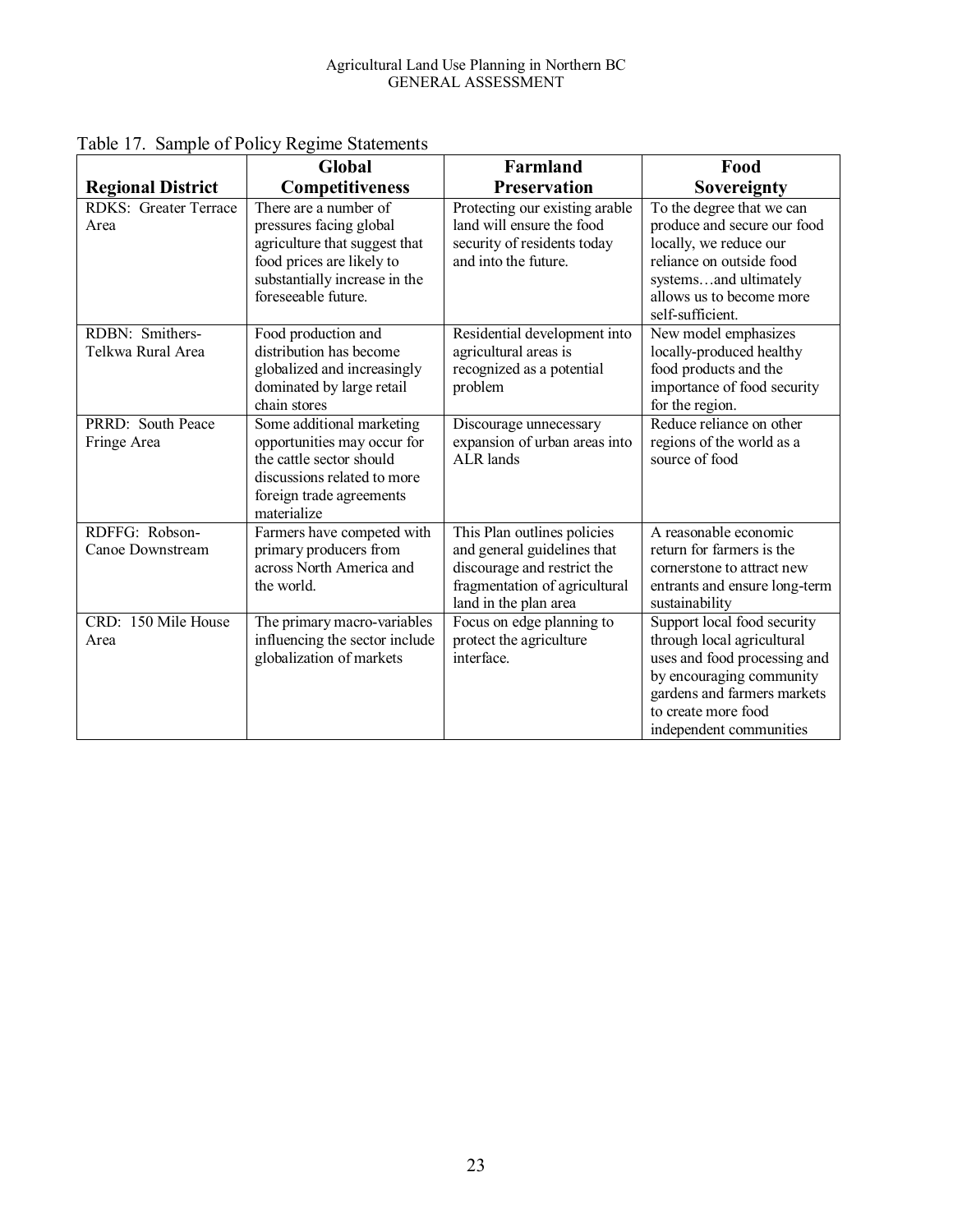#### Agricultural Land Use Planning in Northern BC GENERAL ASSESSMENT

#### Table 18. Global Competitiveness

|                                  | <b>Vision, Goals, Objectives,</b> |                                 |                    |                     |
|----------------------------------|-----------------------------------|---------------------------------|--------------------|---------------------|
| <b>Regional District</b>         | <b>Recommendations</b>            | <b>Driving Issues, Concerns</b> | <b>Regulations</b> | <b>Action Items</b> |
| RDKS: Greater Terrace Area       |                                   |                                 |                    |                     |
| RDBN: Smithers-Telkwa Rural Area |                                   |                                 |                    |                     |
| PRRD: South Peace Fringe Area    |                                   |                                 |                    |                     |
| RDFFG: Robson-Canoe Downstream   |                                   |                                 |                    |                     |
| CRD: 150 Mile House Area         |                                   |                                 |                    |                     |

#### Table 19. Farmland Preservation

|                                  | Vision, Goals, Objectives, | <b>Driving Issues,</b> |                    |                     |
|----------------------------------|----------------------------|------------------------|--------------------|---------------------|
| <b>Regional District</b>         | <b>Recommendations</b>     | Concerns               | <b>Regulations</b> | <b>Action Items</b> |
| RDKS: Greater Terrace Area       |                            |                        |                    |                     |
| RDBN: Smithers-Telkwa Rural Area |                            |                        |                    |                     |
| PRRD: South Peace Fringe Area    |                            |                        |                    |                     |
| RDFFG: Robson-Canoe Downstream   |                            |                        |                    |                     |
| CRD: 150 Mile House Area         |                            |                        |                    |                     |

#### Table 20. Food Sovereignty

|                                  | Vision, Goals, Objectives, | <b>Driving Issues,</b> |                    |                     |
|----------------------------------|----------------------------|------------------------|--------------------|---------------------|
| <b>Regional District</b>         | <b>Recommendations</b>     | <b>Concerns</b>        | <b>Regulations</b> | <b>Action Items</b> |
| RDKS: Greater Terrace Area       |                            |                        |                    |                     |
| RDBN: Smithers-Telkwa Rural Area |                            |                        |                    |                     |
| PRRD: South Peace Fringe Area    |                            |                        |                    |                     |
| RDFFG: Robson-Canoe Downstream   |                            |                        |                    |                     |
| CRD: 150 Mile House Area         |                            |                        |                    |                     |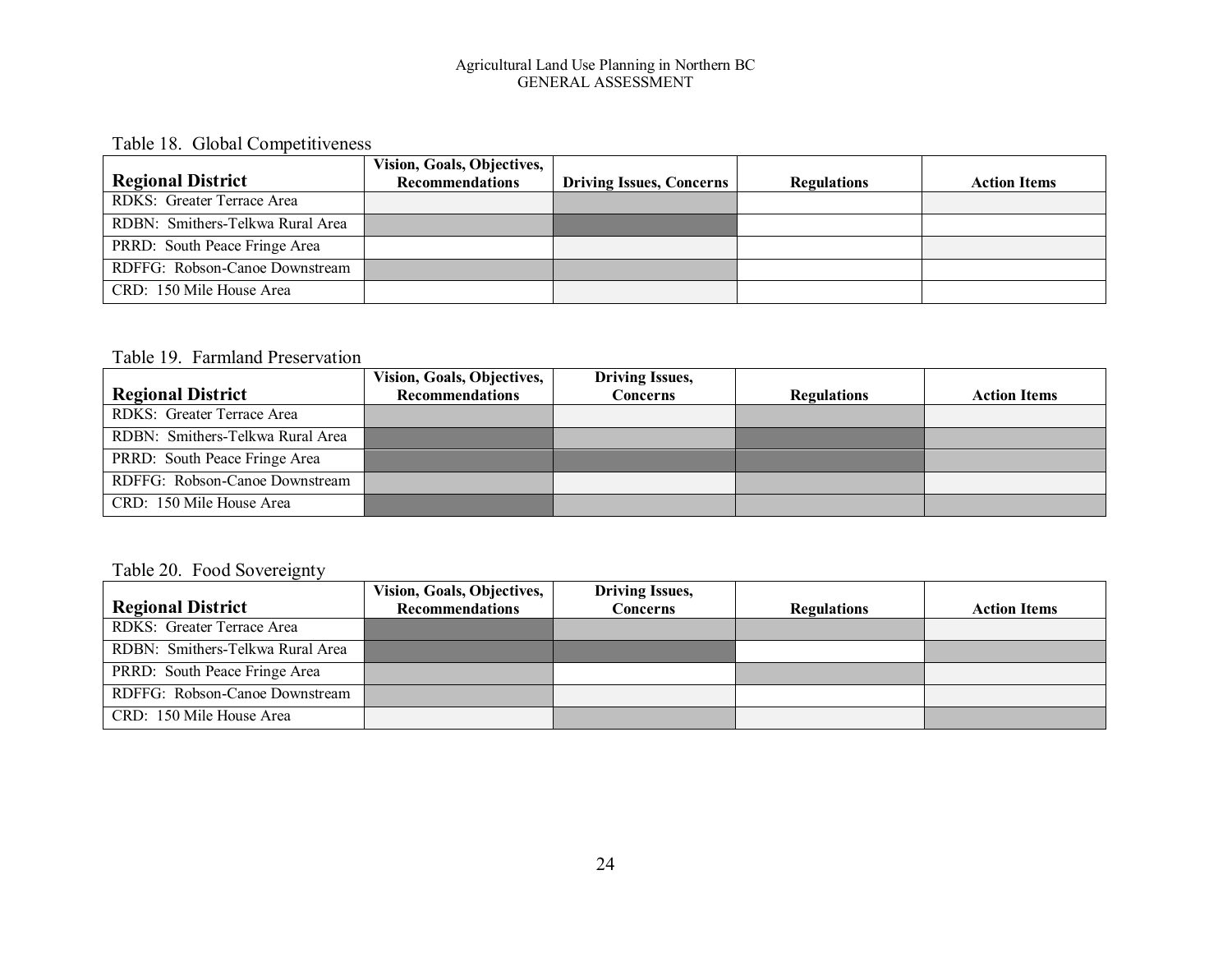#### Agricultural Land Use Planning in Northern BC GENERAL ASSESSMENT

| <b>Policy Regime</b>         | Vision, Goals, Objectives,<br><b>Recommendations</b> | <b>Driving Issues, Concerns</b> | <b>Regulations</b> | <b>Action Items</b> |  |  |
|------------------------------|------------------------------------------------------|---------------------------------|--------------------|---------------------|--|--|
| Global Competitiveness       |                                                      |                                 |                    |                     |  |  |
| <b>Farmland Preservation</b> |                                                      |                                 |                    |                     |  |  |
| Food Sovereignty             |                                                      |                                 |                    |                     |  |  |

#### Table 21. Regional District of Kitimat-Stikine, Greater Terrace Area

#### Table 22. Regional District of Bulkley-Nechako, Smithers-Telkwa Rural Area

| <b>Policy Regime</b>          | <b>Vision, Goals, Objectives,</b><br><b>Recommendations</b> | <b>Driving Issues, Concerns</b> | <b>Regulations</b> | <b>Action Items</b> |
|-------------------------------|-------------------------------------------------------------|---------------------------------|--------------------|---------------------|
| <b>Global Competitiveness</b> |                                                             |                                 |                    |                     |
| <b>Farmland Preservation</b>  |                                                             |                                 |                    |                     |
| Food Sovereignty              |                                                             |                                 |                    |                     |

#### Table 23. Peace River Regional District, South Peace Fringe Area

| <b>Policy Regime</b>         | Vision, Goals, Objectives,<br><b>Recommendations</b> | <b>Driving Issues, Concerns</b> | <b>Regulations</b> | <b>Action Items</b> |
|------------------------------|------------------------------------------------------|---------------------------------|--------------------|---------------------|
| Global Competitiveness       |                                                      |                                 |                    |                     |
| <b>Farmland Preservation</b> |                                                      |                                 |                    |                     |
| Food Sovereignty             |                                                      |                                 |                    |                     |

#### Table 24. Regional District of Fraser-Fort George, Fraser Valley-Canoe Downstream

|                               | Vision, Goals, Objectives, |                                 |                    |                     |
|-------------------------------|----------------------------|---------------------------------|--------------------|---------------------|
| Policy Regime                 | <b>Recommendations</b>     | <b>Driving Issues, Concerns</b> | <b>Regulations</b> | <b>Action Items</b> |
| <b>Global Competitiveness</b> |                            |                                 |                    |                     |
| <b>Farmland Preservation</b>  |                            |                                 |                    |                     |
| Food Sovereignty              |                            |                                 |                    |                     |

#### Table 25 Cariboo Regional District, 150 Mile House Area

| <b>Policy Regime</b>         | <b>Vision, Goals, Objectives,</b><br><b>Recommendations</b> | <b>Driving Issues, Concerns</b> | <b>Regulations</b> | <b>Action Items</b> |
|------------------------------|-------------------------------------------------------------|---------------------------------|--------------------|---------------------|
| Global Competitiveness       |                                                             |                                 |                    |                     |
| <b>Farmland Preservation</b> |                                                             |                                 |                    |                     |
| Food Sovereignty             |                                                             |                                 |                    |                     |

Low Medium High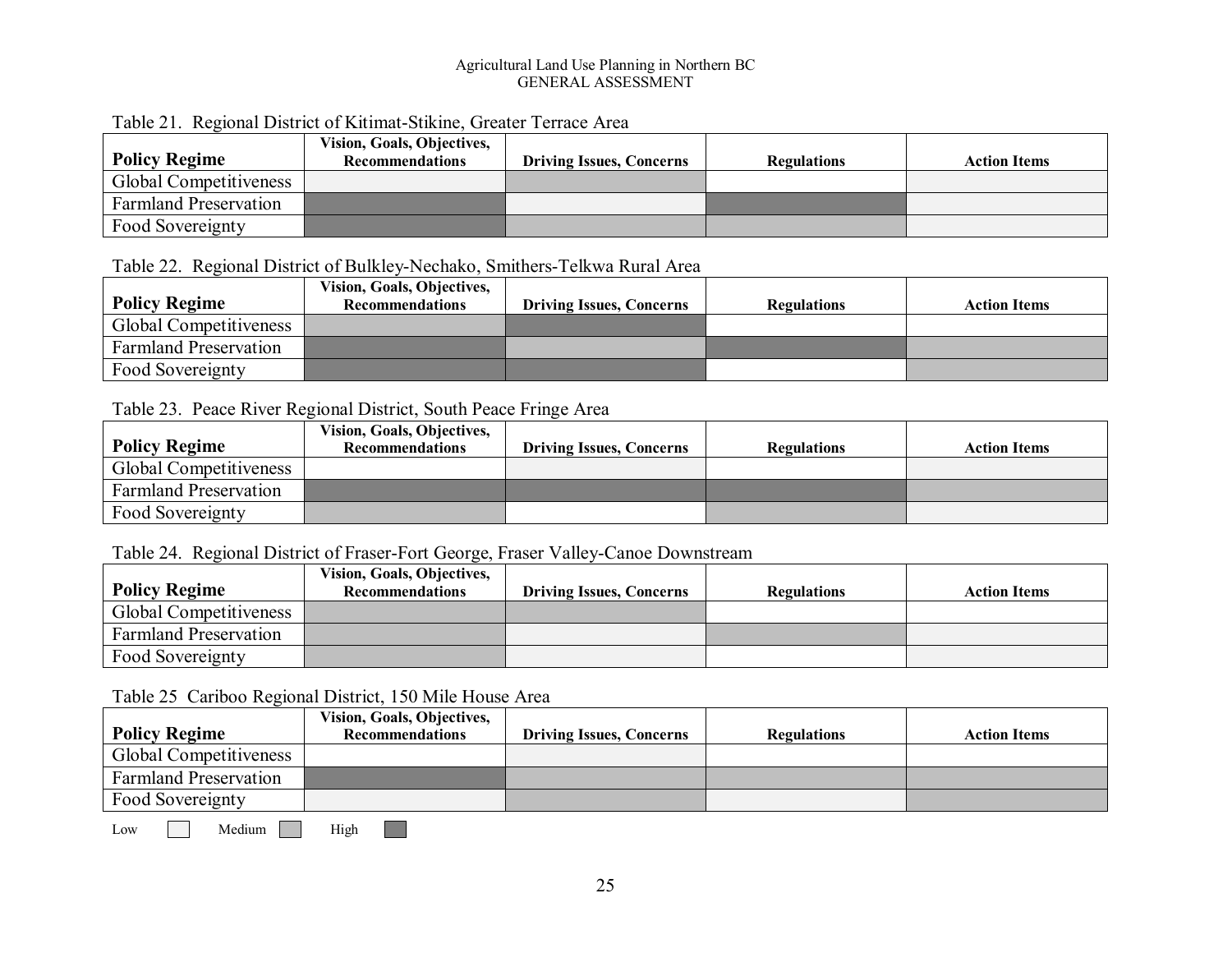### **Discussion**

Our overall aim for the project is to identify principles and beneficial practices that represent land use planning solutions that protect farmland. As a step toward this final aim we identified four principles that guided our analysis: maximise stability, integrate across jurisdictions, minimise uncertainty, and accommodate flexibility. In this section we discuss the strength of the legislative frameworks for each Regional District in northern BC, while drawing upon the details of the case study sites selected in each Regional District.

#### Regional District of Kitimat-Stikine: Greater Terrace Area

The local legislative framework for the GTA has a strong focus on food and agriculture with a stated interest in protecting farmland. With regard for maximising stability for protecting farmland, the City of Terrace Official Community Plan (OCP), as an enforceable piece of legislation, contributes the most. However, other than including statements reflecting the basic requirements mandated under the *Local Government Act*, the OCP does not have a well-developed framework of policies and regulations to support agricultural land use planning or farmland protection.

Looking ahead, the on-going effort to develop and adopt an agricultural area plan (AAP) is a very significant step forward that will help to strengthen the local legislative framework for agricultural land use planning. The recently completed reports (Gagné and Kerby, 2013; Kerby, 2013a; Ministry of Agriculture, 2013) represent a comprehensive effort to document and assess the state of agriculture and the land base in the GTA. The agricultural plan completed by Gagné and Kerby (2013) includes a detailed set of 90 recommendations for strengthening agriculture in the GTA. Specific opportunities to strengthen policies and regulations for agricultural land use planning are detailed by Kerby (2013b). Presently, however, the agricultural plan is aspirational (non-enforceable); it has been accepted but not adopted by the local governments.

The integration of legislation for the GTA with provincial agricultural land use planning legislation was moderately weak. The ALCA was cited most often and almost all of the documents cited the LGA. None of the legislative documents cited the *Farm Practices Protection (Right to Farm) Act* or other policies relevant to agricultural land use planning.

With regard for accommodating flexibility, there is no dedicated governance structure in the GTA for agricultural planning specifically. The RDKS has two Advisory Planning Commissions that cover parts of the agricultural land base. The GTA agricultural plan recommended that an Agricultural Advisory Committee be established. Presently, the primary governance structure for accommodating flexibility is the North Regional Panel of the Agricultural Land Commission, a quasi-judicial tribunal that is responsible for most agricultural land use decisions.

With regard for the three policy regimes, it appears that food sovereignty is the most influential, as it is most frequently mentioned in the recent reports. Farmland preservation is also an important influence in the GTA; however, the rationale for protecting farmland is to improve food self-sufficiency and food security. Thereby, in a strict interpretation of the statements, food sovereignty is presented as a greater priority relative to farmland preservation. Global competitiveness also influences policy development; it is recognized as a driving force that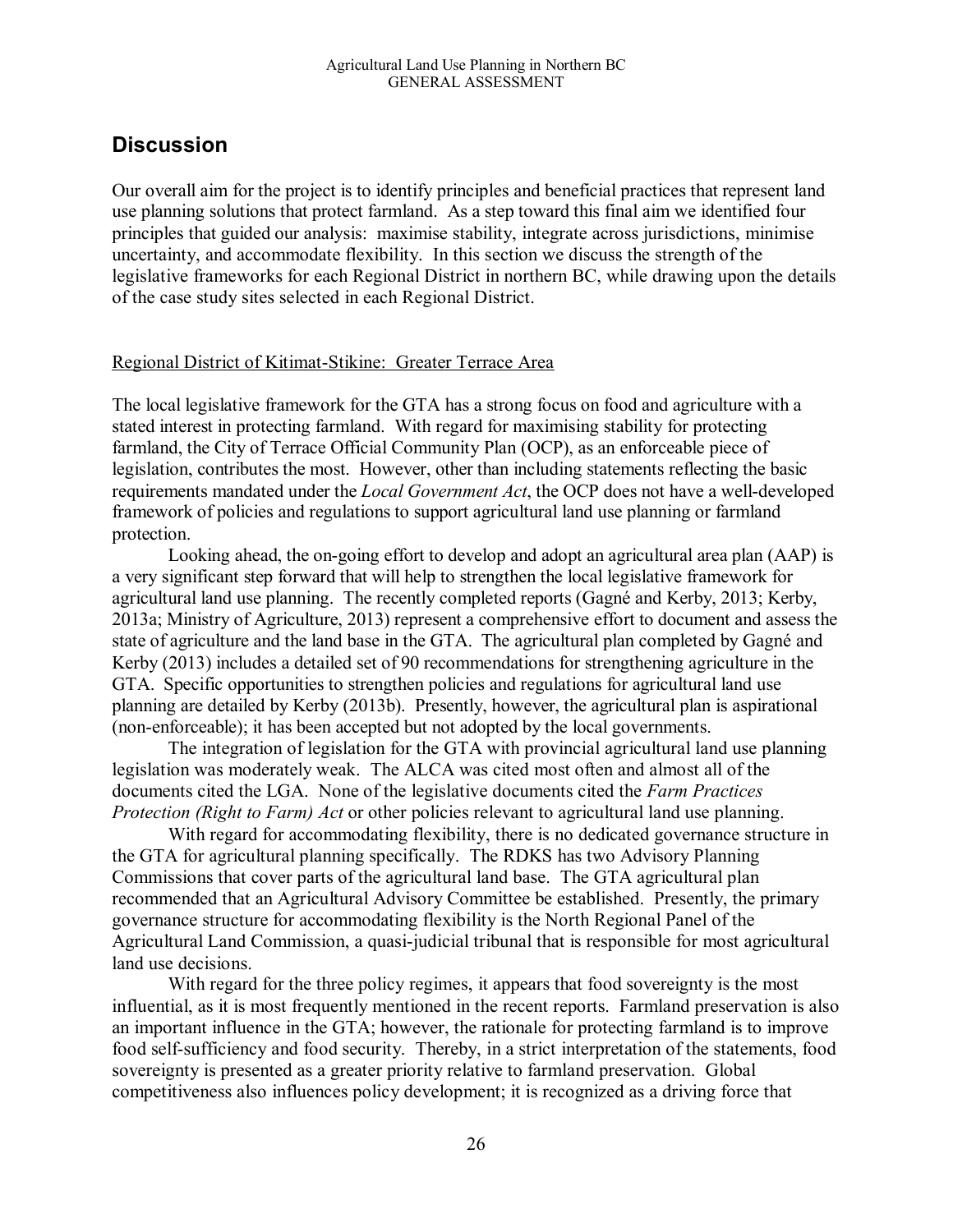creates a need greater food self-sufficiency and an opportunity to build the capacity of the local food production system.

Overall, the absence of well-developed local policies within the current legislative framework means that local priorities for farmland protection are not well integrated with provincial policies. Consequently, the local governments must rely on, and to some extent, defer to, the provincial legislation and regulations, thereby putting local agricultural land use decisions in the hands of the provincial ALC. By adopting the recommendations of the agricultural planning reports, the GTA would strengthen its policies to increase protection for the area's farmland and to integrate the local emerging interests in food sovereignty with the provincial legislative framework for agricultural land use planning.

#### Regional District of Bulkley-Nechako: Smithers-Telkwa Rural Area

The local legislative framework for the STRA is strong, which is well suited for the needs of the area. The local framework has a strong focus on agriculture with stated interests in protecting farmland and minimising fragmentation of the land base. With regard for maximising stability for protecting farmland, the recently amended (in 2014) Smithers Telkwa Rural OCP, as an enforceable piece of legislation, contributes the most to stability. The OCP is supported by the regulations of a region-wide zoning and a comprehensive region-wide agricultural plan. The agricultural plan led to changes in and is named by the OCP. Together, the OCP and agricultural plan have clear, detailed language about protecting farmland, which contributes significantly to the strength of the overall framework. They also minimise uncertainty about how the policies and regulations will be applied. The local legislative framework is also supported by a detailed agricultural land use inventory that can inform land use decisions.

The integration of legislation for the STRA with provincial agricultural land use planning legislation is comprehensive. The OCP includes clear statements about the role and importance of the ALC and ALR. A section of the agricultural plan provides a comprehensive review of relevant provincial policies, including the ALC, ALR, the *Farm Practices Protection (Right to Farm) Act*, as well as the *Range Act* and *Forest and Range Practices Act*. Collectively, these documents represent an effective integration of provincial interests in farmland protection within the local legislative framework, thereby strengthening the local priorities for farmland protection.

The primary local governance structure is the Advisory Planning Commission (APC) for Electoral Area A. Among other duties, the APC reviews applications to the ALC. In this capacity, the APC is able to accommodate flexibility within the decision-making process for agricultural land use planning. Recommendations from the APC go to the Board of the RDBN, which then forwards its recommendation to the ALC North Panel. The Regional District stated that having an APC for each Electoral Area allows for decisions that are more responsive to local public priorities compared to having a region-wide Agricultural Advisory Committee.

With regard for the three policy regimes, the legislation and policy documents of the STRA cover all three. Farmland preservation garners the most attention, appearing in the four documents assessed and in each of the four content areas. Global competitiveness is the least present of the three regimes, yet still recognised as a significant driving force for the agricultural sector in the region.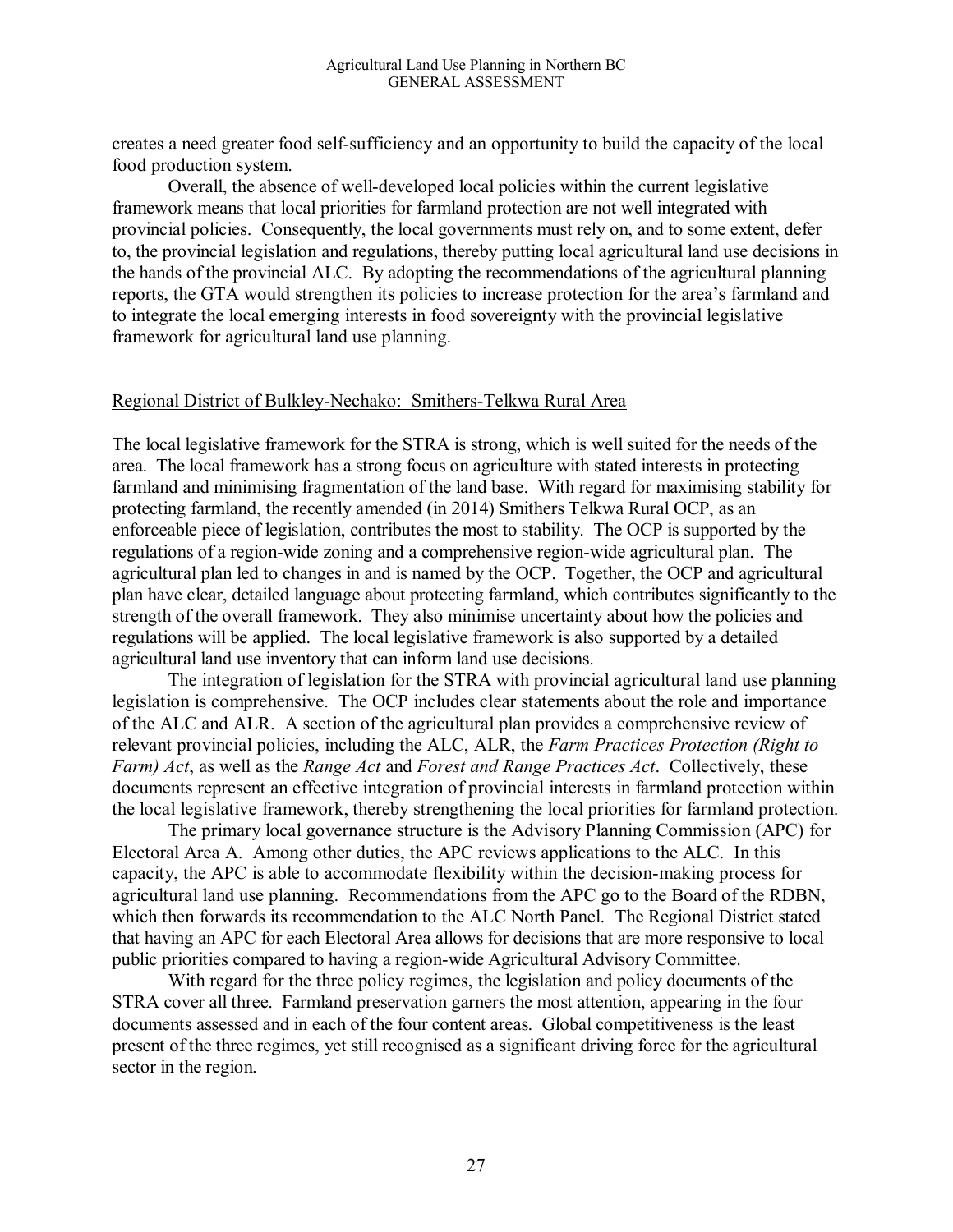Overall, the presence of well-developed local policies and regulations supported by a comprehensive agricultural plan means that local priorities for farmland protection are clearly articulated and well integrated with provincial policies.

#### Peace River Regional District: South Peace Fringe Area

The South Peace Fringe Area has a moderately strong legislative framework, which is an achievement under the circumstances of the region. The presence of oil and gas developments places significant pressures on the agricultural land base, thus increasing the need for a strong legislative framework. The Delegation Agreement appears to be an effective mechanism to ensure that competing interests are addressed within the regional context, but this does expose the agricultural land base to the over-riding interests in oil and gas development, thereby lessening the stability of the provincial legislative framework while also introducing some elements of uncertainty. Within this context, a greater interest in protecting farmland is evident in recent revisions to comprehensive land use plans and could be further strengthened with the completion of the agricultural plan by the Regional District.

The South Peace Fringe Area OCP contributes substantially to this stability. Agriculture is identified clearly as a public priority and the goals, objectives, and policies include clear language and commitment to preserving the area's farmland. The OCP is supported by a comprehensive Draft Regional Agricultural Plan that is guided by a vision statement to support agriculture and protect agricultural land. Currently, the absence of an enforceable agricultural plan, e.g., one that is named in the OCP as a guiding document, limits the stability of the overall framework. However, this situation could improve as a positive outcome of the on-going regional planning initiative.

Integrating policies and priorities across jurisdictions is a strong aspect of the local framework. Together, both the OCP and the Draft Regional Agricultural Plan effectively integrate provincial legislation within the local framework. The Draft Plan is particularly effective in this regard, and would be more effective if the plan was adopted, in some form, by the PRRD Board. However, with regard for minimising uncertainty, the local legislative framework for the South Peace Fringe Area is weak, with much of this weakness associated with the non-farm oil and gas activities permitted under the OGC Delegation Agreement. The uncertainty of permitted non-farm uses is also increased due to expressed political support for greater "flexibility."

The PRRD is the only Regional District in northern BC that has an Agricultural Advisory Committee. The AAC is engaged in agricultural land use planning, but it has not been the practice for the committee to review all applications to the ALC. The Draft Regional Agricultural Plan includes a recommendation to change this practice so that the AAC reviews all applications. The OGC Delegation Agreement is also designed to accommodate flexibility. It provides a comprehensive set of regulations that define permitted oil and gas uses on agricultural land as well as conditions and procedures for when the ALC must be involved in application processes.

With regard for the three policy regimes, farmland preservation is most frequently mentioned within the local legislative framework. This indicates that within the case study, protecting farmland from industrial and developmental pressures is a factor influencing land use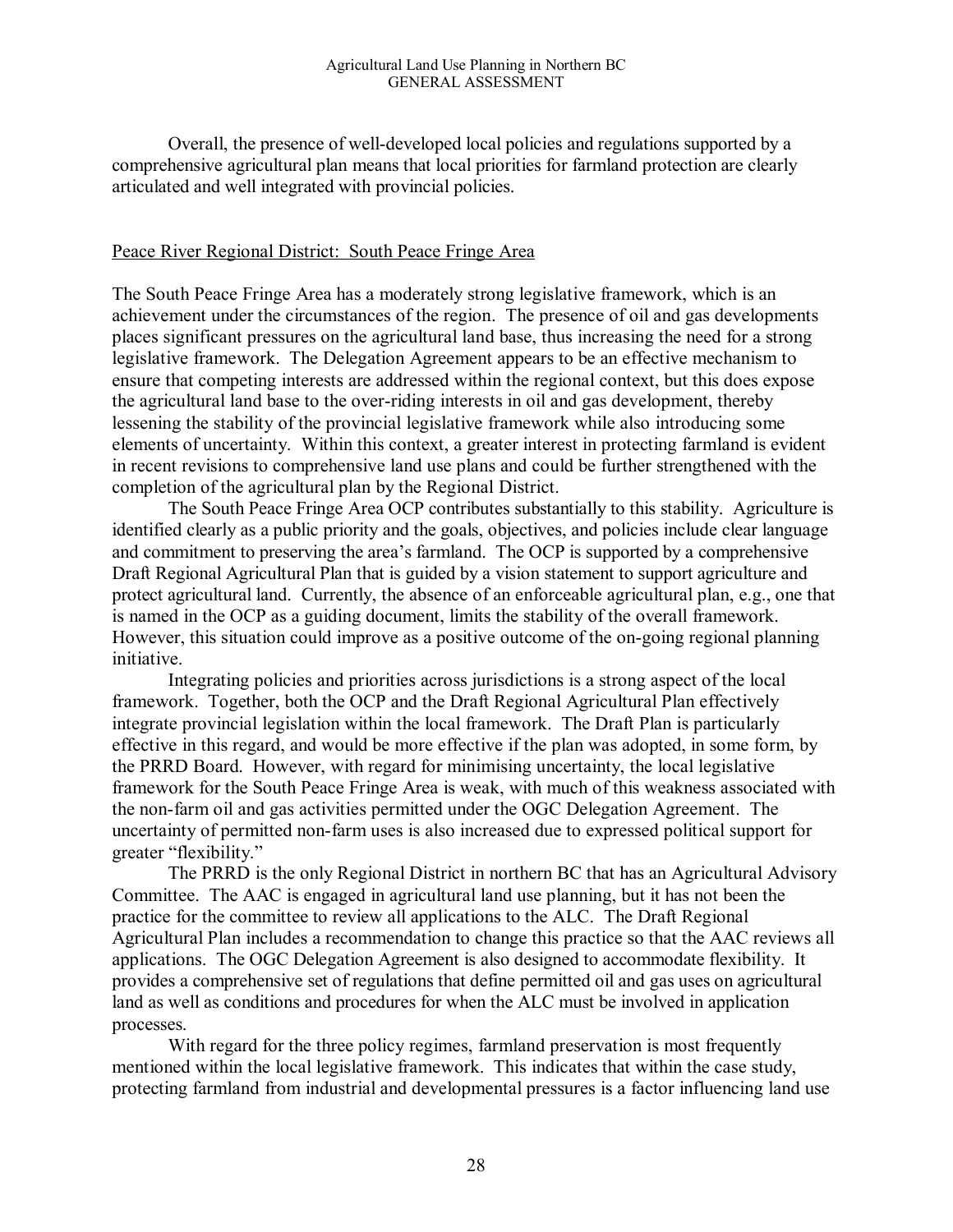planning processes. Within the recently updated OCP, it appears that farmland preservation has become more influential. The notion of food sovereignty appears to be new as it is mentioned only within more recently revised documents, thus suggesting a shift in public priorities for agriculture and food industry in the South Peace area. Global competitiveness appears to have less influence, even though the sector is well connected in the global marketplace for grains.

#### Regional District of Fraser-Fort George: Robson Valley-Canoe Downstream

The legislative framework for protecting farmland within the RDFFG as a whole is of moderate strength. This assessment reflects the RDFFG's stated interest in protecting good agricultural land alongside a general support for accommodating non-farm uses and subdivision. The RDFFG's policy to support the general objectives of the ALC to protect farmland is not as strong as a direct statement to protect farmland. This moderate language takes away from the strengths of the local framework, which include a high level of intra-plan consistency among agricultural land use policies and an ability to accommodate flexibility without introducing unnecessary levels of uncertainty. This is evident in the Rural Community and Special Management Area designations. However, the strengths of the framework are weakened by a low level of integration of provincial legislation to protect farmland within the local legislative framework*.*

Of the three policy regimes, farmland preservation is the most prevalent among RDFFG policies, which focusses on the general need to preserve agricultural land from fragmentation and to mitigate impacts on agricultural lands. The other two policy regimes, although present, do not appear to have significant influence over agricultural land use planning in the region.

#### Cariboo Regional District: 150 Mile House Area

The local legislative framework for agricultural land use planning in the CRD as a whole is moderate, with policies in different geographic areas ranging from weak to somewhat strong in relation to farmland protection. The framework for the 150 Mile House Area is among the strongest in the Regional District, and northern BC. The land use policies include statements about supporting the ALC and its efforts to protect farmland, along with some direct statements about protecting farmland. The integration of legislation for the CRD with provincial agricultural land use planning legislation covers the basics, with most references to the ALC Act, the ALR, and the *Farm Practices Protection (Right to Farm) Act*. More could be done to effectively integrate provincial interests in farmland protection within the local legislative framework, which would thereby strengthen the local priorities for farmland protection.

The range of commitments to farmland protection among plans and policies reflects different planning contexts across the region. The policies covering the fringe areas of Quesnel and Williams Lake focus on protecting the rural character of the areas in conjunction with managing the interface between rural and urban development. In this context, protecting farmland does not appear to be the primary aim but a means to other goals. The focus on protecting farmland is greater in the 150 Mile House and South Cariboo areas. Although the different policies help to accommodate local needs, the varying levels of interest in protecting farmland do contribute to uncertainty about the local government's commitment to protecting agricultural land.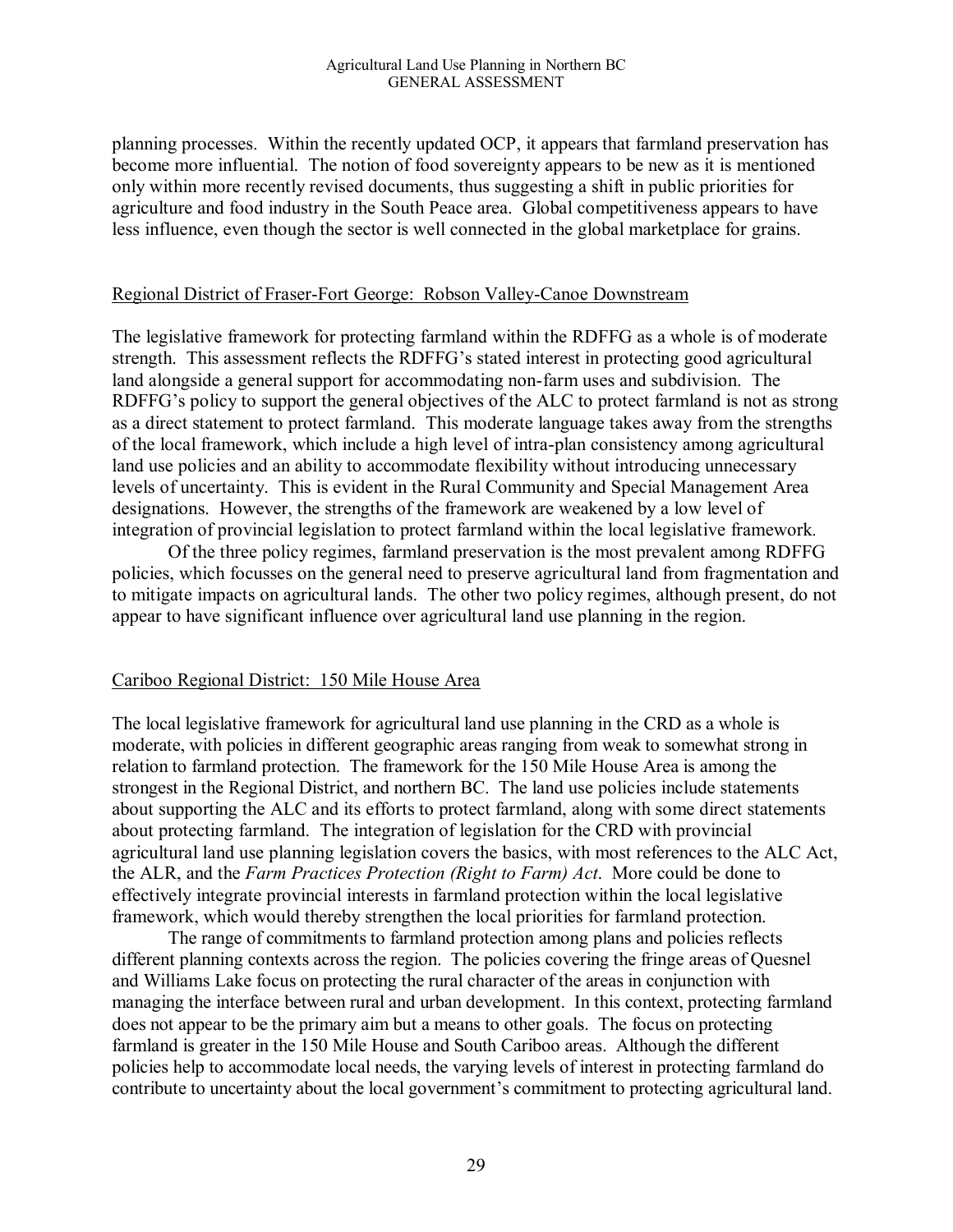The primary local governance structure in the CRD is the Advisory Planning Commission (APC), which exists for each Electoral Area. Among other duties, the APC advises the CRD Board on matters related to land use. Although there is no specific reference to applications to the ALC in the mandate of the APC, at least one member of each APC should have experience with the agricultural sector. In this capacity, the APC is able to accommodate flexibility within the decision-making process for agricultural land use planning.

With regard for the three policy regimes, the legislation and policy documents of the CRD cover all three. Among the legislative documents, farmland preservation is highly influential for the South Cariboo and 150 Mile House Official Community Plans (OCPs), and also strongly represented in the CRD Agricultural Policy. The CCBAC agricultural strategy is the only document that refers to global competitiveness. Food sovereignty, in relation to supporting local food production, is a standard item in the newer OCPs.

#### Assessment of Principles

Our assessment of the four principles is summarised in Table 27. As evident through most of the results discussed in this report, there are significant differences among the Regional Districts. Based on our assessment using the four principles, the local legislative framework for the CRD: 150 Mile House Area is the strongest among the case study sites, followed by the RDBN: Smithers-Telkwa Rural Area. Both sites have a stable set of policies and regulations that guide agricultural land use decisions and express a commitment to protecting farmland. This stability is enhanced by a high level of integration between the local and provincial legislation. The RDKS: Greater Terrace Area shows as the weakest of the case studies assessed; however, the local legislative framework is expected to be strengthened as an outcome of implementing the recommendations presented in the agricultural plan, which is underway.

| <b>Regional District</b>         | <b>Maximise</b><br>stability | Integrate<br>across<br>jurisdictions | <b>Minimise</b><br>uncertainty | Accommodate<br>flexibility |
|----------------------------------|------------------------------|--------------------------------------|--------------------------------|----------------------------|
| RDKS: Greater Terrace Area       | ***                          | $\ast$                               | $***$                          | $***$                      |
| RDBN: Smithers-Telkwa Rural Area | ****                         | ****                                 | ***                            | $***$                      |
| PRRD: South Peace Fringe Area    | ****                         | ***                                  | $***$                          | ****                       |
| RDFFG: Robson-Canoe Downstream   | $***$                        | $***$                                | ***                            | ****                       |
| CRD: 150 Mile House Area         | ****                         | ****                                 | ***                            | ***                        |

 $*$  = Very weak; \*\*\*\*\* = Very strong

#### *Maximise stability*

Above all, a legislative framework must be stable in order to be effective. In this sense, stability is the cornerstone of a strong foundation for guiding agricultural land use decisions. A stable legislative framework for protecting farmland is one that is not easily changed at the whim of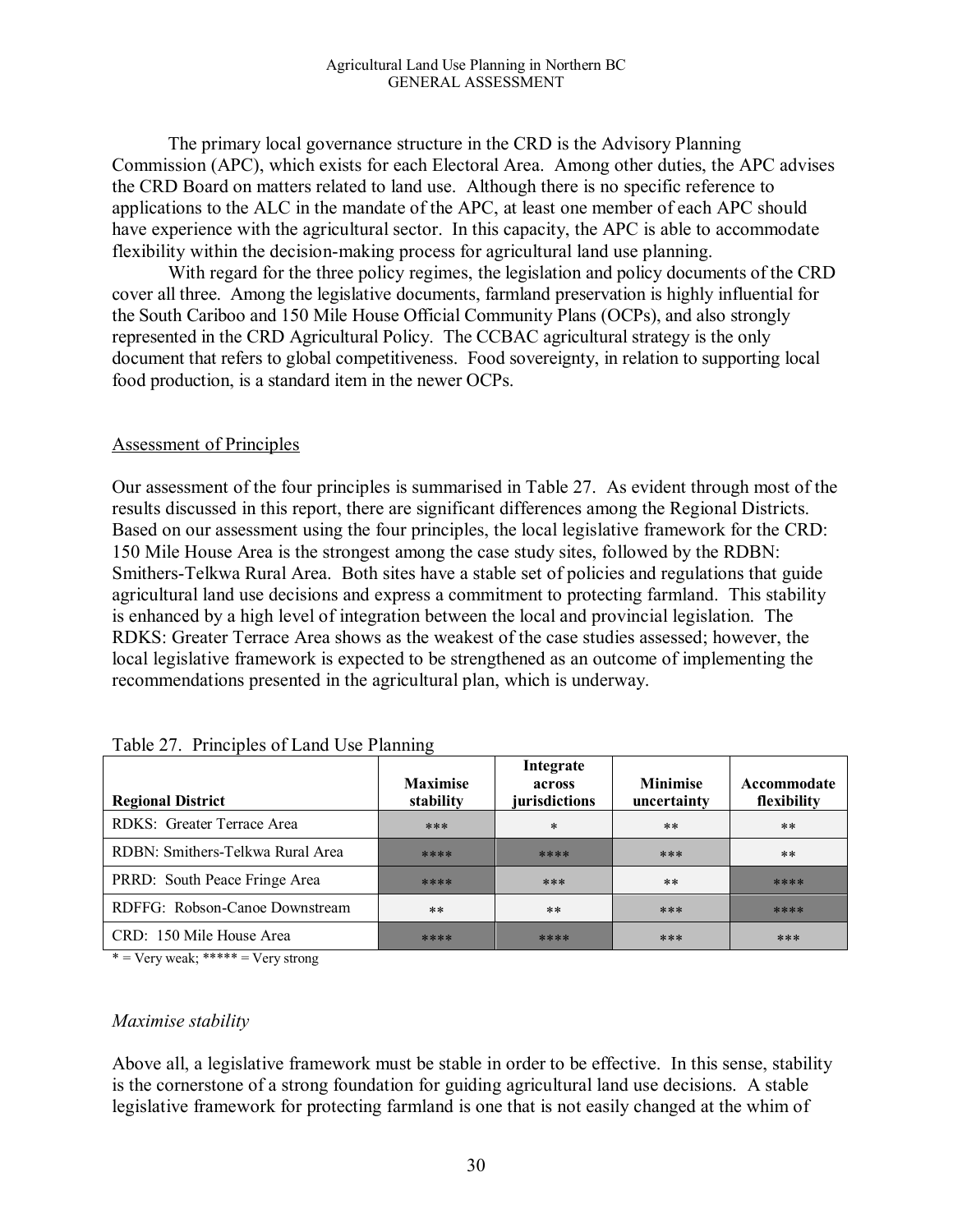shifting political interests; it is well-entrenched in acts of legislation, policy, and governance structures that are based on clear, concise language, and can hold up to court challenge. A key element of stability is a clear statement of purpose regarding farmland protection among the primary goals and objectives within each enforceable document. Thus, stability is a critical measure of the strength of an agricultural land use planning framework.

The OCPs, as enforceable legislation, are the foundation of stability for the local framework. Typically, OCPs include vision or goal statements, agricultural objectives, and specific policies for agricultural lands. The OCP is supported by the zoning bylaws, which provide regulations for designated agricultural land uses, thereby contributing to the stability of the framework. In our analysis, three of the five local legislative frameworks were very stable, one was moderate, and one was somewhat weak. Four of the five OCPs have goals that indicate that agriculture and the preservation of farmland are important to the area. The statements in the RDKS OCP are among the strongest, expressing a vision to make "full use of its agricultural potential" and to protect arable land to ensure food security. The strengths of the RDBN OCP is enhanced substantially because it names the regional agricultural plan, which is a comprehensive document, and has a detailed agricultural land use inventory.

When we looked at statements that are most directly relevant to protecting agricultural land, the PRRD and RDBN OCPs include a statement about protecting farmland under goals, objectives, and policies. Four of the OCPs include protecting farmland as a goal, of which the RDKS and CRD statements are the strongest with direct statements to protect agricultural land. Four of the OCPs include objectives to protect agricultural land. The CRD objectives are the strongest, with a clear commitment "To protect agricultural land for agricultural purposes" and a separate objective "To support the ALC in protecting agricultural land and agricultural opportunities in the plan area."

Overall, we found that maximising the stability of the local legislative frameworks is an area of moderate strength in northern BC.

#### *Integrate across jurisdictions*

Integrating policies and priorities across jurisdictions is a foundation for building cohesion across provincial, regional, and local governments. One can also think of integration as a formal "linkage" that provides consistency among them. In order to successfully integrate policies across jurisdictions there must be sufficient details about the legislative context that guides and constrains local government plans and strategies.

The ALC Act, with the corresponding responsibilities of the ALC and the presence of the ALR, is most recognised in the local legislative frameworks. This stronger element of integration is offset by the absence, either in whole or in part, of other relevant pieces of legislation. For example, the *Farm Practices Protection (Right to Farm) Act* is cited in some frameworks, but not used effectively to protect the rights of farmers or to develop tools to manage potential farm/non-farm conflicts. The primary purpose and scope of this Act is to support the rights of farmers to farm and to protect them from nuisance complaints. The CRD's Agricultural Policy stands out in this regard, as the right to farm is also supported by options for development permit areas and farm bylaws.

The Smithers-Telkwa Rural Area legislative framework is worth pointing out for its strong integration of provincial policy. The OCP refers to the importance of the goals and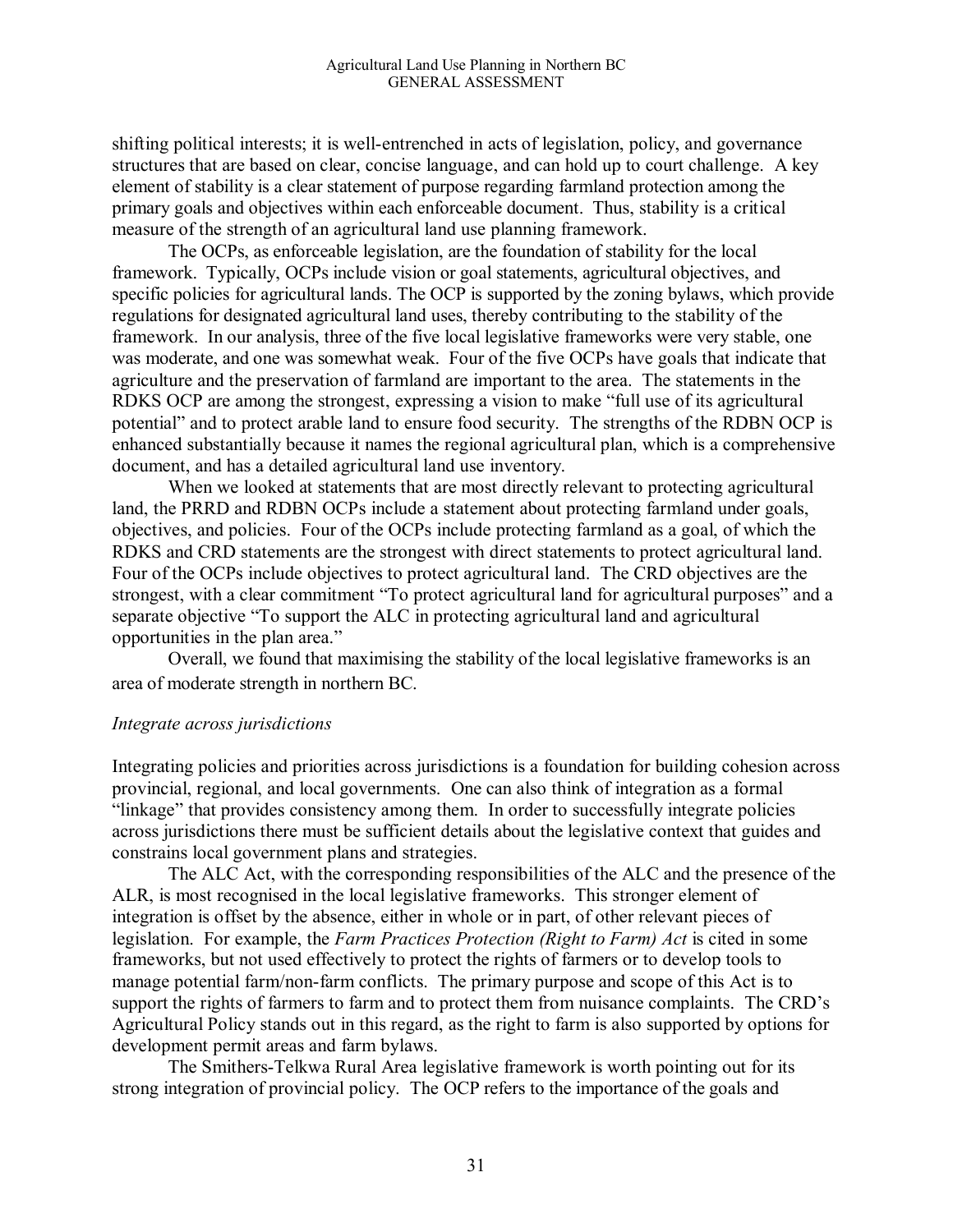recommendations of the regional agricultural plan, thereby integrating the local interests of the STRA with the regional priorities. Furthermore, the RDBN agricultural plan, which is named in the OCP, provides a very comprehensive account of relevant provincial policies. Together, the OCP and agricultural plan are effectively embedded within the context of the provincial priority to protect agricultural lands. The PRRD is also very effective in this regard.

In contrast, we found that the GTA legislative framework is minimal, relying almost exclusively on limited references to the ALC Act and ALR. There is very little integration of other relevant pieces of legislation.

Overall, we found that local legislative frameworks were strong to weak when it comes to integrating provincial legislation. This lack of effective integration is one of the weaker aspects among local frameworks in northern BC. One concern about the local frameworks is that most of the references to provincial legislation is in aspirational, rather than enforceable, documents.

#### *Minimise uncertainty*

The presence of uncertainty, typically introduced via ambiguous language, exceptions or gaps, is a critical measure of the weakness of an agricultural land use planning framework. Thus, in addition to maximising the stability of a legislative framework through enforceable policies, people want to know they can rely on these rules and regulations to be applied consistently under different circumstances.

A common area of concern among the local legislative frameworks in northern BC is that they include statements about either a desire for or willingness to accommodate more non-farm development on agricultural lands. Such statements are often made in the context of anticipated growth of residential development. In the CRD, for example, there are a few elements within the framework that contribute to uncertainty. One element is the expressed interest in using agricultural lands, including ALR lands, for non-farm uses, such as recreation and tourism. This position is supported by the identification of the ALR as a possible constraint to addressing future growth and of long-term grazing tenures as barriers to development. The presence of these statements is re-inforced by the absence of clear statements of interest in protecting agricultural land in the Williams Lake and Quesnel Fringe Area plans. This absence is notable on its own but is heightened by the contrast with explicit statements to protect agricultural land in the other OCPs. Similarly, in the RDKS, a statement in the City of Terrace OCP about re-evaluating ALR lands "with marginal soil classification and no history of agricultural activity" may be reasonable, but introduces uncertainty about these areas of farmland and about the precision of the criteria for making such evaluations. The RDFFG's support for non-farm uses in some parts of the region (e.g., the fringe areas of Prince George, McBride, and Valemount) does contribute to uncertainty about the Board's commitment to protecting its agricultural land base, especially when each policy statement is taken in isolation.

A common element of the legislative frameworks is to include conditions under which nonfarm uses or subdivision of agricultural land may be permitted. Such conditions uphold the importance of maintaining agricultural lands and activities, as well as the policies of the ALC Act, while impacts on agricultural lands must be minimised. This use of such policies is an effective means to recognise possible exceptions while minimising uncertainty. For example, the Smithers-Telkwa Rural Area OCP states, "Home site severances may be supported provided they meet the requirements established by the ALC, and there is no significant negative impact on agriculture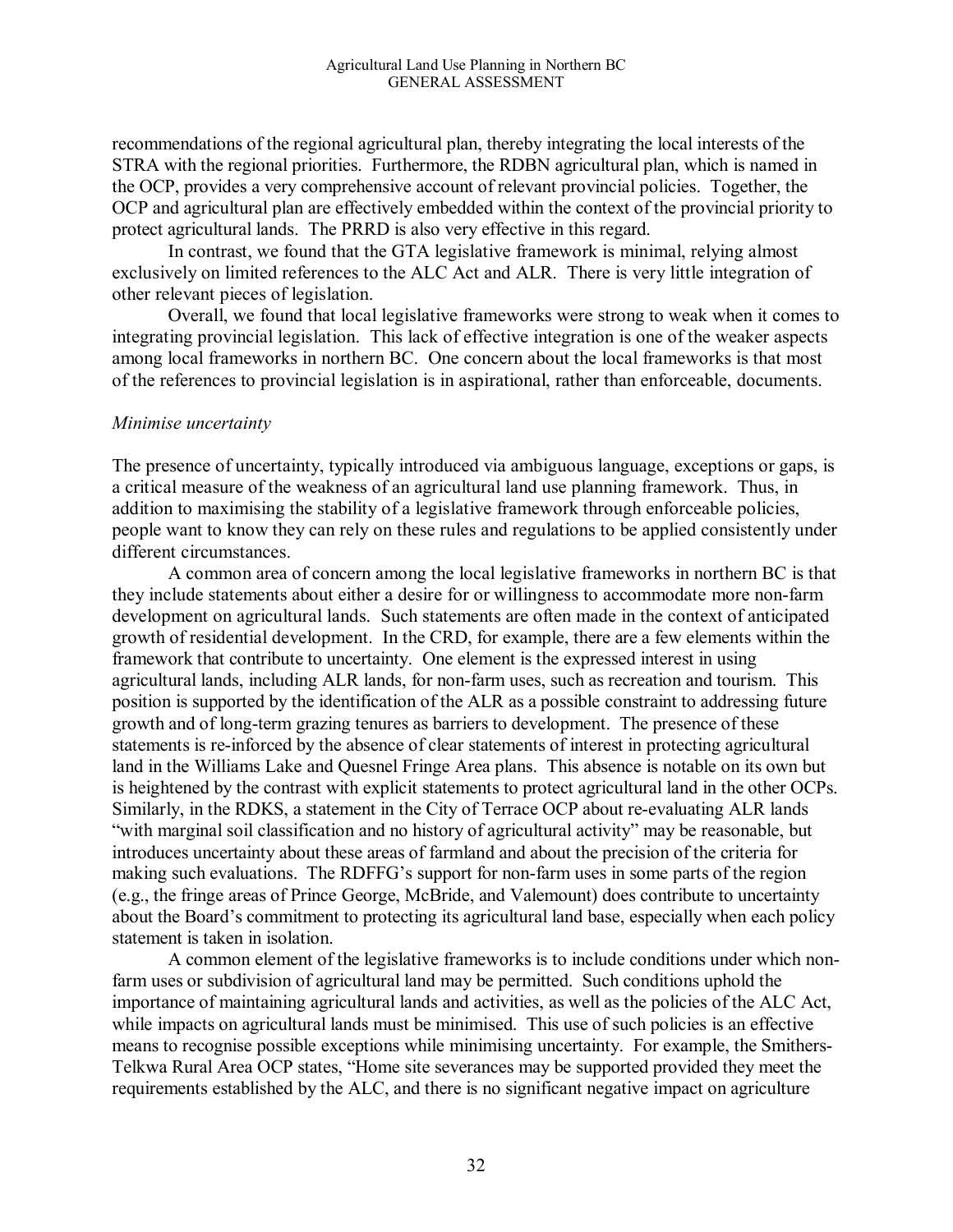associated with the proposed subdivision." Similarly, section 3.1.2.(6) states, "Non-farm use of agricultural land shall be avoided. Applications for exclusions, subdivisions, and non-farm uses within the Agricultural Land Reserve may only be considered under the following circumstances." These examples illustrate how uncertainty about what may or may not be permitted is anticipated and addressed directly, thereby minimising uncertainty.

Overall, the local legislative frameworks are strong to somewhat weak regarding minimising uncertainty. For the PRRD, given the significant oil and gas activity and the OGC Delegation Agreement, dealing with the uncertainty of permitted non-farm oil and gas activities will be an on-going concern.

#### *Accommodate flexibility*

Creating an effective legislative framework is an act of balance, without being too stable so that it cannot be changed when needed or too strict so that it cannot be applied in a range of circumstances. Thus, flexibility is necessary in order to moderate the restrictive effects of maximising stability and minimising uncertainty.

One means to accommodate flexibility is typically done through governance mechanisms. Governance for agriculture land use planning is more diverse than other areas of the province. The governing bodies include ALC panels, delegation agreements, Advisory Planning Commissions (APCs), Agricultural Advisory Committees (AACs), and a standing committee of a regional board.

The PRRD is the only area in northern BC with an AAC. Its AAC was established approximately ten years ago, and they meet once every two months. The Committee is engaged in land use planning consultations and recommendations on behalf of the agricultural sector of the PRRD. Presently, not all ALC applications are referred to the AAC by the PRRD Board. Referrals mainly include controversial cases regarding non-farm uses, exclusions, and subdivisions where the Board requires further information on the cause and effects that the project will have, and to determine whether or not these problems can be mitigated.

There are also two delegation agreements in northern BC. In RDFFG, the Regional Board has delegated authority for non-farm use and subdivision for ALR lands. In this capacity, the RDFFG has a significant level of authority over agricultural land use decisions. The Agricultural Land Use Standing Committee, which is comprised of all members of the Board, functions as an AAC. In this context, the ALUSC, which serves the whole region, is able to consider agricultural land use decisions in a broader context and accommodate the needs of particular areas. The Peace Region is also covered by a delegation agreement, this one is between the ALC and the Oil and Gas Commission. The Agreement is accompanied by a comprehensive set of regulations that define permitted oil and gas uses on agricultural land as well as conditions and procedures for when the ALC must be involved in application processes.

Flexibility can also be accommodated within the legislative frameworks. For example, the Williams Lake Fringe Area OCP states that the Regional Board "may support an application for exclusion from the ALR or an application for subdivision within the ALR" but applications for exclusion must demonstrate to the satisfaction of the ALC that "there are no negative impacts on agriculture." Such statements accommodate flexibility without unduly compromising the stability of the framework or contributing unnecessarily to uncertainty. Of particular note, the matter of ALR lands in the Fox Mountain area presents an interesting example of accommodating flexibility.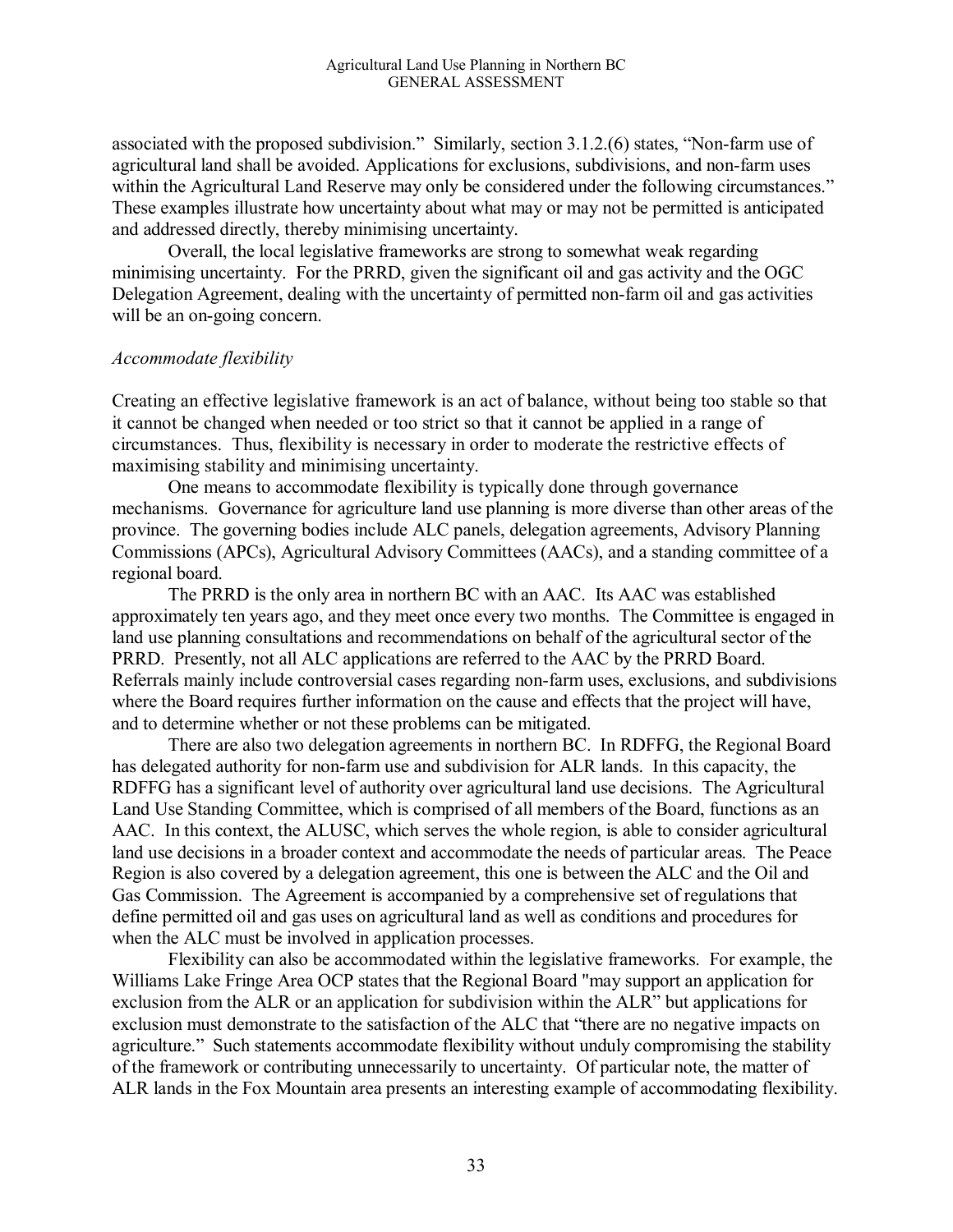The Williams Lake Fringe Area OCP clearly states that the ALC did not support the use of these ALR lands for residential development, but also includes statements that set out parameters under which such applications may be considered. This element of the OCP, although contributing to uncertainty, is also an explicit effort to accommodate flexibility.

The structure of the OCPs in the RDFFG provides an example of how to accommodate flexibility within a framework. In this regard, the high level of consistency among policies among the OCPs is complemented by sections that set forth areas that require specific development and servicing policies. These sections include Rural Communities and Special Management Areas. In these sections of the OCPs, the specific needs and interests of defined areas are clearly stated and supported by policy statements that are designed to accommodate differences. The recognition of Dunster as a rural "agricultural community" that should retain larger lots and lower residential densities is an example of how flexibility is accommodated for one unique situation within the region. The different policies for the different fringe areas are also examples of flexibility. Effectively, the high level of internal consistency across OCPs is complemented by a high level of flexibility within OCPs. This may be an effective approach for land use planning across a large geographic area. However, this high level of flexibility takes place in the absence of a clear commitment to protecting farmland, which undermines the benefits of accommodating flexibility and can weaken the overall framework.

Overall, the local legislative frameworks are strong to moderate regarding accommodating flexibility.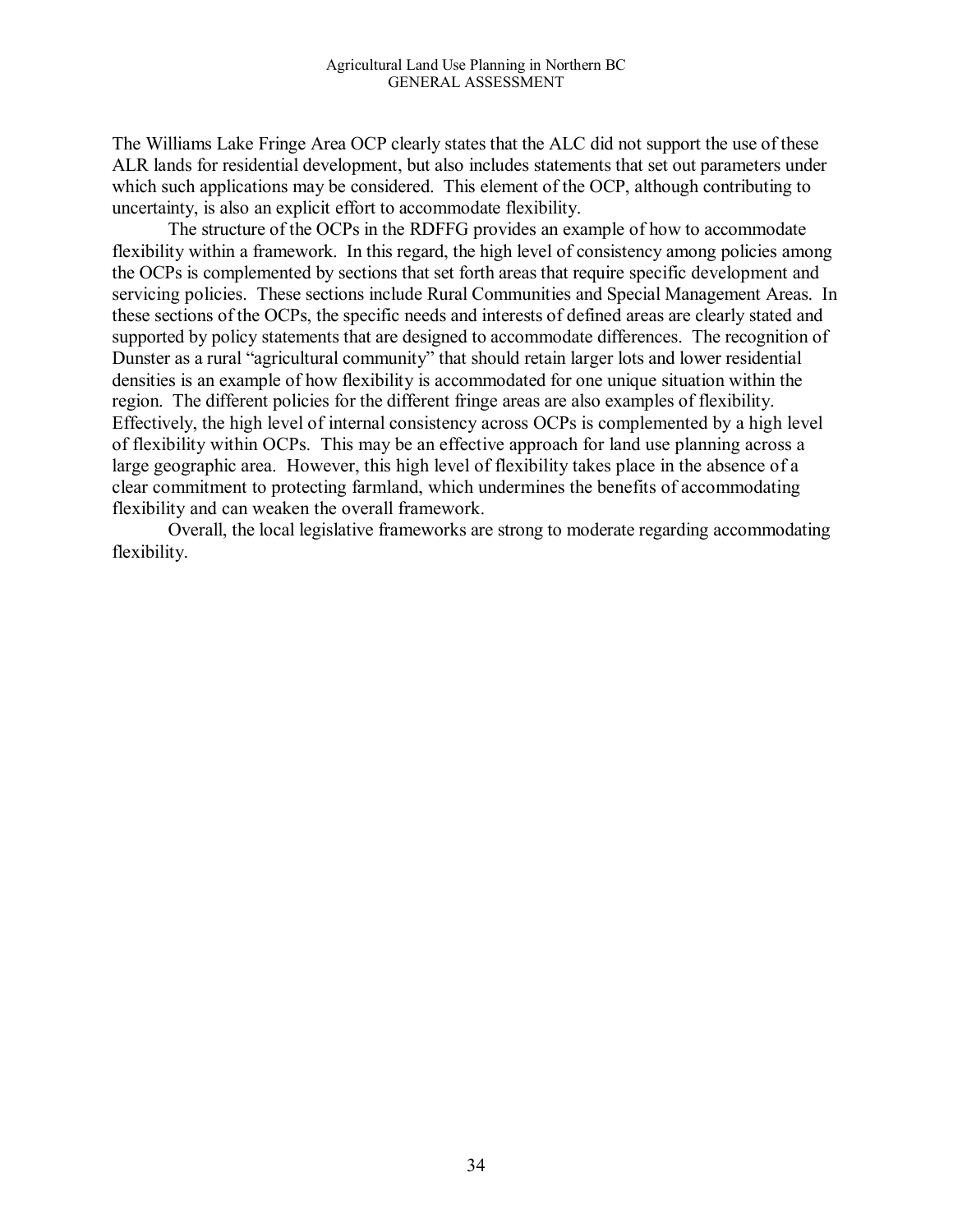## **Conclusion**

The primary aim of this study is to assess the overall state of agricultural land use planning and farmland protection in northern BC. We found that the local legislative frameworks in the five Regional Districts that we studied were of moderate strength overall and that many of the Regional Districts provided high levels of stability within their legislative frameworks. They also effectively integrated priorities across jurisdictions and accommodated flexibility. Overall, the legislative frameworks were not as effective when it came to minimising uncertainty, which can undermine the stronger elements of the framework. Importantly, as discussed throughout this report, there are significant differences when one gets to the details of how each Regional District designs its goals, objectives, and policies for agricultural land. This is evident by looking only at the statements with OCPs that are most directly relevant to protecting farmland.

In addition to assessing the strength of the local legislative frameworks, we also assessed how the political context influences local agricultural land use planning processes and decisions. This part of the assessment included documentation and analysis of the three policy regimes of farmland preservation, global competitiveness, and food sovereignty. We found that all three policy regimes are present in the legislative frameworks of northern BC. Farmland preservation appears to be the most influential of the three policy regimes, with food sovereignty only slightly less influential. Global competitiveness is the least influential.

We also identified three current issues related to agricultural land use planning in northern BC. The combined issue of small-lot agriculture and fragmentation of the land base is particularly important because sub-dividing agricultural land into smaller lots is in direct conflict with the overriding goal to not fragment the land base. Although this matter is important, it is not significant across the region as a whole and each Regional District addresses the issue through different means. A second issue is planting trees on productive agricultural lands for carbon credits. Although this practice is somewhat isolated presently, its expansion into other areas poses a significant threat to the land base. Most critically, this practice is very difficult to track and no one is certain the extent of affects lands. A third current issue is an increasing need to integrate agricultural land use planning with natural resource developments, such as forestry, oil and gas, and water management. The prevalence of ranching in northern BC means that the sector relies heavily on access to Crown land, which means that the interface between forestry and agriculture presents a set of challenges and some opportunities. Presently, agricultural land use planning in the face of pressures from natural resource developments is largely under-developed. All three of these issues present challenges for the agricultural sector, professional planners, and agrologists. The ability to respond to these challenges, however, is limited by resources and the capacity to deal with a multitude of issues simultaneously. Frankly, planning for agriculture is not usually a political priority for local governments in northern BC, and less of a priority when those issues are on Crown lands, and especially when most attention is given to forestry, mining, and oil and gas, including pipelines and liquid natural gas projects.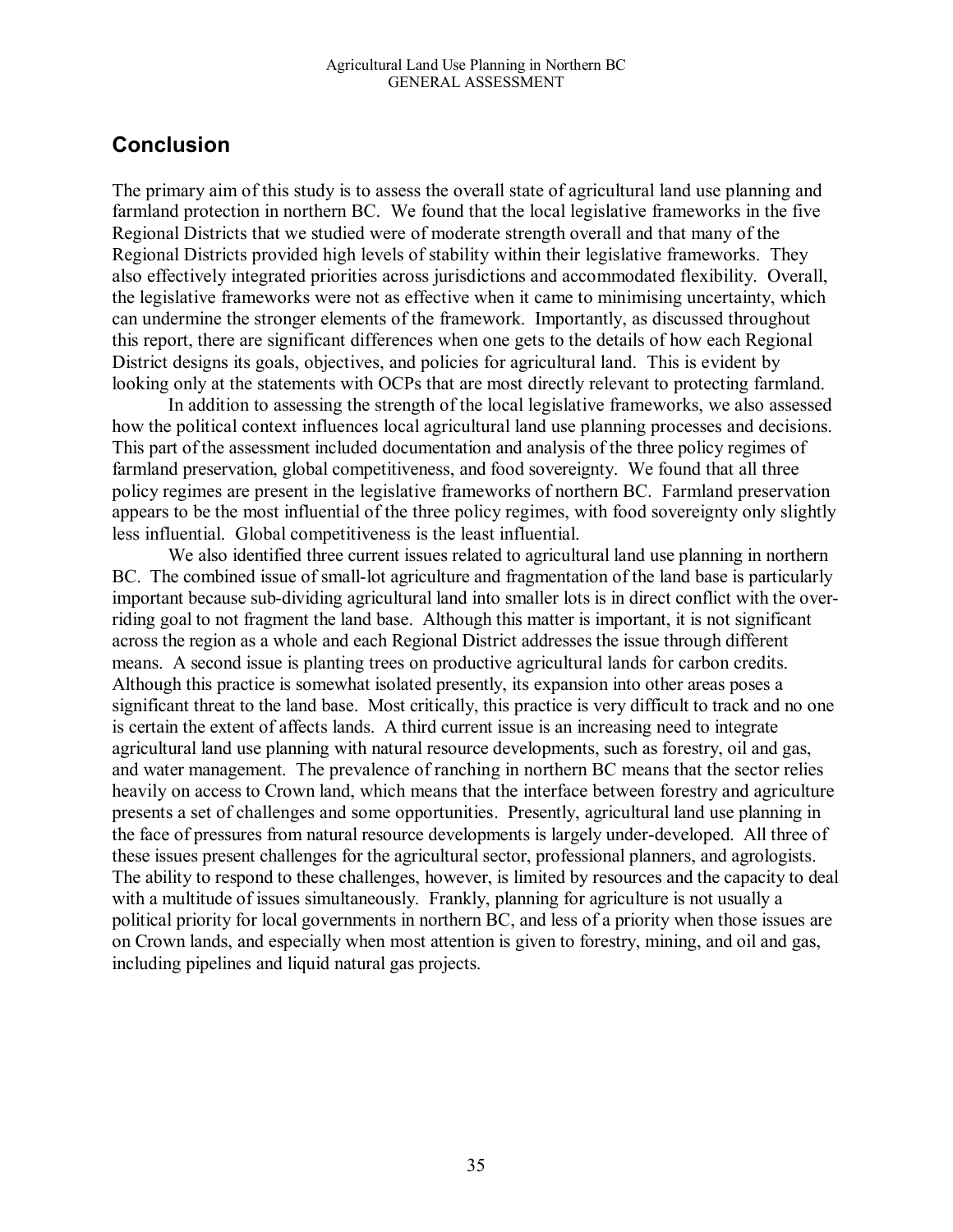# **References**

Agricultural Land Commission [ALC] (2013). *Report on Delegated Decisions by the Regional District of Fraser-Fort George Under Section 26 of the Agricultural Land Commission Act.* Burnaby, BC: Agricultural Land Commission.

Bryson, J. (2004). "What to do When Stakeholders Matter: Stakeholder Identification and Analysis Techniques." *Policy Management Review* 6(1): 21-53.

Connell, D. J. (2009). Planning and Its Orientation to the Future. *International Planning Studies, 14*(1), 85-98.

Gagné, L. and N. Kerby (2013). *Greater Terrace Agricultural Area Plan Report.* Terrace, BC: City of Terrace and the Regional District of Kitimat-Stikine.

Hume, Mark 2015. "B.C. farmland lost to tree planting for carbon credits is a frightening loss." The Globe and Mail, April 12, 2015. On-line: http://www.theglobeandmail.com/news/britishcolumbia/bc-ndp-alarmed-over-farmland-lost-to-tree-planting-for-carboncredits/article23893267/

Runka, G. (2006). "BC's Agricultural Land Reserve – Its Historical Roots." Seminar presented at *Planning for Food*, World Planners Congress, Vancouver, BC, June 21, 2006.

Smith, B. (1998). *Planning for Agriculture.* Victoria, BC: Agricultural Planning Commission.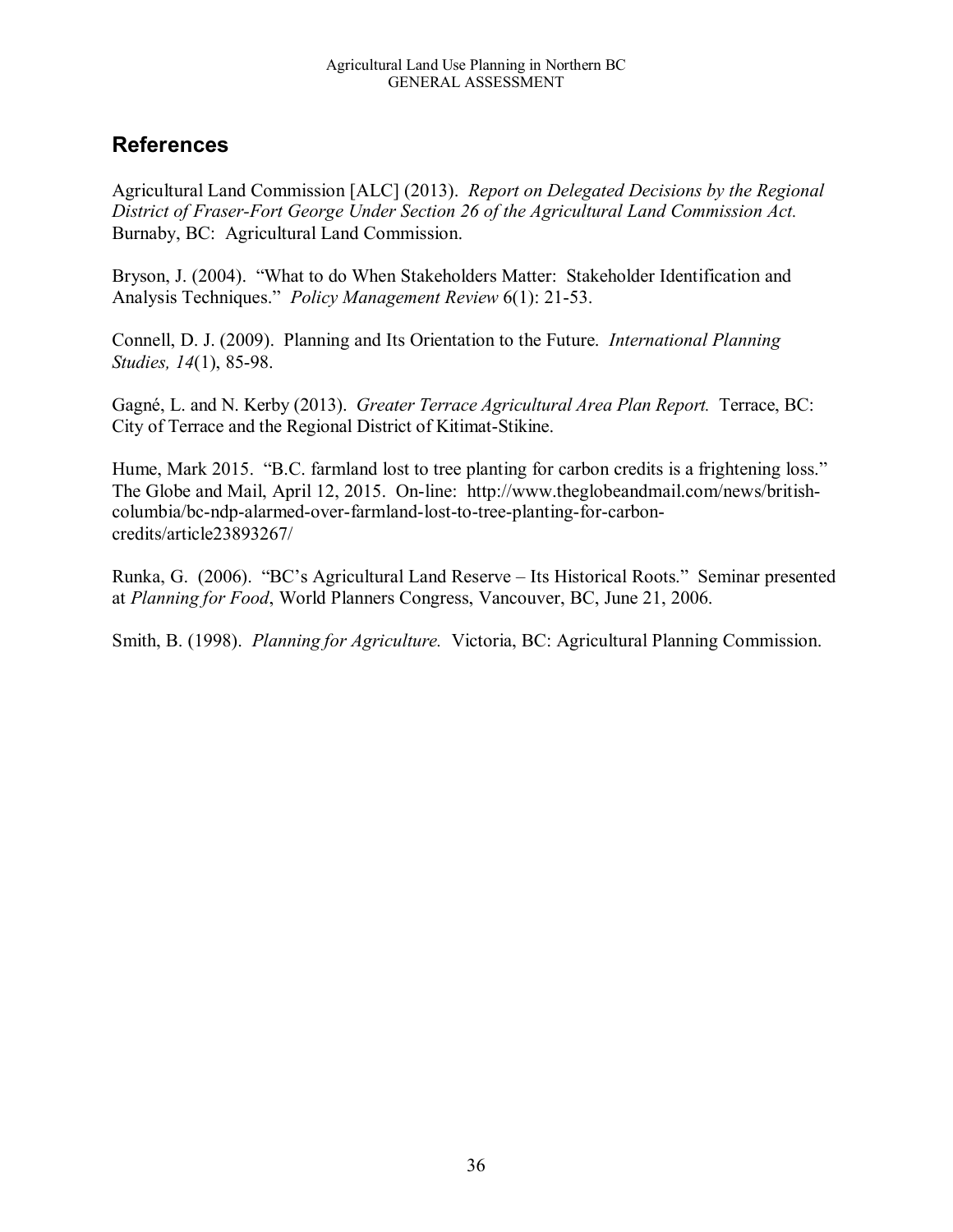# **Glossary**

#### **Policy**:

A formal statement of intent; principles, rules, or guidelines that are designed to determine or influence major decisions or actions and all activities that fall within the domain of the policy.

#### **Enforceable policy**:

Policy with clear statements of intent to enforce (often with penalty for failing to follow the policy)

#### **Aspirational policy**:

Policy without clear statements of intent to enforce (often with penalty for failing to follow the policy); a broad statement about desired outcomes, objectives, or activities

#### **Enabling policy**:

Policy with clear statements of intent to implement a policy (e.g., provide resources)

#### **Policy regime:**

A policy regime and its changes refer to the combination of issues, ideas, interests, actors and institutions that are involved.

#### **Legislation**:

A law (or Order in Council) enacted by a legislature or governing body; can have many purposes: to regulate, to authorize, to proscribe, to provide (funds), to sanction, to grant, to declare or to restrict.

### **By-law** (bylaw):

Local laws established by municipalities as regulated by the provincial government. Note: for our purposes, a by-law is considered part of legislation.

#### **Regulation** (pursuant to Act):

Is a form of legislation (law) designed with the intent to regulate; a rule or law designed to control or govern conduct; creates, limits, constrains a right, creates or limits a duty, or allocates a responsibility.

#### **Governance**:

Methods, systems, or processes of governing; the act of implementing policy and legislation. For our purposes we are concerned with groups (e.g., commissions, advisory committees) that have the authority to apply, review, or enforce policy and legislation specific to agricultural land use planning.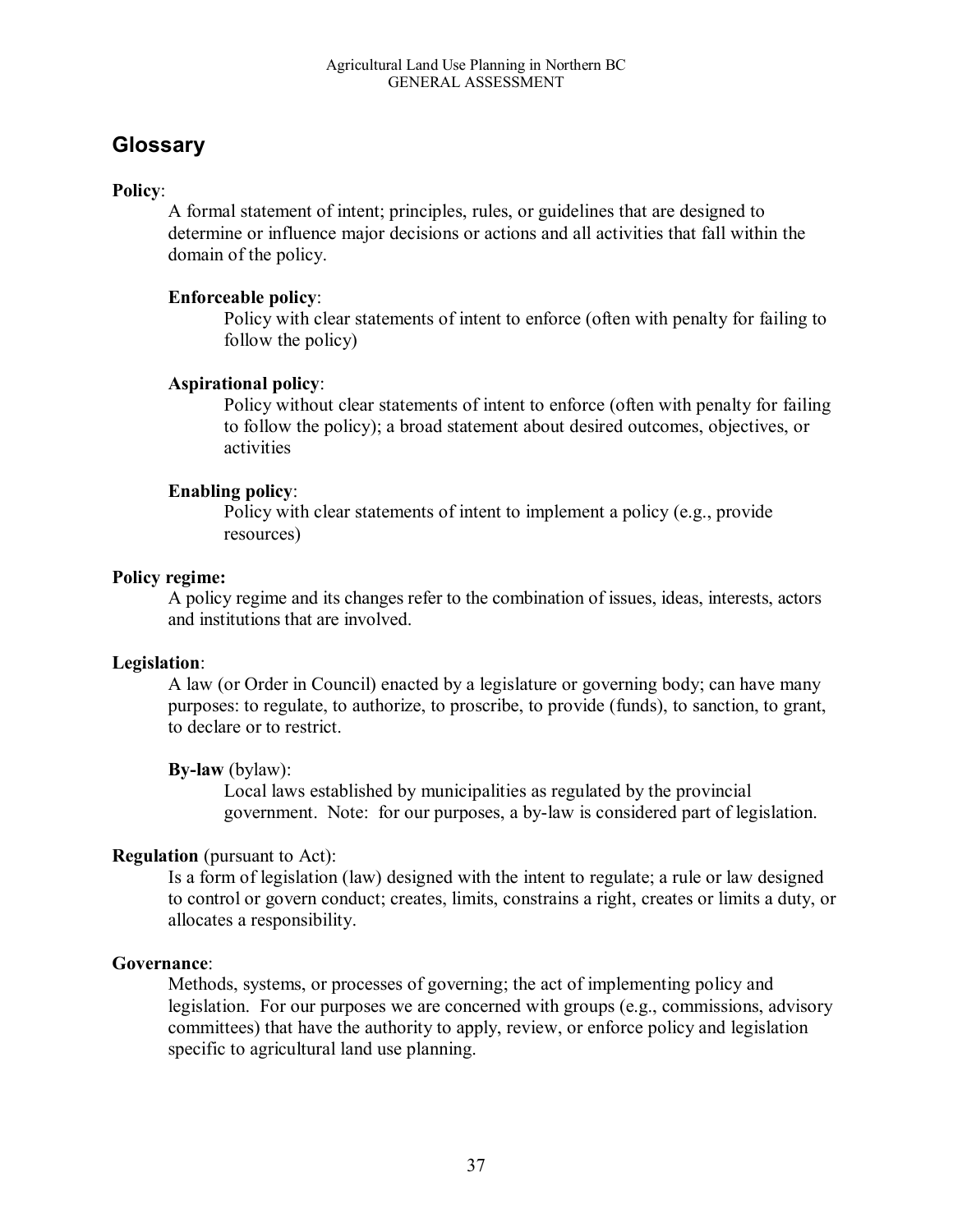# **Acknowledgements**

Funding for the provincial project is provided by the Northern Agriculture Research Initiative, a program of the Omineca Beetle Action Coalition and the Cariboo-Chilcotin Beetle Action Coalition, and by the Real Estate Foundation of British Columbia Partnering Fund. The national project is funded by an Insight Grant from the Social Sciences and Humanities Research Council.

The author wishes to thank the professional land use planners and agrologists throughout the regions for their insights and support. Lou-Anne Daoust Filiatrault and Katelan Eistetter made significant contributions to the project as a whole, with Katelan leading the work done in the Peace region. Thank you also to Breanne Tennant and Marli Bodhi for their early work on the project.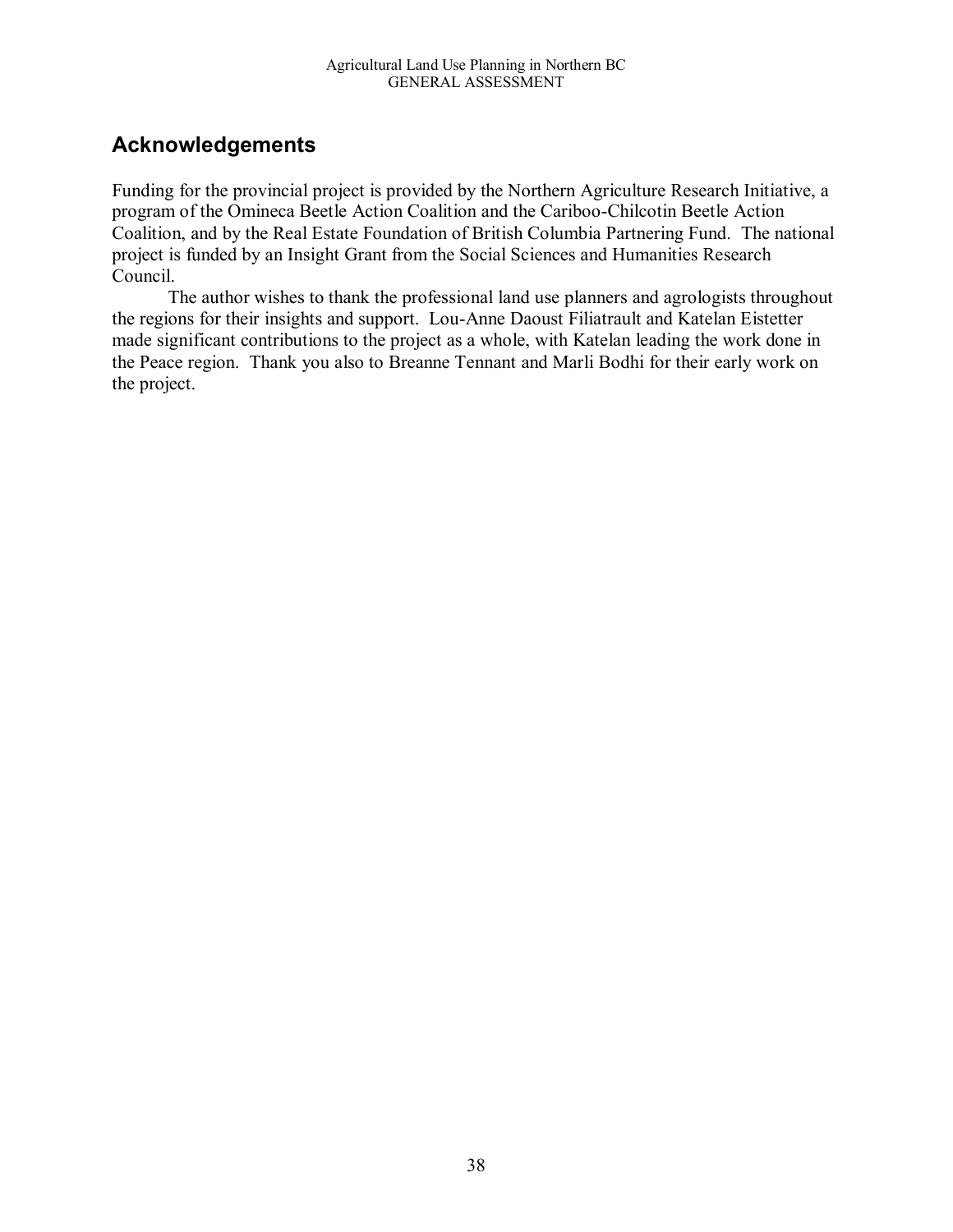# **Appendix: Criteria for Evaluating Content of Legislative Framework**

#### Legislation documents

|                        | <b>Legislative Context (Provincial)</b>                                                                                                                                                                                                                                                                      | <b>Background</b>                                                                                                                                                                                           | <b>Vision, Goals, Objectives</b>                                                                                                                                                                                  | <b>Local policies</b>                                                                                                                                                              | <b>Maps</b>                                                                                                                                                                                                                                                                      |
|------------------------|--------------------------------------------------------------------------------------------------------------------------------------------------------------------------------------------------------------------------------------------------------------------------------------------------------------|-------------------------------------------------------------------------------------------------------------------------------------------------------------------------------------------------------------|-------------------------------------------------------------------------------------------------------------------------------------------------------------------------------------------------------------------|------------------------------------------------------------------------------------------------------------------------------------------------------------------------------------|----------------------------------------------------------------------------------------------------------------------------------------------------------------------------------------------------------------------------------------------------------------------------------|
| $\mathbf{0}$           | None                                                                                                                                                                                                                                                                                                         | None                                                                                                                                                                                                        | None                                                                                                                                                                                                              | None                                                                                                                                                                               | None                                                                                                                                                                                                                                                                             |
| ✓                      | Brief statements that include at least<br>one reference to the main provincial<br>legislation or policy related to<br>agricultural land use planning. Little<br>too context provided other than perhaps<br>a statement that acknowledges the local<br>governments duty to uphold these acts<br>and policies. | Very brief description of<br>agriculture background. This<br>may include a minimal section<br>or statistics on historical<br>context, background and<br>issues, and demographics on<br>agriculture/farming. | Includes a vision, goal, or<br>objective for agriculture but<br>with minimal explanation or<br>rationale.                                                                                                         | One or two brief statements about<br>agricultural land use policies,<br>perhaps with little context.                                                                               | Provides at least one (1)<br>general land use map(s) with<br>agricultural land use shown.                                                                                                                                                                                        |
| $\checkmark$           | Expanded statements that reference<br>more than one of the main provincial<br>legislation and policies and provides<br>added context to the above. Multiple<br>statements that outline how provincial<br>legislation and policies "fit" in the local<br>context.                                             | Includes multiple sections<br>dedicated to information and<br>statistics about agricultural<br>background. May also<br>reference an agricultural plan<br>or report.                                         | Includes a vision, goal, and<br>objective for agriculture with<br>a statement of explanation and<br>some action items.                                                                                            | Several statements (three to five)<br>about agricultural land use policy<br>presented within local context.<br>May also reference an agricultural<br>plan.                         | Provides at least one (1)<br>general land use map(s)<br>showing agricultural land uses<br>and at least one (1) agriculture<br>specific map showing<br>designated agricultural land.                                                                                              |
| $\checkmark\checkmark$ | Comprehensive that outlines how<br>provincial legislation and policies "fit"<br>in the local context May include<br>diagrams to help establish thread of<br>consistency among different levels of<br>government.                                                                                             | Comprehensive account of<br>agricultural background. May<br>also reference an agricultural<br>plan or report.                                                                                               | Includes a detailed section on<br>vision, goals, and objectives<br>for agriculture that outlines a<br>rationale and action items.<br>May also document relations<br>with other land uses and local<br>priorities. | Detailed section of agricultural<br>land use policy statements (more<br>than five) or agricultural sub-area<br>plan adopted as by-law. May also<br>reference an agricultural plan. | Provides two $(2)$ or more<br>agricultural land use maps<br>including a map showing<br>designated agricultural land.<br>May also include Other maps<br>to illuCRDte specific issues or<br>policies (future areas of study,<br>development permit areas,<br>current land tenure). |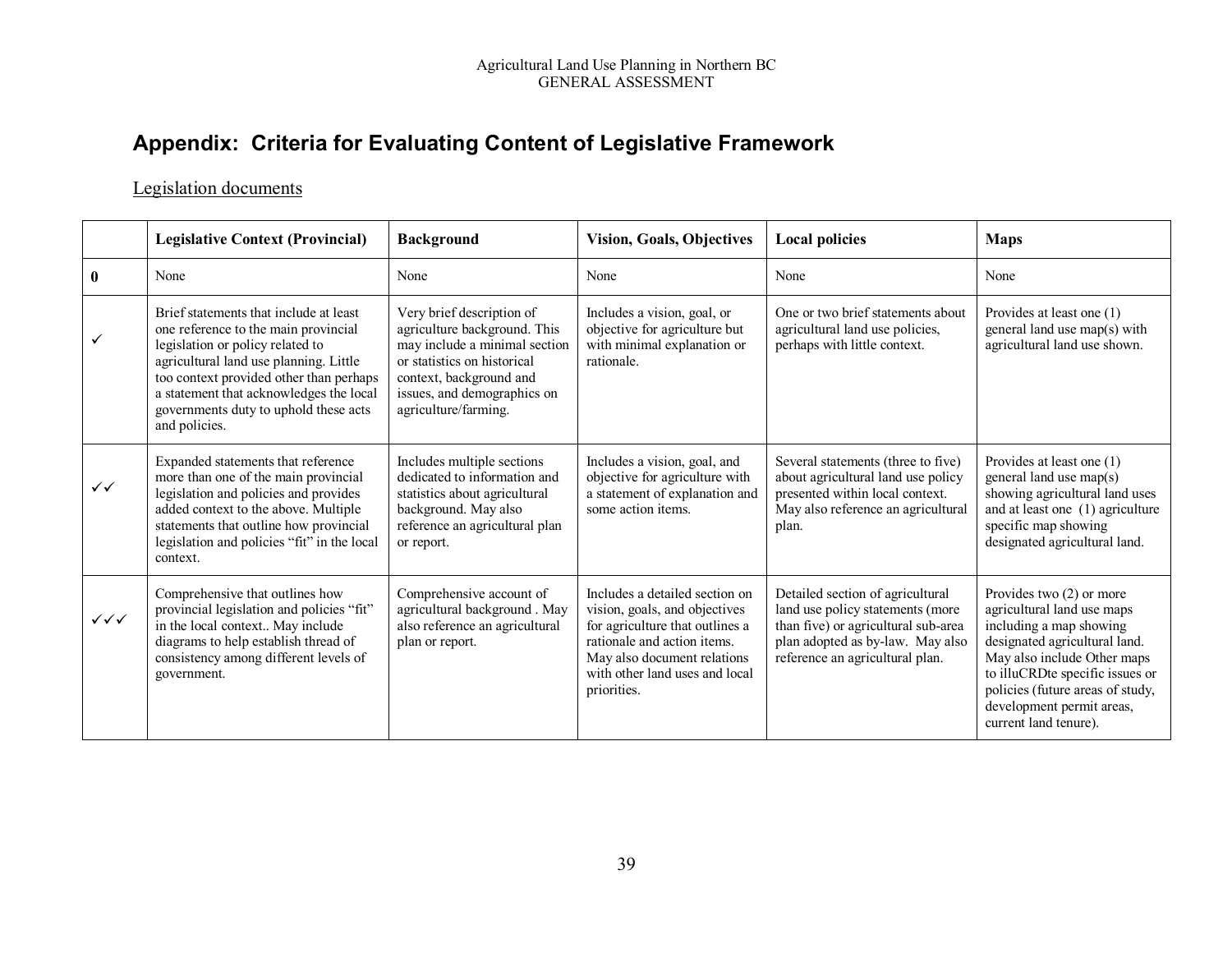#### Agricultural Land Use Planning in Northern BC GENERAL ASSESSMENT

### Policy documents

|                                  | <b>Legislative Context (Provincial)</b>                                                                                                                                                                                                                                                                        | <b>Background</b>                                                                                                                                                                                           | <b>Vision, Goals, Objectives</b>                                                                                                                                               | <b>Local Policies</b>                                                                                       | <b>Maps</b>                                                                                                                                                                                                                                                                      |
|----------------------------------|----------------------------------------------------------------------------------------------------------------------------------------------------------------------------------------------------------------------------------------------------------------------------------------------------------------|-------------------------------------------------------------------------------------------------------------------------------------------------------------------------------------------------------------|--------------------------------------------------------------------------------------------------------------------------------------------------------------------------------|-------------------------------------------------------------------------------------------------------------|----------------------------------------------------------------------------------------------------------------------------------------------------------------------------------------------------------------------------------------------------------------------------------|
|                                  | Same as above                                                                                                                                                                                                                                                                                                  | Same as above                                                                                                                                                                                               | Same as above                                                                                                                                                                  | <b>Different</b>                                                                                            | Same as above                                                                                                                                                                                                                                                                    |
| $\mathbf{0}$                     | None                                                                                                                                                                                                                                                                                                           | None                                                                                                                                                                                                        | None                                                                                                                                                                           | None                                                                                                        | None                                                                                                                                                                                                                                                                             |
|                                  | Brief statements that include at least<br>one reference to the main provincial<br>legislation or policy related to<br>agricultural land use planning. Little to<br>no context provided other than perhaps<br>a statement that acknowledges the local<br>governments duty to uphold these acts<br>and policies. | Very brief description of<br>agriculture background. This<br>may include a minimal section<br>or statistics on historical<br>context, background and<br>issues, and demographics on<br>agriculture/farming. | Includes a vision, goal, or<br>objective for agriculture but<br>with minimal explanation or<br>rationale.                                                                      | Several statements (three to five)<br>about agricultural land use policy<br>presented within local context. | Provides at least one (1)<br>general land use map(s) with<br>agricultural land use shown.                                                                                                                                                                                        |
| $\checkmark$                     | Expanded statements that references<br>more than one of the main and policies<br>and provides added context to the<br>above. Multiple statements that outline<br>how provincial legislation and policies<br>"fit" in the local context.                                                                        | Includes multiple sections<br>dedicated to information and<br>statistics about agricultural<br>background. May also<br>reference an agricultural plan<br>or report.                                         | Includes a goof presentation<br>of vision, goal, and objective<br>for agriculture with a<br>statement of explanation, a<br>few recommendation items,<br>and some action items. | Comprehensive section of<br>agricultural land use policy<br>statements (more than five).                    | Provides at least one (1)<br>general land use map(s)<br>showing agricultural land uses<br>and at least one (1) agriculture<br>specific map showing<br>designated agricultural land.                                                                                              |
| $\checkmark\checkmark\checkmark$ | Comprehensive that outlines how<br>provincial legislation and policies "fit"<br>in the local context May include<br>diagrams to help establish thread of<br>consistency among different levels of<br>government.                                                                                               | Comprehensive account of<br>agricultural background. May<br>also reference an agricultural<br>plan or report.                                                                                               | Includes a detailed section on<br>vision, goals, and objectives<br>for agriculture with an<br>extensive and detailed list of<br>recommendations and/or<br>action items.        | Comprehensive agricultural plan.<br>May also refer to background<br>report.                                 | Provides two $(2)$ or more<br>agricultural land use maps<br>including a map showing<br>designated agricultural land.<br>May also include Other maps<br>to illuCRDte specific issues or<br>policies (future areas of study,<br>development permit areas,<br>current land tenure). |